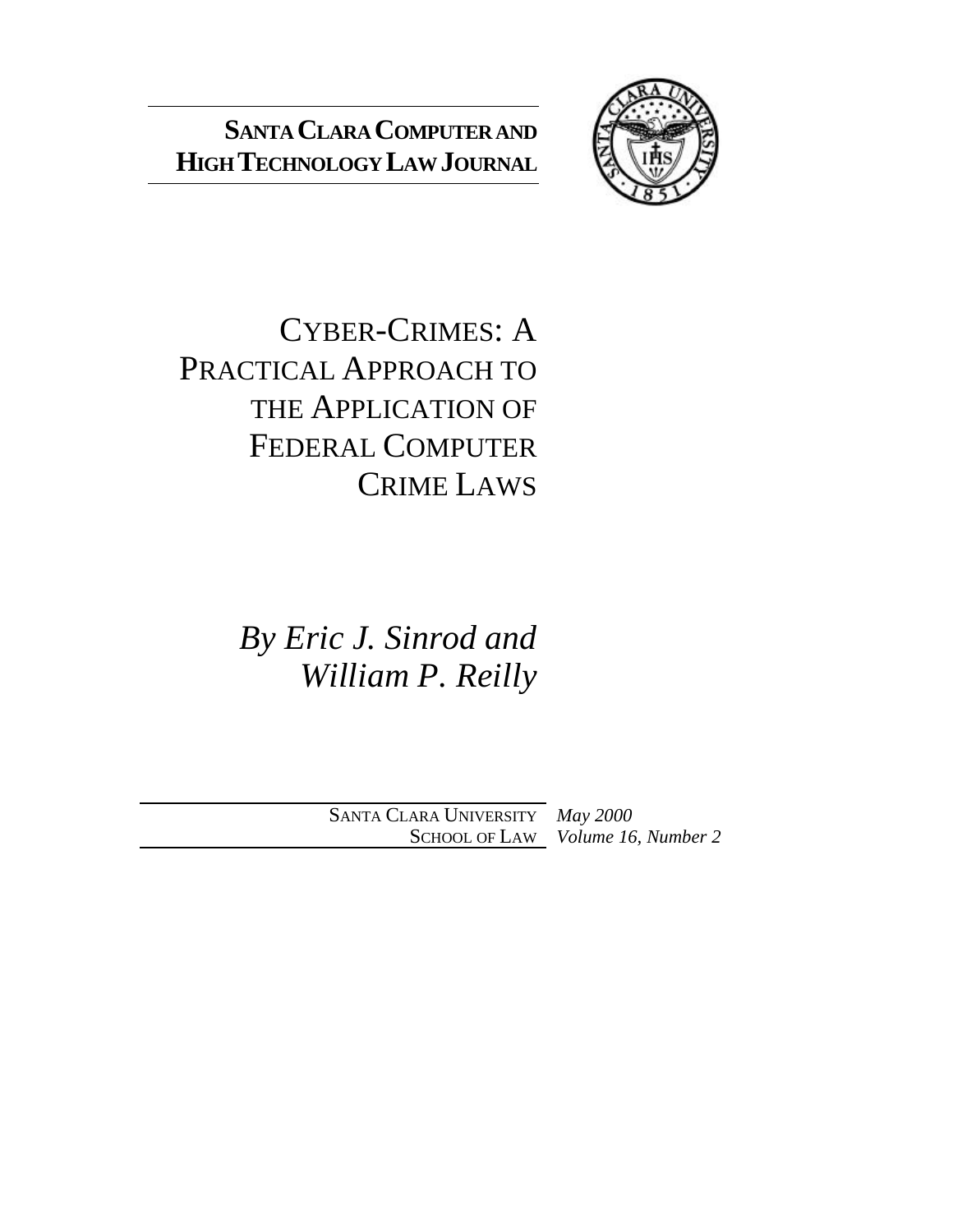# **CYBER-CRIMES: A PRACTICAL APPROACH TO THE APPLICATION OF FEDERAL COMPUTER CRIME LAWS**

## **Eric J. Sinrod† and William P. Reilly††**

#### I. INTRODUCTION

Cyber-crime, once the domain of disaffected genius teenagers as portrayed in the movies "War Games" and "Hackers," has grown into a mature and sophisticated threat to the open nature of the Internet. "Cyber-criminals," like their non-virtual traditional criminal counterparts, seek opportunity and are attracted to vacuums in law enforcement. The news media is filled with reports of debilitating denial of service attacks, defaced web sites, and new computer viruses worming their way through the nation's computers. However, there are countless other cyber-crimes that are not made public due to private industry's reluctance to publicize its vulnerability and the government's concern for security.<sup>1</sup>

Along with the phenomenal growth of the Internet has come the growth of cyber-crime opportunities.<sup>2</sup> As a result of rapid adoption of the Internet globally, computer crimes include not only hacking and cracking, but now also include extortion, child pornography, money laundering, fraud, software pirating, and corporate espionage, to name a

<sup>©</sup> 2000 Eric J. Sinrod and William P. Reilly.

<sup>†</sup> Eric J. Sinrod is a partner focusing on e-commerce issues in the San Francisco office of the national law firm Duane, Morris & Heckscher LLP. Mr. Sinrod can be reached at EJSinrod@duanemorris.com.

<sup>††</sup> William P. Reilly is a law student at the University of San Francisco and has a background in ecommerce and computer security. Mr. Reilly can be reached at WPReilly@duanemorris.com.

<sup>1.</sup> Michael Hatcher et al., *Computer Crimes*, 36 AM. CRIM. L. REV. 397, 399 (1999).

<sup>2.</sup> Michael Lee et al., *Electronic Commerce, Hackers, and the Search for Legitimacy: A Regulatory Proposal,* 14 BERKELEY TECH. L.J. 839 (1999). In a recent survey of 643 computer security practitioners in the U.S., "[s]eventy percent reported a variety of serious computer security breaches other than the most common ones of computer viruses, laptop theft or employee 'net abuse' -- for example, theft of proprietary information, financial fraud, system penetration from outsiders, denial of service attacks and sabotage of data or networks." Computer Security Insititute, *Ninety percent of survey respondents detect cyber attacks, 273 organizations report \$265,589,940 in financial losses* (Mar. 22, 2000) <http://www.gocsi.com/prelea\_000321.htm> [hereinafter CSI Survey]. The report also found that:

Ninety percent of respondents (primarily large corporations and government agencies) detected computer security breaches within the last twelve months ... [s]eventy-four percent acknowledged financial losses due to computer breaches . . . [and] [f]orty-two percent were willing and/or able to quantify their financial losses. The losses from these 273 respondents totaled \$265,589,940 (the average annual total over the last three years was \$120,240,180). *Id*.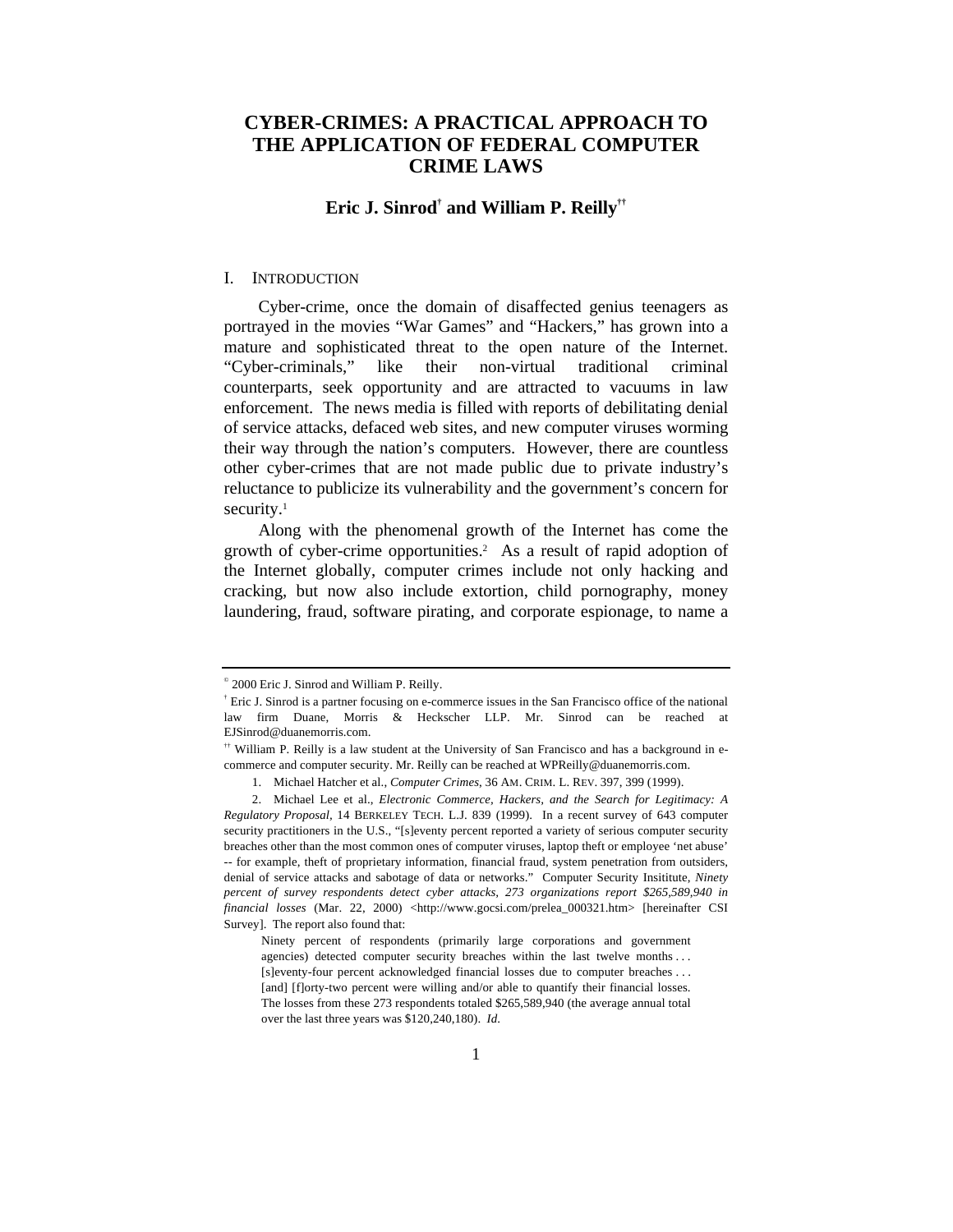few.<sup>3</sup> Law enforcement officials have been frustrated by the inability of legislators to keep cyber-crime legislation ahead of the fast-moving technological curve.<sup>4</sup> At the same time, legislators face the need to balance the competing interests between individual rights, such as privacy and free speech, and the need to protect the integrity of the world's public and private networks.<sup>5</sup>

Further complicating cyber-crime enforcement is the area of legal jurisdiction.<sup>6</sup> Like pollution control legislation, one country can not by itself effectively enact laws that comprehensively address the problem of Internet crimes without cooperation from other nations. While the major international organizations, like the OECD and the G-8, are seriously discussing cooperative schemes, many countries do not share the urgency to combat cyber-crime for many reasons, including different values concerning piracy and espionage or the need to address more pressing social problems. These countries, inadvertently or not, present the cybercriminal with a safe haven to operate. Never before has it been so easy to commit a crime in one jurisdiction while hiding behind the jurisdiction of another.

In section II of this article, we begin by providing an overview of cyber-crimes, the state of the law, and cyber-crime perpetrators and their motivations. Then, in section III we discuss in detail three major computer crimes and analyze how the different statutory subsections are applied depending upon the technical details of the crime itself. Just as a murder prosecution is dependent on *how* the crime was committed, different hacking techniques trigger different federal anti-computer crime subsections. We begin with a discussion of the various denial of service attacks and the applicable statutes. Next we discuss the technical details of several hacking techniques and apply the relevant statutory subsections to the specific techniques. Finally, we explore the various types of computer viruses and how viral "payloads" and the class of the targeted computer will determine which federal subsection can be applied to the crime. In section IV, we discuss proposed legislative changes to the Computer Fraud and Abuse Act and related privacy concerns. Finally, we conclude this paper with a brief statement on the importance of tying together the technical elements of a cyber-crime and

<sup>3</sup>*. See Federal Law Enforcement Response to Internet Hacking: Hearing of the Commerce, Justice, State and Judiciary Subcomm. of the Senate Appropriations Comm.*, 106th Cong. (2000) [hereinafter *Federal Response to Hacking*] (statement of Louis Freeh, Director, Federal Bureau of Investigation).

<sup>4</sup>*. See id.*

<sup>5.</sup> There is concern that the effort to fill the legal vacuum will include some protected rights, as was demonstrated by the Supreme Court's holding in *Reno v. ACLU*, 521 U.S. 844 (1997).

<sup>6</sup>*. See* Lee et al., *supra* note 2, at 873.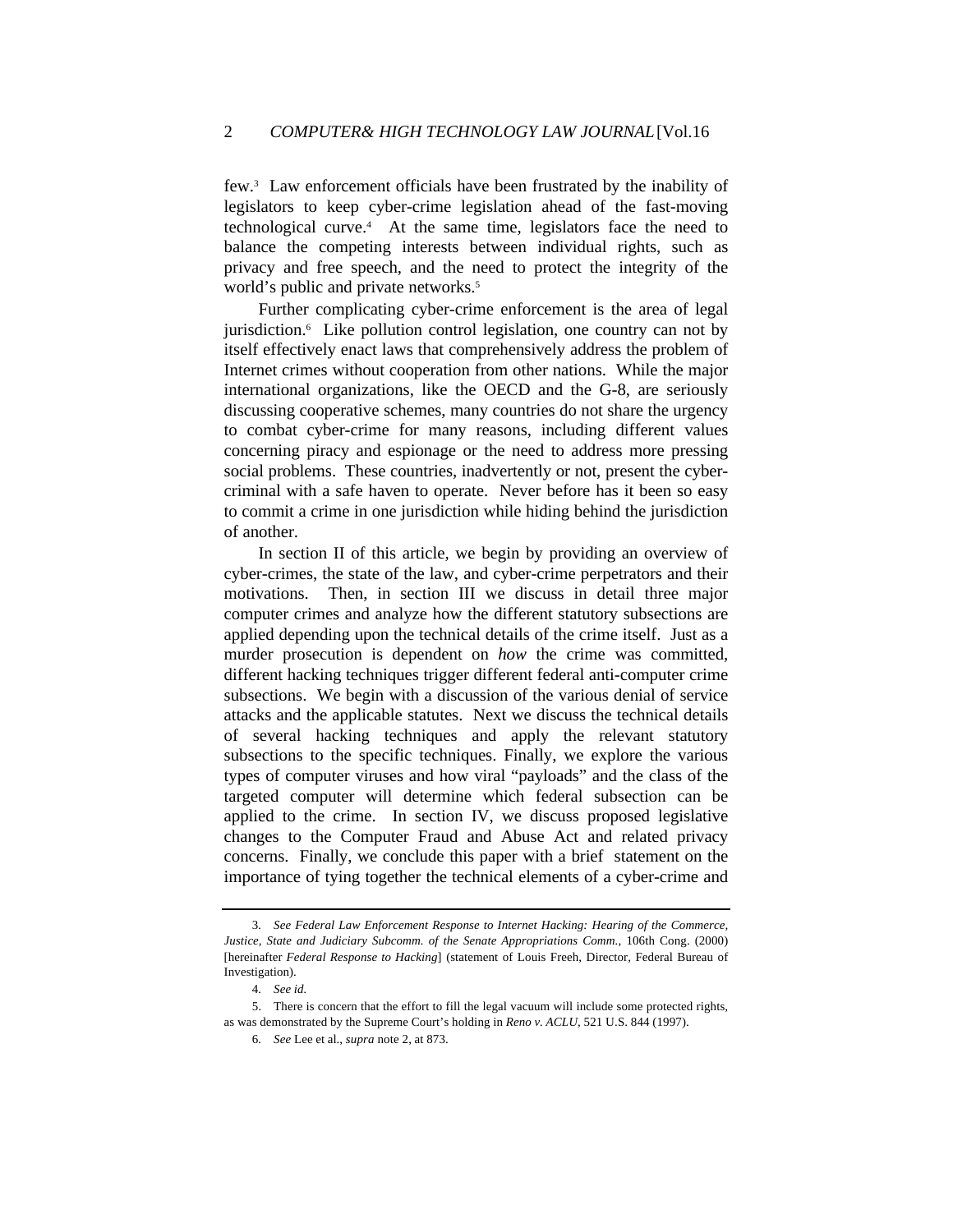the application of the appropriate criminal subsection.

## II. BACKGROUND

What is a cyber-crime? Law enforcement experts and legal commentators are divided. Some experts believe that computer crime is nothing more than ordinary crime committed by high-tech computers and that current criminal laws on the books should be applied to the various laws broken, such as trespass, larceny, and conspiracy. Others view cyber-crime as a new category of crime requiring a comprehensive new legal framework to address the unique nature of the emerging technologies and the unique set of challenges that traditional crimes do not deal with; such as jurisdiction, international cooperation,<sup>7</sup> intent, and the difficulty of identifying the perpetrator. Another source of confusion is the meaning of "hacker" and "cracker" and the distinction behind their motivations. The following section will elaborate on the differences between the two and their relevance to federal criminal statutes.

## *A. The State of the Law*

Congress has approached computer crime as both traditional crime committed by new methods and as crime unique in character requiring new legal framework. For example, Congress has amended the Securities Act of 1933<sup>8</sup> to include crimes committed by a computer. However, Congress has also enacted a comprehensive new computer fraud and abuse section that can easily be amended to reflect changes in technology and computer use by criminals. In fact, the U.S. Congress has enacted statutes that widen the scope of traditional crimes to specifically include crimes involving computers, or categorize them as entirely separate offenses. For example, the main federal statutory framework for many computer crimes is the Computer Fraud and Abuse Act ("CFAA").<sup>9</sup> The statute is structured with an eye to the future so that it can be easily amended to reflect changes in technology and criminal techniques. The statute has already been amended several times to close unintended loopholes created by judicial interpretation. In its current form, the statute is very broad in scope, reflecting the government's resolve to combat cyber-crime at every level.

<sup>7.</sup> Michael A. Sussmann, *The Critical Challenges From the International High-Tech and Computer-Related Crime at the Millennium*, 9 DUKE J. COMP. & INT'L L. 451, 453-55 (1999).

<sup>8.</sup> 15 U.S.C. § 77(a)-(aa) (1994).

<sup>9.</sup> 18 U.S.C.A. § 1030 (West Supp. 1999).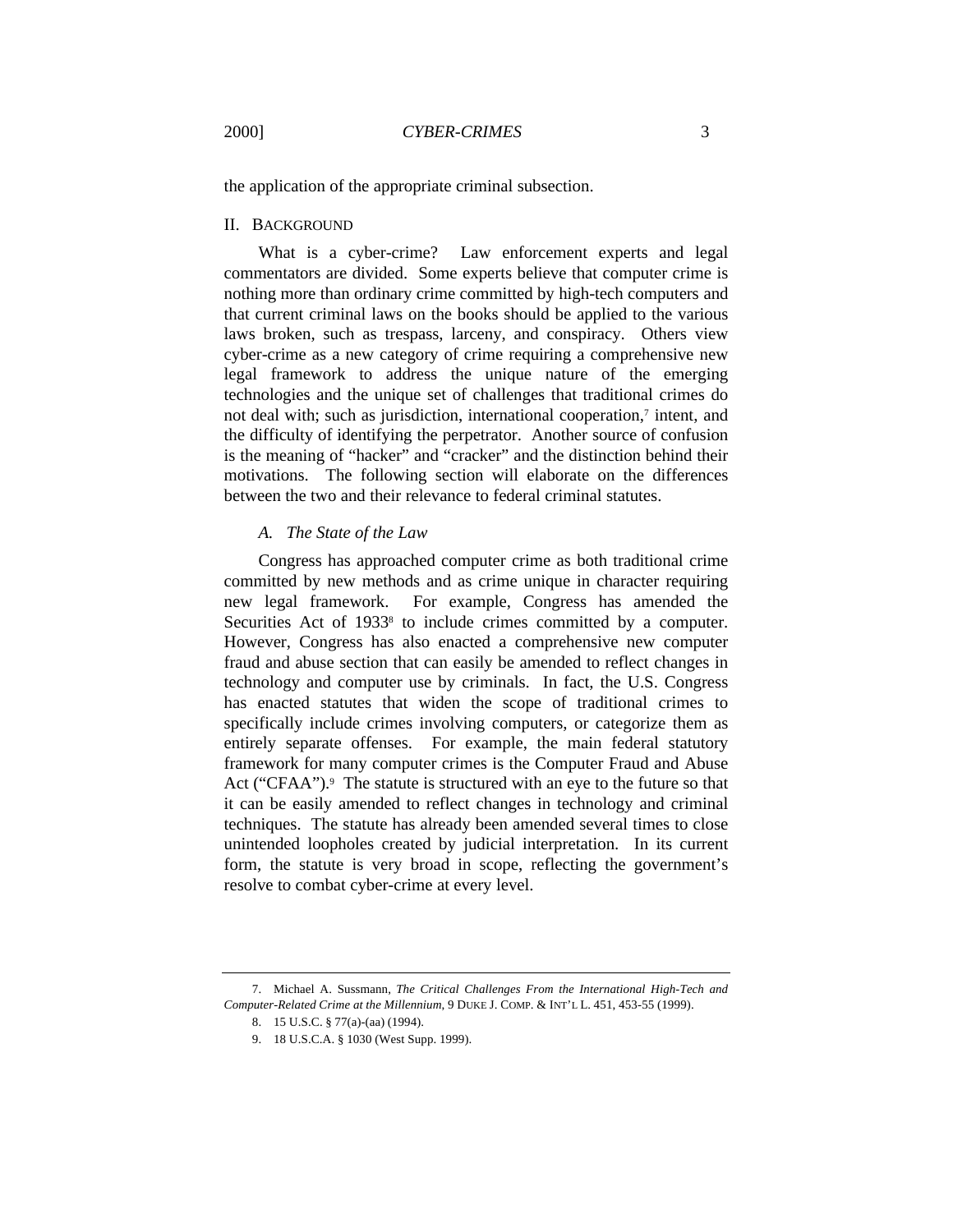#### *B. The Perpetrators—Hackers and Crackers*

#### 1. Hackers

"Hacker"<sup>10</sup> is a term commonly applied to a "computer user who intends to gain unauthorized access to a computer system."11 Hackers are skilled computer users who penetrate computer systems to gain knowledge about computer systems and how they work.12 The traditional hacker does not have authorized access to the system.<sup>13</sup> Hacking purists do not condone damage to the systems that are hacked.<sup>14</sup> According to The Jargon Dictionary, the term "hacker" seems to have been first adopted as a badge in the 1960s by the hacker culture surrounding The Tech Model Railroad Club ("TMRC") at Massachusetts Institute of Technology when members of the group began to work with computers.15 The TMRC resents the application of the term "hacker" to mean the committing of illegal acts, maintaining that words such as "thieves," "password crackers," or "computer vandals" are better descriptions.<sup>16</sup>

In the hacking "community," it is considered better to be described as a "hacker" by others than to describe oneself as a "hacker."17 Hackers

<sup>10.</sup> The term "hacker" has been defined as "[a] computer enthusiast who enjoys learning everything about a computer system or network and through clever programming, pushing the system to its highest possible level of performance." WEBSTER'S NEW WORD DICTIONARY OF COMPUTER TERMS 235 (7th ed. 1999). *See* Appendix A for a more detailed definition.

<sup>11.</sup> Michael P. Dierks, *Symposium: Electronic Communications and Legal Change, Computer Network Abuse*, 6 HARV. J. L. & TECH. 307, 310 n.7 (1993).

<sup>12.</sup> According to Deb Price and Steve Schmadeke, the "Hackers credo" is:

<sup>1.</sup> Access to computers should be unlimited and total.

<sup>2.</sup> All information should be free.

<sup>3.</sup> Mistrust authority—promote decentralization.

<sup>4.</sup> Hackers should be judged by their hacking, not bogus criteria such as degrees, age,

race or position.

<sup>5.</sup> You can create art and beauty on a computer.

<sup>6.</sup> Computers can change your life for the better.

Deb Price & Steve Schmadeke, *Hackers Expose Web Weakness: There's No Defense Against Internet Assaults, Experts Confess, and Attackers are Elusive,* DET. NEWS, Feb. 14, 2000 at A1, *available in* 2000 WL 3467302.

<sup>13.</sup> However, this is not a legal distinction. The Computer Fraud and Abuse Act criminalizes unauthorized access and access that exceeds authorization. *See* 18 U.S.C.A. § 1030(a)(1) (West Supp. 1999).

<sup>14</sup>*. See* Dissident, *Ethics of Hacking* (visited Mar. 3, 2000) <http://cultdeadbunnies.virtualave.net/hacking/lit/files/ethics.txt>.

<sup>15</sup>*. See* The Jargon Dictionary (visited Mar. 9, 2000) <http://www.netmeg.net/jargon/terms/h.html#hacker>.

<sup>16</sup>*. See generally* STEVEN LEVY, HACKERS: HEROES OF THE COMPUTER REVOLUTION 10 (1984).

<sup>17</sup>*. See* Appendix A.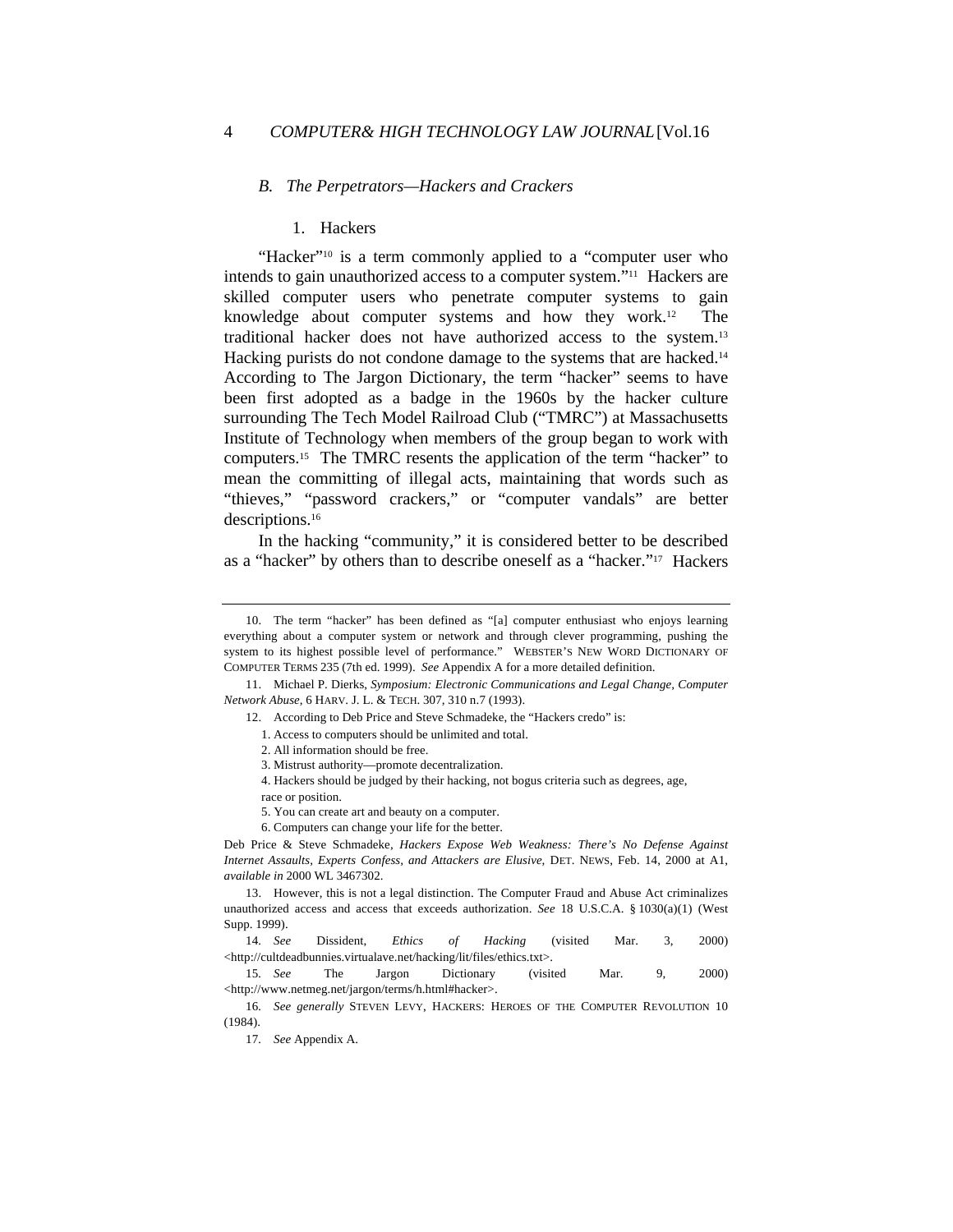consider themselves members of an elite meritocracy based on ability and trade hacker techniques and "war stories" amongst themselves in Usenet forums, local or regional clubs, and national conferences, such as the annual Def Con Computer Underground Convention held in Las Vegas.<sup>18</sup>

2. Crackers

A "cracker" is a hacker with criminal intent.19 According to The Jargon Dictionary,<sup>20</sup> the term began to appear in 1985 as a way to distinguish "benign" hackers from hackers who maliciously cause damage to targeted computers. Crackers<sup>21</sup> maliciously sabotage computers, steal information located on secure computers, and cause disruption to the networks for personal or political motives.<sup>22</sup>

Estimates made in the mid-1990's by Bruce Sterling, author of *The Hacker Crackdown: Law and Disorder on the Electronic Frontier*, put "the total number of hackers at about 100,000, of which 10,000 are dedicated and obsessed computer enthusiasts. A group of 250-1,000 are in the so-called hacker 'elite', skilled enough to penetrate corporate systems and to unnerve corporate security."<sup>23</sup>

In the eyes of the law, hacking and cracking are not always treated the same way. Depending upon the method of intrusion, the type of computer that was broken into, the hacker's intent, and the type and

20*. See* Appendix A.

<sup>18.</sup> DEF CON is an annual computer underground party and conference for hackers held every summer in Las Vegas, Nevada. *See* DEF CON (visited Apr. 5, 2000) <http://www.defcon.org>.

<sup>19.</sup> The Jargon Dictionary (visited Mar. 9, 2000) <http://www.netmeg.net/jargon/terms/c/cracker.html>.

<sup>21.</sup> Please note that a "cracker" is different from a "crack." A crack is a script that defeats software protection codes, as opposed to using a circulated password that allows installation of the software. As software protection techniques become more sophisticated, the use of "cracks" have gained in popularity, as well as the challenge amongst crackers to defeat the protections. Most popular software passwords and/or cracks are widely available on the Internet. For example, one can quickly find software cracks by running a search on Astalavista (visited Mar. 9, 2000) <http://astalavista3.box.sk/>.

<sup>22.</sup> This distinction does not mean that hackers do not cause damage, but often it is their lack of intent that sets them apart from crackers, even though federal law does not make such a distinction. *See* discussion *infra* on 18 U.S.C. § 1030 (West Supp. 1999).

<sup>23</sup>*. Cyberterrorism Hype*, JANE'S INTELLIGENCE REV., Dec. 1, 1999, at 48, 49 *available in* 1999 WL 8946130.

However, to launch a sophisticated attack against a hardened target requires three to four years of practice in C, C++, Perl and Java (computer languages), general UNIX and NT systems administration (types of computer platform), LAN/WAN theory, remote access and common security protocols (network skills) and a lot of free time. On top of these technical nuts and bolts, there are certain skills that must be acquired within the cracker community. *Id.*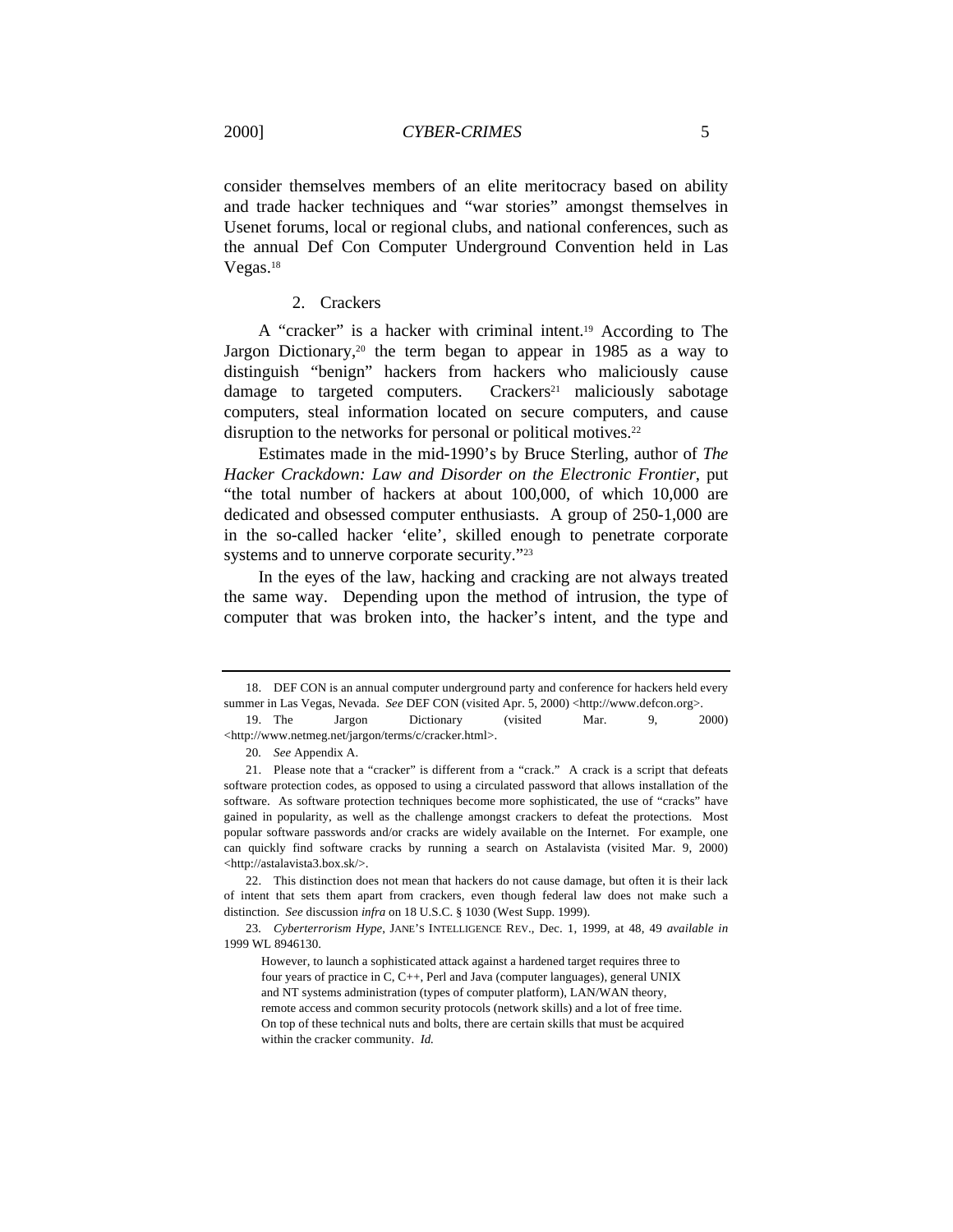amount of damage, different statutes and penalties will apply.24 There are many ways to approach a discussion on hacking. In this article, we will structure the discussion on hacking techniques within the framework of the statutory elements to provide an understanding of how the different techniques trigger different statutes and penalties. We begin with an overview of hacking and an explanation of several common hacking techniques. Then, we discuss the relevant criminal code that can be applied depending on the nature of the hack.

### *C. Why People Hack*

## 1. Hactivism

In recent years, according to the Department of Justice's National Infrastructure Protection Center, there has been a rise in what has been dubbed "hacktivism." Hacktivists launch politically motivated attacks on public web pages or e-mail servers. The hacking groups and individuals, or Hacktivists, overload e-mail servers by sending massive amounts of e-mail to one address and hack into web sites to send a political message.25 In 1999, for example, the homepages for the White House, the U.S. Department of the Interior, White Pride, the United States Senate, Greenpeace, and the Klu Klux Klan were attacked by political activists protesting the site's politics.<sup>26</sup> One such group is called the "Electronic Disturbance Theater," which promotes civil disobedience on-line to raise awareness for its political agenda regarding the Zapatista movement in Mexico and other issues.<sup>27</sup> Also, during the 1999 NATO conflict in Yugoslavia, hackers attacked web sites in NATO countries, including the United States, using virus-infected e-mail and other hacking techniques.<sup>28</sup> On February 7, 2000, the official web site of the Austrian Freedom Party was hacked to protest the inclusion of Jörg Haider and his party into a coalition Austrian government.<sup>29</sup>

2. Employees

According to a study conducted in 1999 by Michael G. Kessler & Associates Ltd., disgruntled employees are the greatest threat to a

<sup>24</sup>*. See* 18 U.S.C.A. § 1030(c) (West Supp. 1999).

<sup>25.</sup> See Senate Joint Cyberattack Investigation: Capitol Hill Hearing Testimony, 106<sup>th</sup> Cong. (2000) [hereinafter *Cyberattack Investigation*] (statement of Michael Vatis, Director, National Infrastructure Protection Center, Federal Bureau of Investigation).

<sup>26</sup>*. See Flashback Sweden* (visited Mar. 12, 2000) <http://www.flashback.se/hack/1999/>.

<sup>27</sup>*. See Federal Response to Hacking, supra* note 3.

<sup>28</sup>*. See id.*

<sup>29.</sup> To view a copy of the hacked web site, see (visited Apr. 9, 2000)  $\langle \text{http://www.flashback.se/hack/2000/02/07/1/}\rangle$  (copy on file with the author).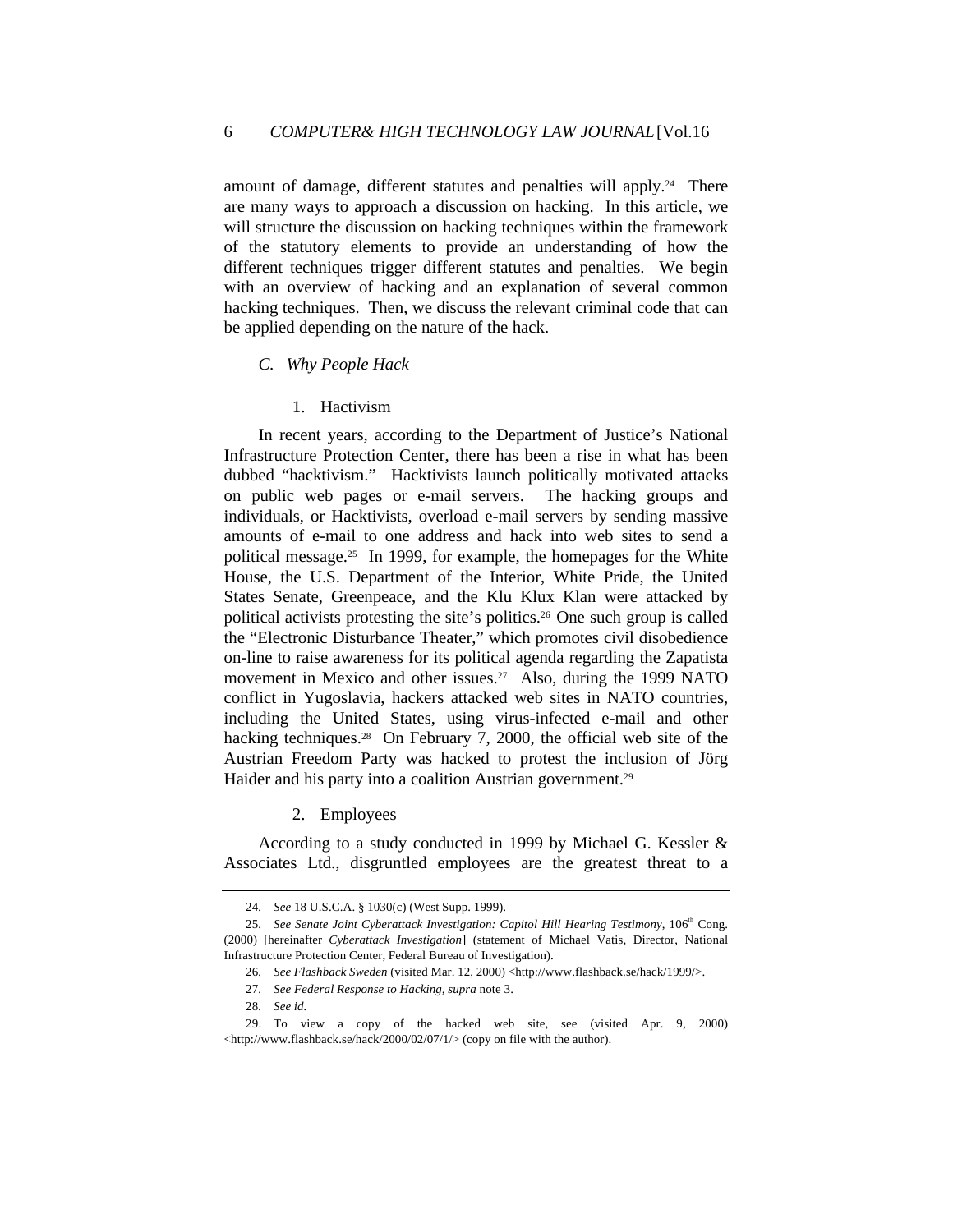computer's security.30 Employees that steal confidential information and trade secrets account for thirty-five percent of the theft of proprietary information.31 In fact, data suggests that serious economic losses linked to computer abuse have been and continue to be attributed to current and former employees of the victimized organization rather than to outside hackers with modems.<sup>32</sup> Internet Security Systems' Chris Klaus estimates that over eighty percent of the attacks on computer systems are committed by employees.<sup>33</sup>

According to recent FBI assessments, disgruntled insiders are a principal source of computer crimes.<sup>34</sup> Insiders do not need a great deal of knowledge about their target computers, because their inside knowledge of the victim's system allows them unrestricted access to cause damage to the system or to steal system data.35 A Computer Security Institute/FBI report notes that fifty-five percent of survey respondents reported malicious activity by insiders.<sup>36</sup> Employees who exceed their authorized use and intentionally cause damage are just a liable as an outside hacker who intentionally causes damage.37 However, § 1030(a)(5) of the CFAA does not criminalize damage caused by authorized persons and company insiders that was reckless or negligent.<sup>38</sup> Only outside non-authorized hackers are liable for *any* damage caused, whether it was negligent, reckless, or intentional.<sup>39</sup>

#### 3. Recreational Hackers

"Recreational hackers" break into computer networks for the thrill of the challenge or for bragging rights in the hacking community.<sup>40</sup>

<sup>30</sup>*. See* David Noack, *Employees, Not Hackers, Greatest Computer Threat* (Jan. 4, 2000) <http://www.apbnews.com/newscenter/internetcrime/2000/01/04/comptheft0104\_01.html>.

<sup>31</sup>*. See id*.

<sup>32</sup>*. See* Richard C. Hollinger & Lonn Lanza-Kaduce, *The Process of Criminalizaton: The Case of Computer Crime Laws,* 26 CRIMINOLOGY 101, 116 (1988).

<sup>33.</sup> Matthew Nelson, *Internet Security Systems' Chris Klaus says companies should close back doors to be secure,* INFOWORLD, Jan. 10, 2000, at 40a. According to a recent survey of 643 computer security practitioners in the U.S., 71% reported unauthorized access by insiders. *See* CSI Survey, *supra* note 2.

<sup>34</sup>*. See* Congressional Statement, Federal Bureau of Investigation, *National Infrastructure Protection Center (NIPC) Cyber Threat Assessment, October 1999, Before the Subcomm. on Technology and Terrorism of the Senate Comm. on the Judiciary* (Oct. 6, 1999) <http://www.y2kcoming.com/cyber/nipc10\_99.htm> (statement of Michael A. Vatis, Director, National Infrastructure Protection Center, Federal Bureau of Investigation).

<sup>35</sup>*. See id.*

<sup>36</sup>*. See id.*

<sup>37.</sup> 18 U.S.C.A. § 1030 (West Supp. 1999).

<sup>38</sup>*. Id.* § 1030(a)(5).

<sup>39</sup>*. See id.* § 1030(a)(5)(C).

<sup>40</sup>*. See Cyberattack Investigation, supra* note 26.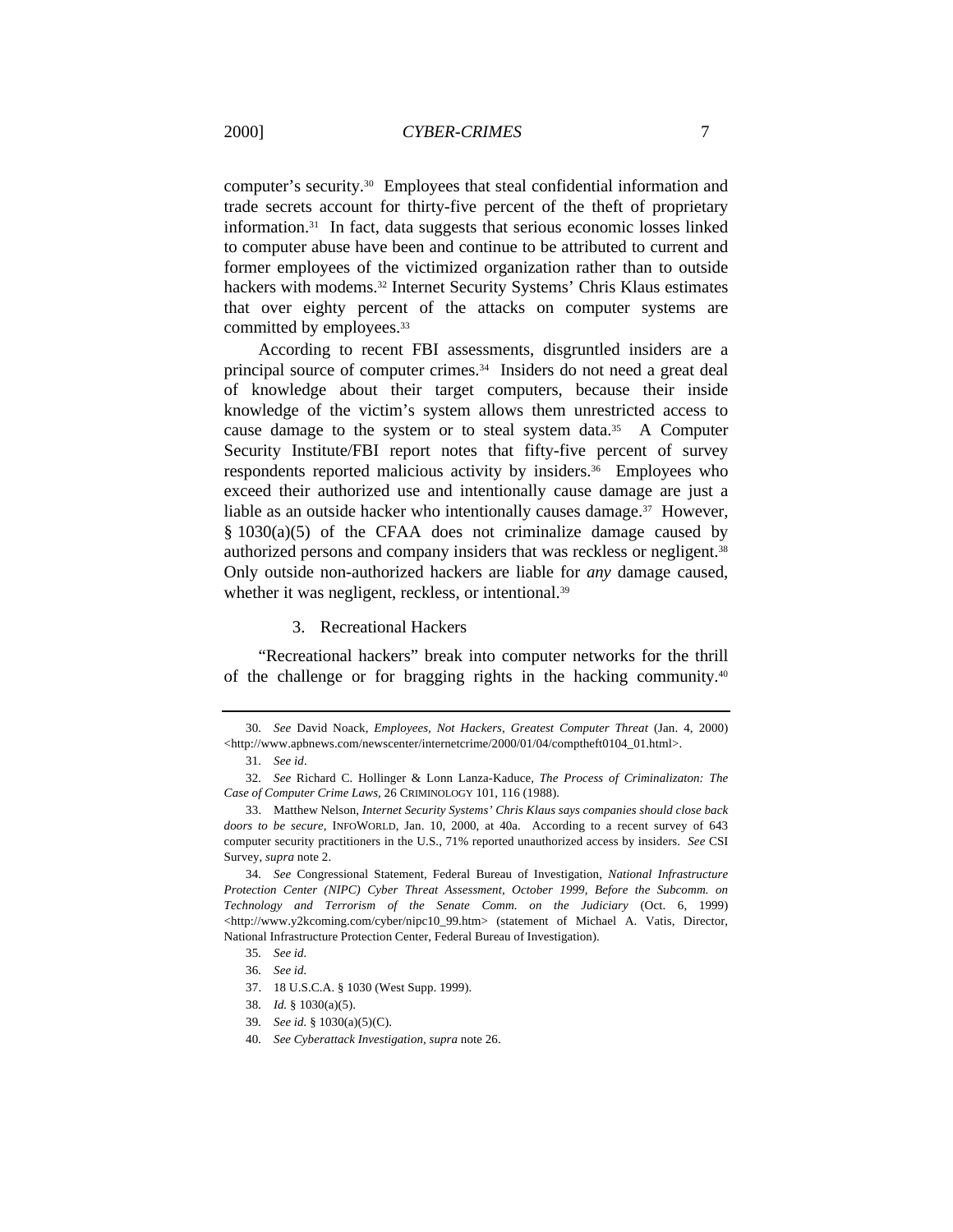While hacking once required a fair amount of skill or computer knowledge, the recreational hacker today can now download attack scripts and protocols from the Internet and launch them against victim sites with little knowledge of the systems they are attacking.<sup>41</sup> There are countless web sites on the Internet that provide "newbies" (inexperienced hackers, or "wannabes") with detailed instructions on hacking techniques and downloadable, do-it-yourself hacking tools.42 In recent years, the hacker's attack tools have become more sophisticated and easier to use.<sup>43</sup> For example, in 1999 hackers defaced the Anniston Army Depot, Lloyd's of London, the U.S. Senate and Yahoo home pages to demonstrate to the hacking community their ability to hack into thirdparty servers and to highlight the servers' vulnerabilities.<sup>44</sup>

#### 4. Web Site Administrators and Web Pages

It is usually considered a passive and harmless exercise to visit a web site. The user requests information and the server responds to the request by sending out packets of requested data back to the user's computer. However, web sites can also access a lot of hidden background information from the user. For example, Privacy.net has a web site that will show users all of the information that can be taken from their individual computer.45 The remote web site can determine the following information about a visitor:

(a)the IP address the user is accessing the web site from;

(b)the number of prior visits to the web site, and the dates;

(c)the URL of the page that contained the link to get the user to the web site;

(d)the user's browser type and operating system and version;

(e) the user's screen resolution;

(f)whether JavaScript and VBScript are enabled on the user's computer;

<sup>41</sup>*. See* Internet Security Systems, *Back Orifice 2000 Backdoor Program* (visited Apr. 5, 2000) <http://www.iss.net/customer\_care/resource\_center/whitepapers> [hereinafter *Back Orifice*].

<sup>42.</sup> Hackers learn hacking techniques from a variety of sources, including high school and university computer groups; newsgroups such as alt.2600.hackerz and alt.binaries.hacking.beginners; hacking web sites such as <http://www.flashback.se> and <http://www.lopht.com/>; as well as hacking search engines, such as <http://astalavista.box.sk/>.

<sup>43</sup>*. See Cyber Threat Assessment, supra* note 34.

<sup>44</sup>*. See Flashback Sweden, supra* note 26.

<sup>45</sup>*. Privacy.net: The Consumer Information Organization* (visited Mar. 5, 2000) <http://privacy.net/analyze/>.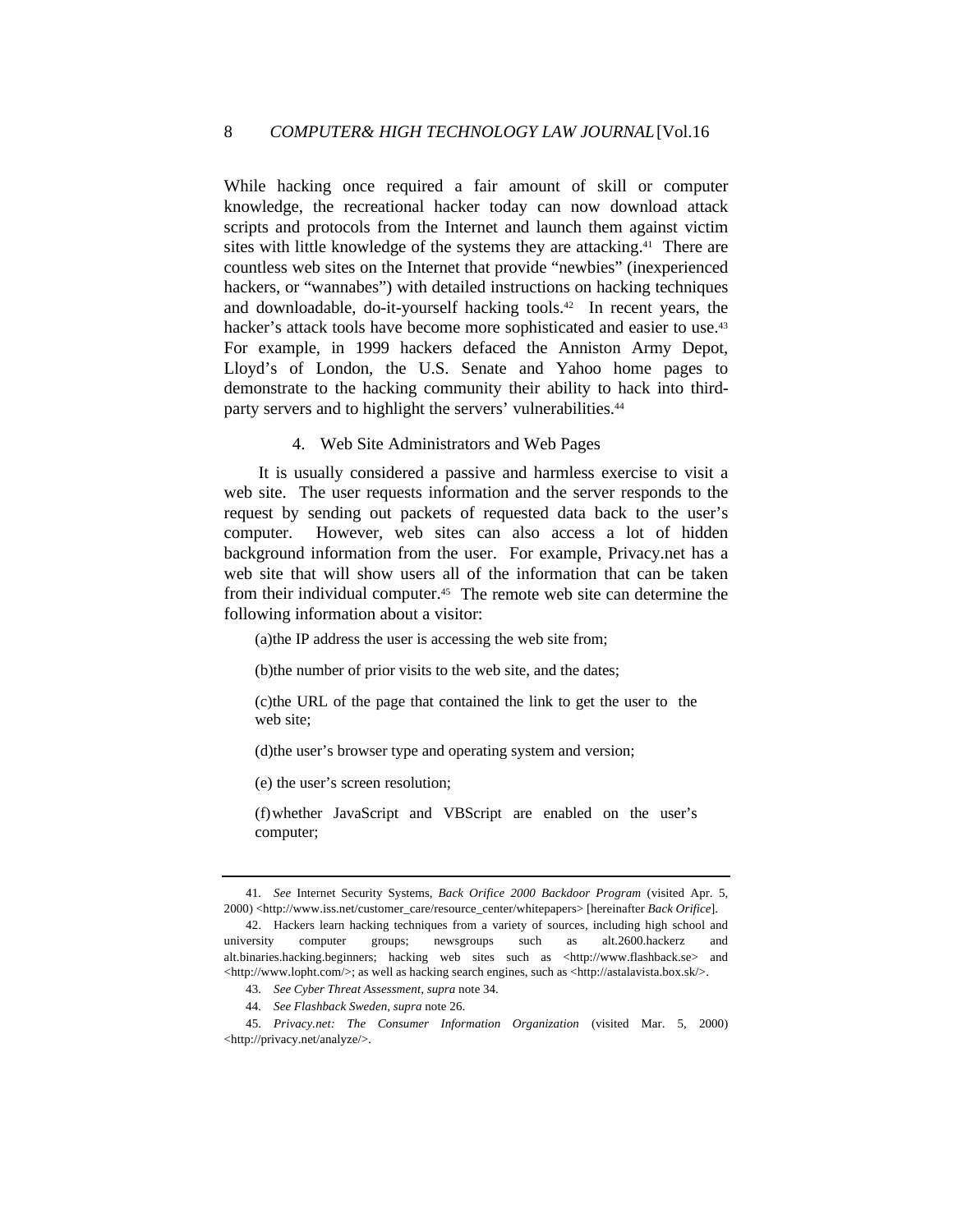(g)how many web pages the user has visited in the current session;

(h)the local time and date; and

 $(i)$  FTP username and password, if there is one.<sup>46</sup>

Privacy advocates have pressured web browser developers to address security concerns by enabling users to significantly enhance their privacy by adjusting the security level on their browsers. The extent of information that a web site can retrieve from a visitor without violating the CFAA<sup>47</sup> is still uncertain. Section  $1030(a)(2)(C)$  proscribes the intentional access of a computer without, or in excess of authority to obtain information. When a person visits a web site, how much information has that person reasonably "authorized" the web site to obtain? This question may be answered by a court in one of the cases filed against RealNetworks over its gathering of user data.<sup>48</sup>

It is also possible for a web programmer to enable a web page to send an e-mail to a predetermined address just by visiting the page through a JavaScript exploit in Netscape Navigator Versions 2.0 through 4.0b1.49 For example, if a person visits such a web site, hidden within the hypertext markup language ("HTML") is code that will cause the person's e-mail program to send an e-mail to the web site with the person's e-mail address in the "from" slot. Theoretically, this exploit would allow a web site to collect all of the e-mails from persons who visit their web site. Internet Explorer and Netscape Navigator provide security warnings to users before they send the mail if the security level

<sup>46</sup>*. Id.*

<sup>47.</sup> 18 U.S.C.A. § 1030 (West Supp. 1999).

<sup>48.</sup> In November, 1999, it was alleged that "RealNetworks' popular RealJukebox software . . . surreptitiously monitors the listening habits and certain other activities of people who use it and continually reports this information, along with the user's identity, to RealNetworks." Sara Robinson, *CD Software Is Said to Monitor Users' Listening Habits*, N.Y. TIMES, Nov. 1, 1999 at C1. A security expert discovered that RealNetworks was using its RealJukebox player to secretly scan the hard drives of computers and send the information about the user's musical content and preferences to the company. The software also created a serial number to identify the user. *See id.* As a result, three class-action lawsuits were filed against RealNetworks. Two federal lawsuits, filed in Pennsylvania and Illinois alleged that the company violated the Computer Fraud and Abuse Act by secretly collecting personal information without the user's consent. The lawsuits claim that this is a violation of federal law because it accesses information on a protected computer without the knowledge of the user. Greg Miller, *RealNetworks Breached Privacy, 3 Suits Contend Consumers: Firm Admitted Collecting Data on Users of its Internet Software, Provoking the First Class Actions in Such a Case*, L.A. TIMES, Nov. 11, 1999 at C1.

<sup>49</sup>*. See DigiCrime E-mail Address Demonstration* (visited Mar. 5, 2000). <http://www.digicrime.com/noprivacy.html> (copy on file with the author). *See also Onion Routing* (visited Mar. 5, 2000) *<*http://www.onion-router.net/Tests.html> (listing other good privacy testing sites).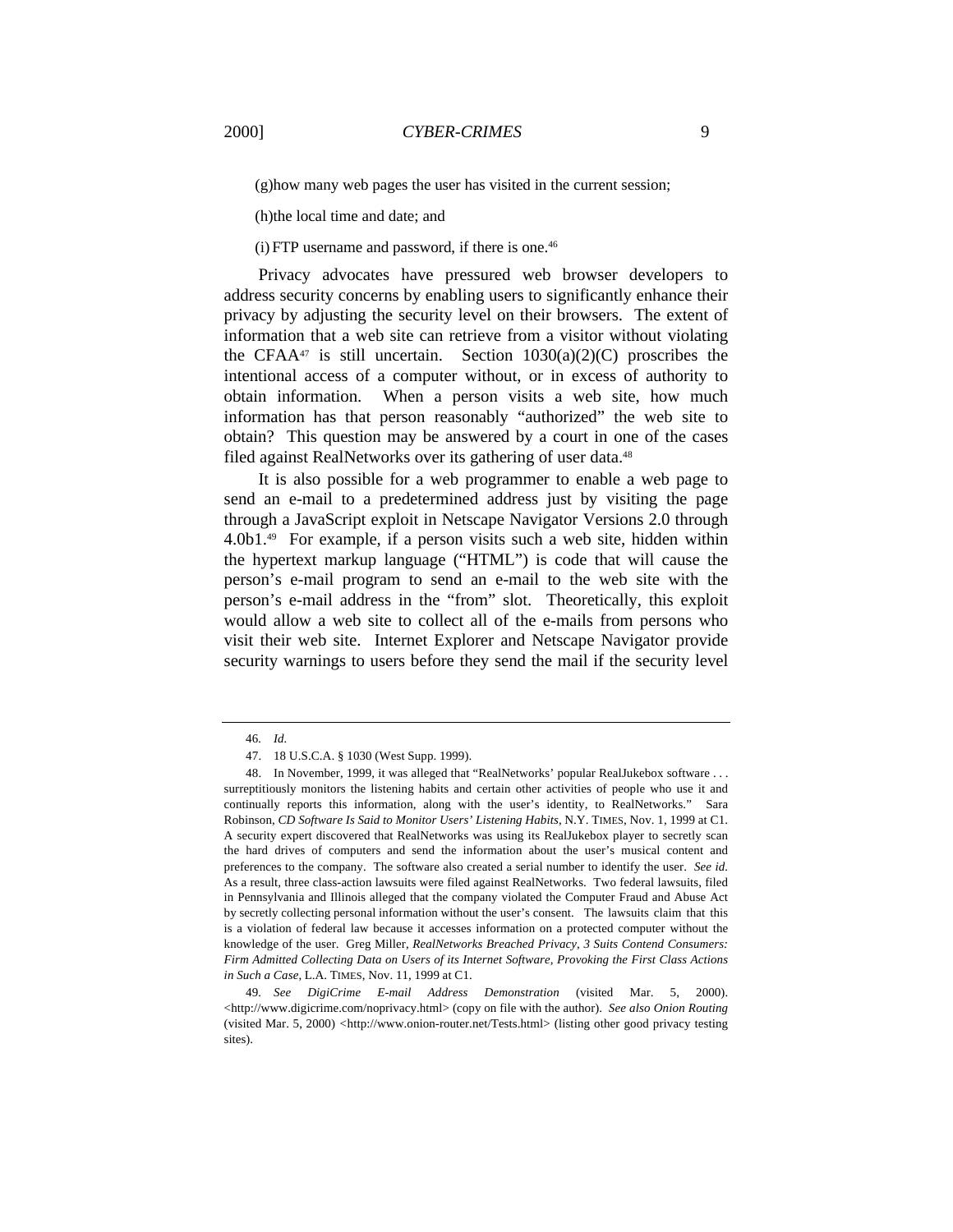is set at a higher level.<sup>50</sup>

#### III. TYPES OF COMPUTER CRIME

In this section, we begin by providing an overview of cyber-crime and criminal techniques used to penetrate protected computer networks. We then discuss in detail the CFAA, how it is applied, and how it has changed over the past decade. Then we will look at other laws that are on the books that the federal government uses to control computer crimes. Due to the international nature of cyber-crimes, we discuss briefly some of the international cooperative developments.

A computer can be the target of the offense, the tool used in the offense, or may contain evidence of the offense.<sup>51</sup> An understanding of the different uses of a computer will provide the foundation of the application of the criminal statutes.

The computer is an indispensable tool for almost all cyber-crimes. However, as more devices are enabled to communicate with the Internet, the hackers arsenal of tools is likely to multiply.<sup>52</sup>

When a computer is the target of the offense, the criminal's goal is to steal information from, or cause damage to, a computer, computer system, or computer network.<sup>53</sup> Hacking, cracking, espionage, cyberwarfare, and malicious computer code viruses are common forms of crimes that target the computer. The perpetrators range from teenage "cyber-joyriders" to organized crime operations and international terrorists. According to a survey conducted by Michael G. Kessler & Associates Ltd., a New York security firm, computer theft of proprietary information is committed by discontented employees (35%), outside hackers (28%), other U.S. companies (18%), foreign corporations (11%), foreign governments  $(8\%)$ , and miscellaneous  $(10\%)$ .<sup>54</sup>

The computer may also be a tool of the offense. The criminal uses the computer to commit a traditional crime, such as counterfeiting. For

<sup>50.</sup> For example, Microsoft Internet Explorer provides four levels of security on its web browser, ranging from low to high. The various levels of security allow the user to make a tradeoff between unimpeded access to all Internet content and security concerns.

<sup>51</sup>*. See* Hatcher et al., *supra* note 1, at 401.

<sup>52.</sup> L0pht Heavy Industries is developing a hacking platform based on the PalmPilot, mainly because of its high-mobility and the ability to communicate with desktop computers. L0pht already offers several applications for PalmPilots that demonstrate its potential as the next hacker's development platform. The ability to communicate using wireless infrared communication, the small size and the support for TCP/IP makes PalmPilot almost ideal for physical penetration to a local network. *See LØPHT Heavy Industries* (visited Mar.19, 2000) <http://www.lopht.com>. *See also* Phil Askey, *How to Connect Your PalmPilot to Windows NT*, Jagtech (1997) <http://www.jagtech.com.au/Docs/pilot\_nt.htm> (copy on file with the author).

<sup>53</sup>*. See id.*

<sup>54</sup>*. See* Noack, *supra* note 30.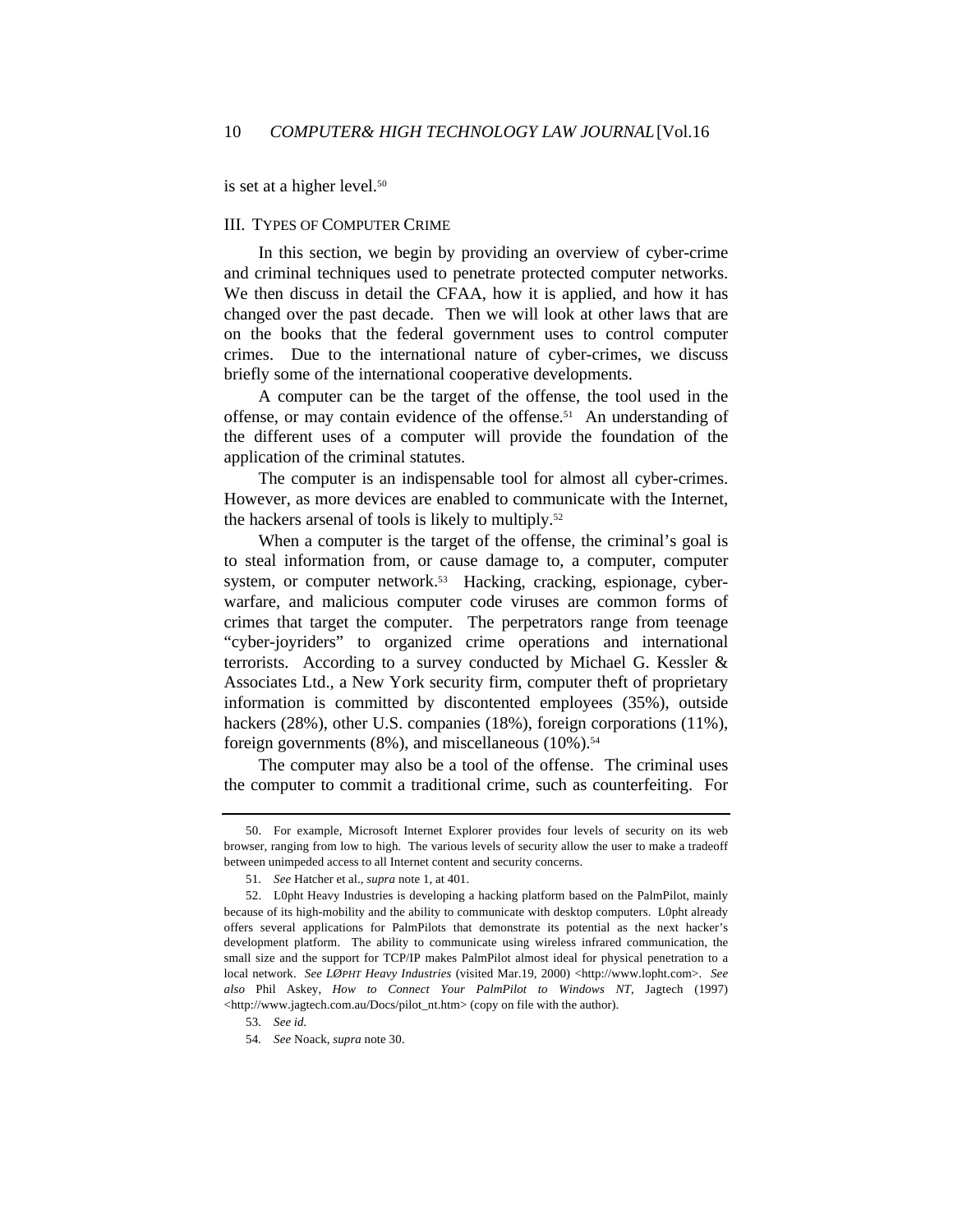example, a counterfeiter that used to engrave plates to create the counterfeit currency can now use sophisticated graphic computers with advanced color printers. An example of a computer used to perpetrate a traditional crime is the extortion attempt by George Matos Rocha from North Carolina.<sup>55</sup> Mr. Rocha was charged with bombing three home improvement stores and subsequently threatened the retail chain to continue the bombings unless he received \$250,000.56 Using the Internet, Mr. Rocha set up a bank account in Latvia and instructed the company to wire the extortion money to his Latvian account.<sup>57</sup> The FBI was able to identify the account and trace its origin back to the United States with the help of his Internet Service Provider. Mr. Rocha pleaded guilty in December to explosives charges and extortion. He could have faced life in prison.<sup>58</sup>

Computers can also be incidental to the offense, but are nevertheless important because they contain the evidence of a crime. Money launderers, for example, may use a computer to store details of their laundering operation instead of relying on paper accounting records. Child pornographers' computers are often seized as the key evidence<sup>59</sup> that the defendant produced, possessed, received, and/or distributed child pornography.<sup>60</sup>

59. United States v. Snyder, 189 F.3d 640 (7th Cir. 1999). James Snyder was convicted of producing, receiving, and distributing child pornography, as well as possessing child pornography with intent to sell. Mr. Snyder engaged in a sexual affair with a minor child. After the minor was interviewed by the FBI and was able to describe the abuse and identify Mr. Snyder's house, a search warrant was obtained and served on Mr. Snyder. The computer-related evidence seized from Snyder's house was "analyzed by the FBI crime lab . . . [and] verified that Snyder's computer was capable of downloading and uploading images from the Internet, and that it could be hooked up to a camera. [The FBI] also recovered several pornographic images from the computer, even though they had been deleted." *Id*. at 644.

60. United States v. Simons, 29 F. Supp. 2d 324 (E.D. Va. 1998). Mark Simons was an employee of the Foreign Bureau of Information Services ("FBIS") component of the CIA. While the network administrator was doing a routine check of the agency's firewall, he noticed a lot of activity from one work station going to a pornographic site, against established agency rules. The computer was seized as evidence and Mr. Simons was charged with violating 18 U.S.C.  $\S 2252A(a)(2)(A)$ , Receiving Materials Containing Child Pornography, and 18 U.S.C. § 2252A(a)(5)(B), Possession of Material Containing Child Pornography. Mr. Simons unsuccessfully challenged the seizure on grounds that the search was a violation of the Fourth Amendment. The court held that, in applying the holding in *Katz v. United States*, 389 U.S. 347 (1967), the court must consider "whether the employee searched had a reasonable expectation of privacy. The person must have had an actual or subjective expectation of privacy and the expectation must have been one that society recognizes as

<sup>55</sup>*. See* Paula Christian, *Lowe's Bombing Suspect Pleads Guilty; A Greensboro Man Will Face at Least 37 Years in Prison When He is Sentenced in March*, GREENSBORO NEWS AND REC., Dec. 7, 1999 at A1, *available in* 1999 WL 26311607.

<sup>56</sup>*. See id.*

<sup>57</sup>*. See id.*

<sup>58</sup>*. 40 Years Meted in Lowe Bombings*, *in* Henry Bailey, U.S. & WORLD NEWS IN BRIEF, COM. APPEAL (Memphis TN), Mar. 10, 2000, at A5, *available in* 2000 WL 4444494.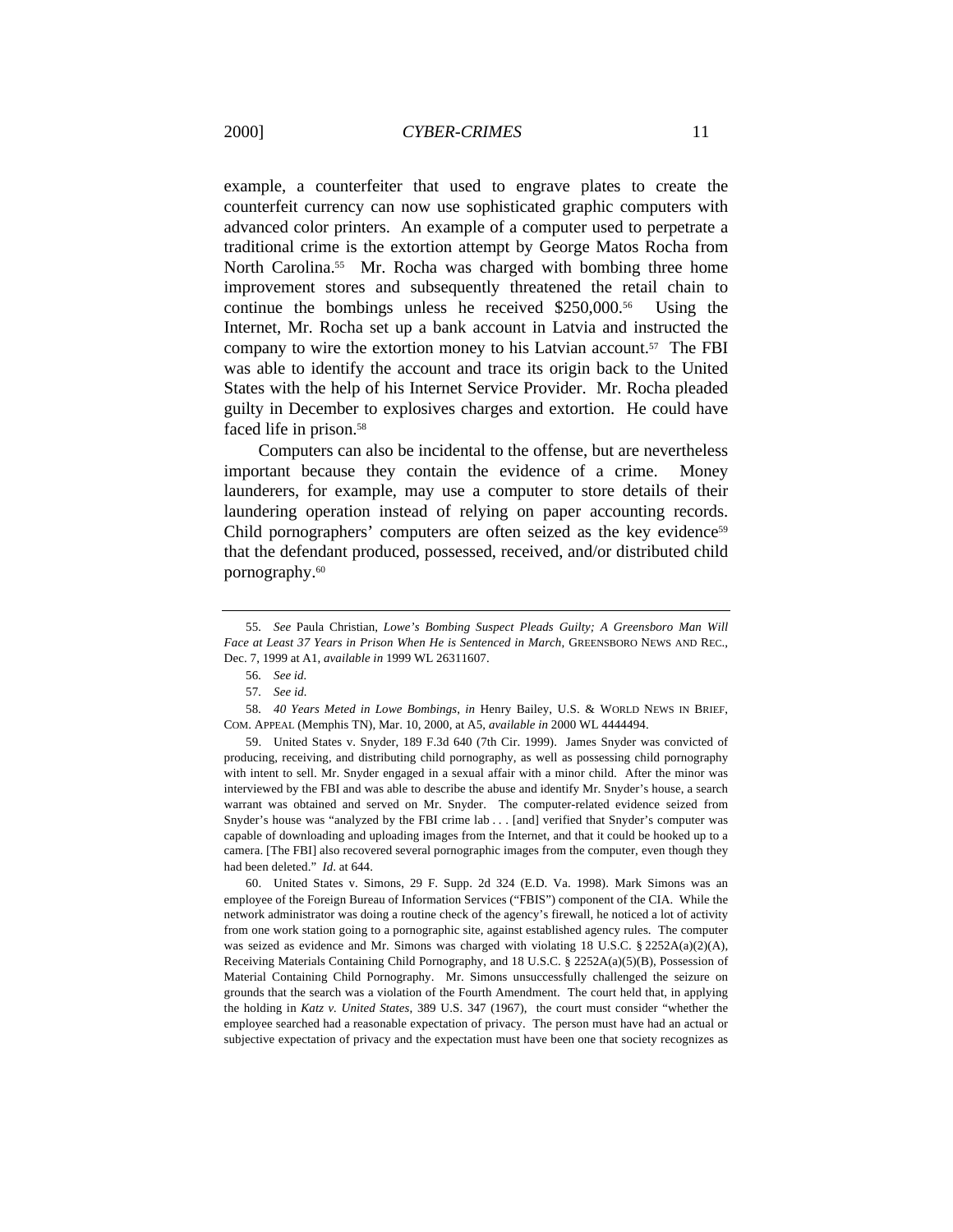#### *A. Denial of Service*

A Denial of Service ("DoS") attack is a rather primitive technique that overwhelms the resources of the target computer which results in the denial of server access to other computers. There are several different techniques that hackers use to "bring down" a server. As the network administrators learn how to limit the damage of one technique, hackers often create more powerful and more sophisticated techniques that force system administrators to continually react against assaults. In order to understand how to apply the law to these attacks, a basic understanding of the anatomy of the attacks is necessary.<sup>61</sup>

There are basically three main network exploits that are used to overwhelm a system's server: SYN Flood Attacks, UDP Flood Attacks and ICMP Flood Attacks. Each technique exploits a weakness in the way computers communicate amongst each other over the Internet. A basic understanding of the TCP/IP Internet protocols is helpful to differentiate between the techniques.

#### **Internet Protocols:**

The Internet is a network of computers that are connected so they can exchange information amongst each other. The computer that is asking for information from another computer is the "client" and the computer that is receiving the request is the "server." When the client wants to receive information that is located on the server, it sends a request for the information. However, the computers must establish a connection before data can be exchanged. The server needs to know who it is going to send the information to and needs to make sure the client computer is ready to receive the information. This is considered a "3-way handshake." The first part of the handshake occurs when the client computer sends a message to the server with a "SYN flag" that tells the server how to identify it.<sup>62</sup> Second, upon receiving the request, the server will send out its own identification number, called an Initial Sequence Number ("ISN") in a SYN for this request and an

reasonable." United States v. Simons, 29 F. Supp. 2d at 326-27. The FBIS has a specific policy providing for computer audits and given this policy, the court concluded that Mr. Simons did not have a "reasonable expectation of privacy with regard to any Internet use." *Id*. at 327.

<sup>61.</sup> Many commentators equate a DoS to a store front being blocked by hundreds of protestors to deny legitimate customers from entering the store. A more accurate analogy would be sending a hundred people into a store who overwhelm the sales staff, rendering them unable to respond to legitimate customers. Eventually, the store becomes so crowded that a line forms outside, where the "bogus" customers and real customers queue up, denying access to legitimate customers.

<sup>62.</sup> A "SYN" packet is an abbreviation for "synchronized/start." The SYN packet is the packet that originates with the "source host," or the person initiating the communication. The SYN packet is part of the TCP "3-way handshake."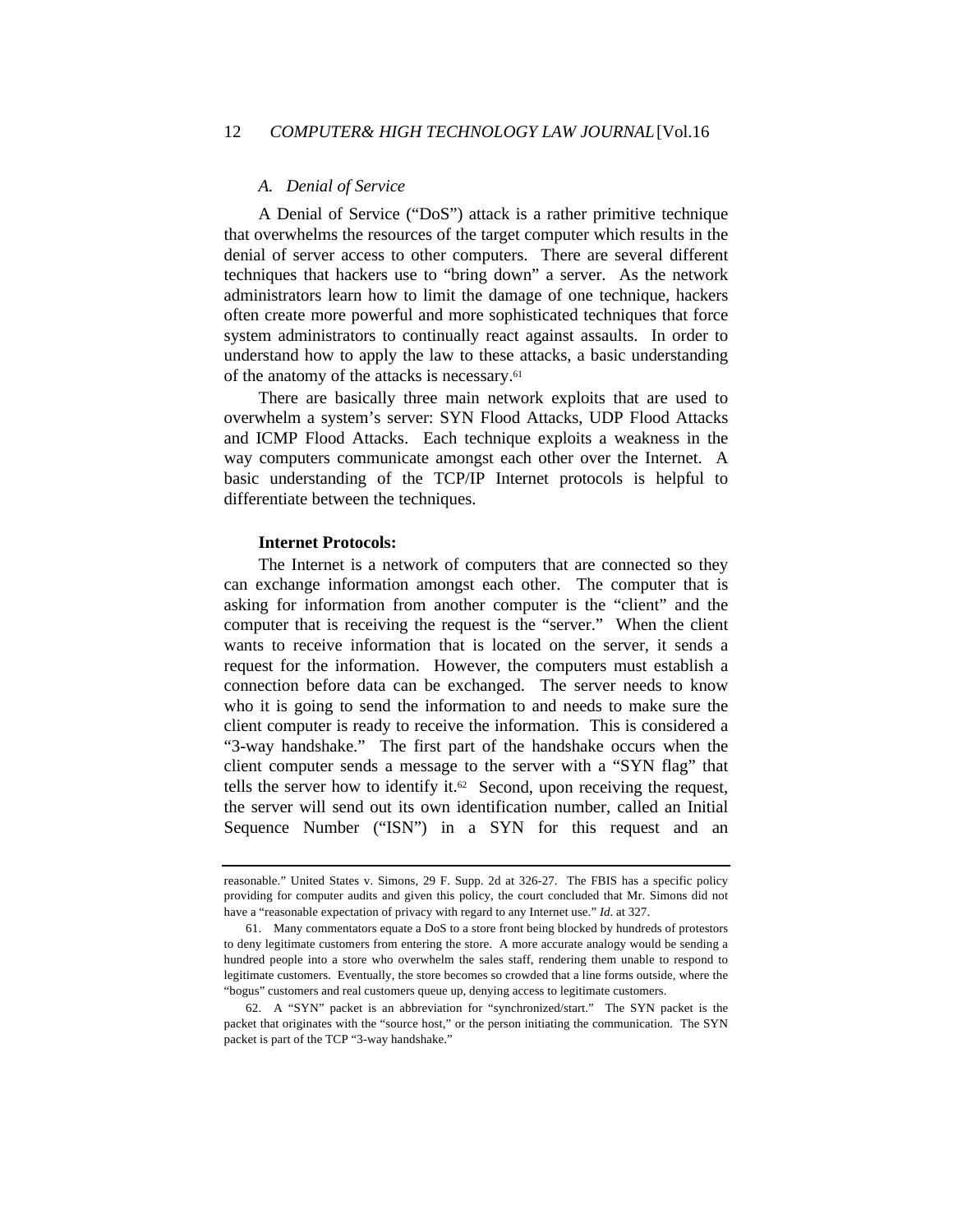acknowledgement ("ACK") of the client's request. In the third part of this "handshake," the client computer receives the SYN and ACK from the server and sends back the ACK with the server's numbers, like a secret code the two of them share so the server can keep track of multiple clients. Now the data transfer can take place. In summary, the client sends a message to the server, the server sends back a message to the client that the server is "awake" and ready to process the requests, then the client sends back an acknowledgement that they are ready. This may seem redundant, but the need to establish the connection on both sides is very important because the data is broken up into small pieces by the server and sent out over the Internet to the client. The client needs to know how to organize the data puzzle as the packets arrive and the client also needs to know if any packets are missing. As each piece of the puzzle arrives, the client lets the server know the piece has been received, so the server knows if it has to re-send it.

TCP/IP stands for Transmission Control Protocol and Internet Protocol.<sup>63</sup> Basically, the TCP is the workhorse of the communication on both sides. If a file is requested by the client, the server locates the file on its computer and breaks the file into tiny pieces. The tiny pieces are called datagrams. Each datagram is "wrapped" in a bundle of instructions that tells it where to go. These little bundles are called "packets." The TCP assigns a sequence number to every byte transferred so it can track what it has sent and eliminate the need to duplicate sending the same piece twice unless the piece is lost somewhere along the line to the client. The "packet header," contains the sequence numbers that also tells the client the next sequence number to expect after each packet, so the client can start arranging the packets and conduct a rolling inventory. The TCP acts as a digital shipping and receiving department.

The job of the Internet Protocol ("IP") is easier. The IP's job is to route the packets across the Internet to the client. Each computer on the Internet has an IP address that tells the computers where the other is located. The IP address is very similar to a zip code. For example, a zip code that begins with a 9, belongs to an address located on the west coast of the United States. If the next number is a 4, the location is in the San Francisco area, and so on until the precise region is located. However, to parallel the IP addresses, each house in the zip code area would be assigned a number, instead of an address. So when a client or server sends a packet out over the Internet, the packet is "routed" through many other servers to reach its final destination. The IP tacks on the numerical

<sup>63</sup>*. See* Appendix A.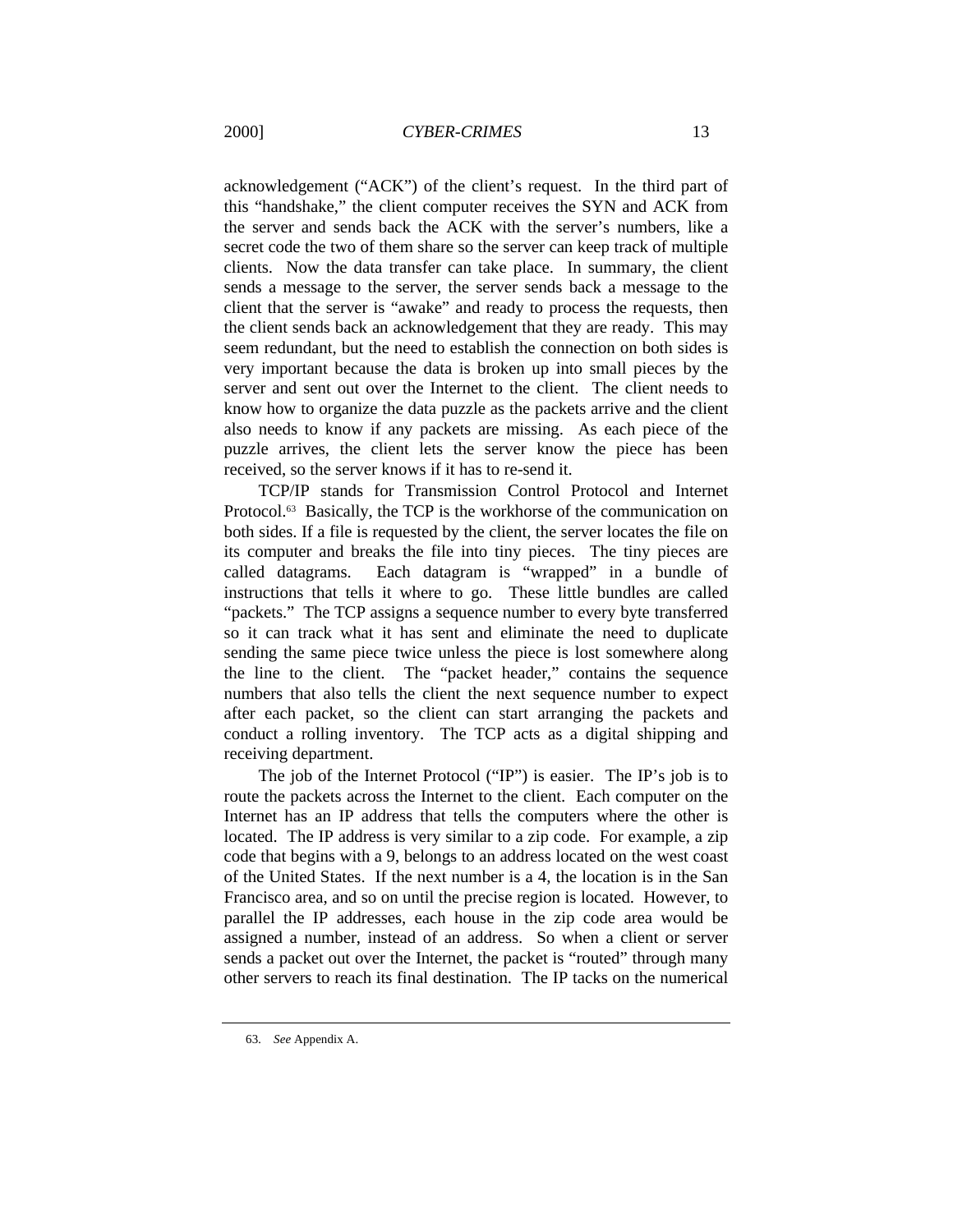address and ships it out, hoping the packet arrives where it is supposed to go. If the server does not receive a response that the packet was received on the other end, the IP can send an error message to the client, called an Internet Control Message Protocol, or ICMP, letting the client know that the packet did not get there. It is this system of trust and cooperation between the computers that is exploited by a denial of service attack.

## 1. SYN Flood Attacks

One of the weaknesses in the system is the amount of SYN requests the TCP can handle. When the TCP receives more requests than it is programmed to handle, it puts the other incoming SYN requests in a queue. When the queue is filled to capacity, there is no more room to put the other incoming SYN requests and they are turned back. Hence, they are "denied service."

Another technique is to slow down the TCP process by making the TCP wait for all of the ACKs it sent out to be acknowledged by the client. When the attacker sends a message to the server requesting data, the server sends out a SYN and an ACK and waits to hear back from the attacker's client, as part of the third part of the 3-way handshaking. However, the attacker has "spoofed" his return address so that the server sends a "self-addressed and stamped" envelope to an address that is either false or belongs to a computer that is not responding. If enough of these "spoofed" SYN messages are sent, the server is paralyzed by its wait for non-existent confirmations. "SYNK" is a common SYN flood program that is widely downloadable on the Internet.<sup>64</sup>

#### 2. UDP Flood Attacks

User Datagram Protocol ("UDP") flood attacks work in very much the same manner as the SYN Flood attacks. In a server, the UDP provides information about the server to other computers, such as the server's local time, echo, chargen, etc.<sup>65</sup> When the server is hit with multiple requests for information about itself, the server can be quickly overwhelmed by its inability to process so many UDP packets. The result is total consumption of the server's processing power and bandwidth, thereby "denying service" to others who are trying to access

<sup>64.</sup> SYNK, along with other DoS tools, is available on many hacking web sites. For example, SYNK can be obtained at Warmaster's web site. *See Warmaster* (visited Apr. 5, 2000) <http://www.warmaster.de/linw.htm>.

<sup>65.</sup> For example, the UDP "echo" provides a port that returns every packet sent to it. The UDP "chargen" returns a packet with 0 to 512 characters chosen randomly. The UDP "time" protocol provides the time in a site-independent, machine readable format. The client sends an empty datagram to the port, and the server sends a datagram containing the time as a 32 bit binary number.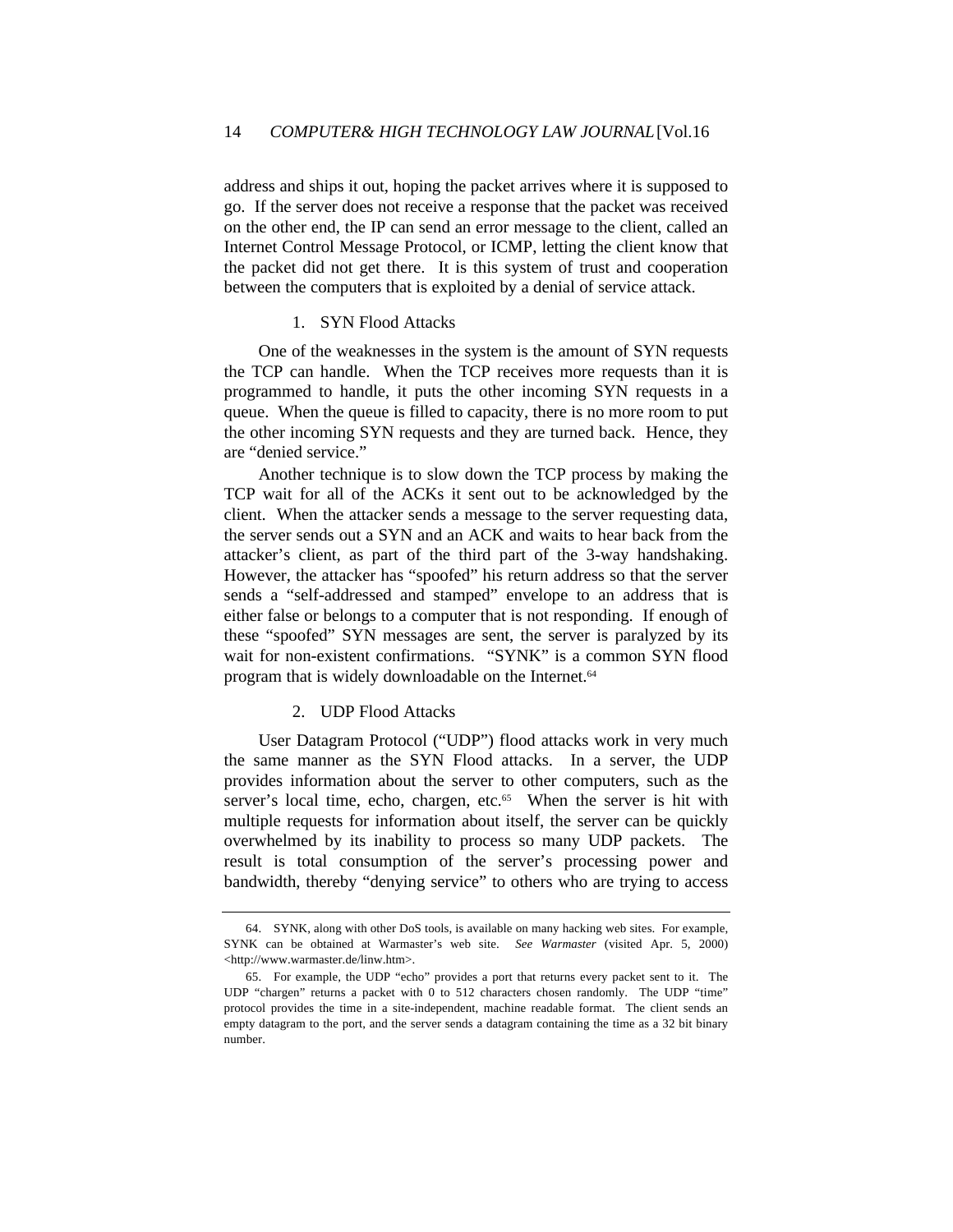the server. The problem is multiplied when a hacker connects one computer's chargen port with another's echo port. The result is the generation of a massive amount of packets that overwhelm the system and render it useless.<sup>66</sup>

## 3. ICMP Flood Attack

The Internet Control Message Protocol ("ICMP") flood attack is also similar to the above flood attacks. The ICMP is used to handle errors and "pings." Pings are small "feelers" that are sent out to other computers to see if they are turned on and connected to the same network.67 Ping is also used to determine if there is network congestion and other network transport problems. When a ping packet is sent to an IP broadcast address from a computer outside of the remote computer's network, it is broadcast to all machines on the target network.

The ICMP attack begins when a large number of forged ping requests are sent to a broadcast address on a third-party's server. These packets contain the return address of the intended victim. The flood of ping requests causes the targeted server to answer with a flood of responses which can cause both the target site and third-party sites to crash.<sup>68</sup>

A variation on the ICMP attack is the "Ping of Death." The Ping of Death is a large ICMP packet that is sent to the target server. The target receives the ping in fragments and starts to re-assemble the packets as they arrive. However, the completed size of the packet is larger than the buffer, or than the room the computer has allocated to such packets, and the computer is overwhelmed, often resulting in the server shutting down or freezing up.<sup>69</sup>

<sup>66</sup>*. See CERT Coordination Center Report CA-96.01: UDP Port Denial-of-Service Attack* (visited Mar. 17, 2000) <http://www.securityfocus.com/templates/archive.pike?list=21&date=1996- 02-08&msg=v02120d01ad4092622ff2@[128.115.138.237]>.

<sup>67</sup>*. See GUIDE TO (mostly) HARMLESS HACKING* (visited Mar. 12, 2000) <http://newdata.box.sk/neworder/harmless/GTMHH2-3.TXT>.

<sup>68.</sup> As an example of this type of attack, consider the following: To launch a ping attack, the attacker, using Computer A, gets the IP address of a computer he wants to bring down. If Computer A is using Windows, all the attacker needs to do is go to the dos prompt and enter "c:\windows\ping -1 65510 targeted.computer.com." This command creates a giant datagram that gets wrapped inside a packet that is sent to targeted.computer.com and overloads the targeted computer as it tries to send the pin back. It is a very simple technique, and just as easy to get caught if the attacker used his computer to launch the ping attack. However, the attacker will typically spoof his location, making discovery more difficult.

<sup>69</sup>*. See The Hack FAQ - Denial of Service Basics* (visited Mar. 12, 2000) <http://www.nmrc.org/faqs/hackfaq>.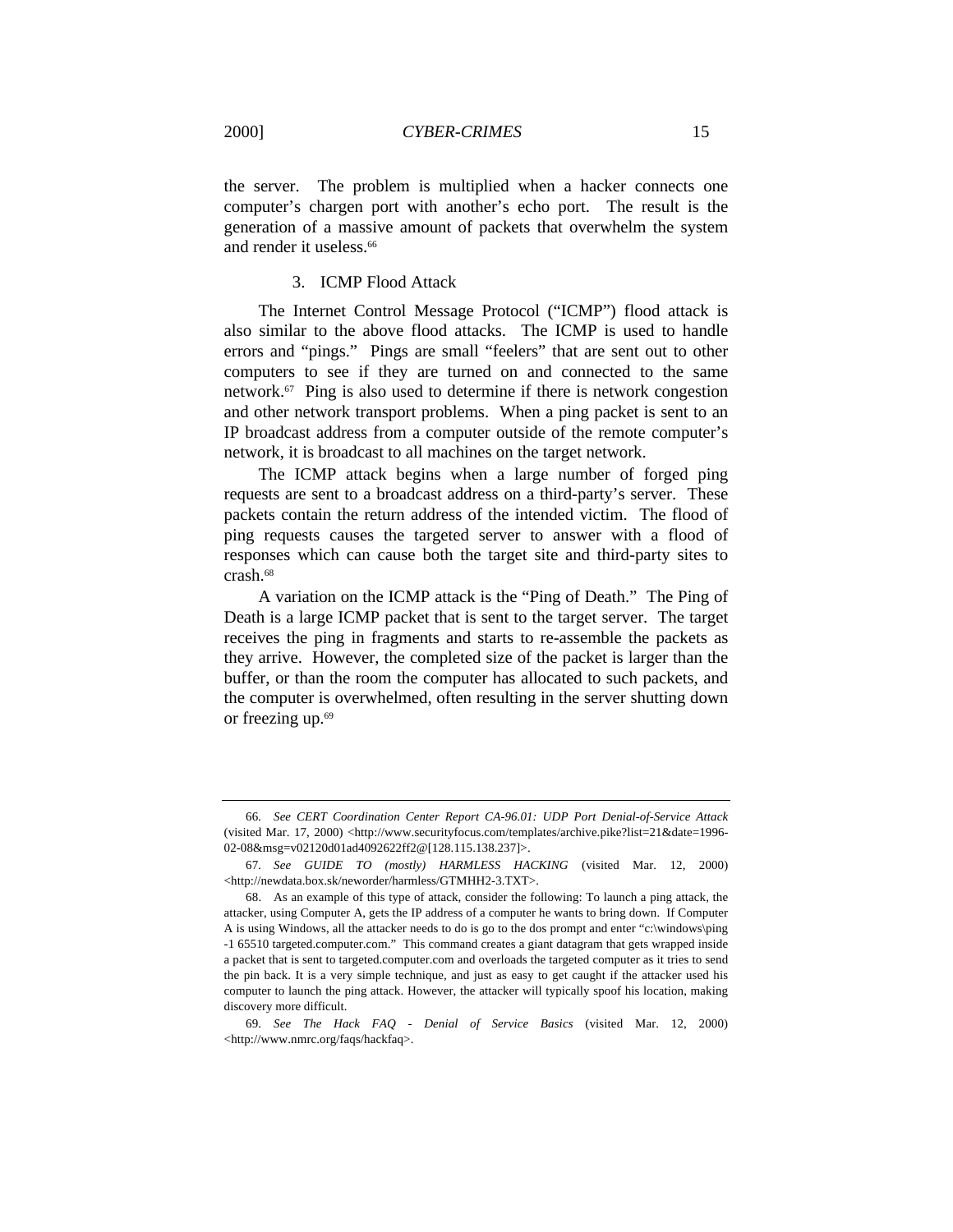## 4. New Generation Attacks

#### *a. Smurf Attacks*

These techniques are named after the programs that launch the attacks. In a Smurf attack, the hacker sends out an ICMP echo request packet, or "ping" command to a computer network with the return IP address of the targeted victim. The network's server broadcasts the "ping" through the system's network and the computers send a reply back. If the network is large enough, those packets will swamp the victim's computer and possibly bring the computer down.<sup>70</sup>

### *b. Fraggle*

The Fraggle attacks are similar to the Smurf attacks, except they use UDP echo packets to overwhelm a network computer.

## *c. Papasmurf*

Papasmurf combines Smurf and Fraggle by launching ping requests with ICMP echo packets and UDP echo packets. This program's twoheaded assault makes it more difficult for administrators to defend themselves.

## 5. Distributed Denial of Service Attacks

Distributed Denial of Service attacks ("DDoS") are a natural development in the search for more effective and debilitating denial of service attacks. Instead of using just one computer to launch an attack, the hacker enlists numerous computers to attack the target computer from numerous launch points.<sup>71</sup> Prior to an attack, the hacker places a daemon, or a small computer program, on an innocent third-party computer. These third-party computers are often referred to as "zombies" or "soldiers." The "slave" daemons are remotely controlled by the "master" program to launch attacks against certain servers. By distributing the source of attacks across a wider array of zombie computers, the attacker has made it more difficult for the target server to block off the attack routes.

<sup>70.</sup> Carnegie Mellon Software Engineering Inst., *CERT® Advisory CA-98.01 "smurf" IP Denial-of-Service Attacks*, (originally issued Jan. 5, 1998) (last modified Mar. 13, 2000) <http://www.cert.org/advisories/CA-98.01.smurf.html>.

<sup>71</sup>*. See* Brian Martin, *Have Script, Will Destroy (Lessons in Dos)*, HACKER NEWS (visited Mar. 13, 2000) <http://www.hackernews.com.bufferoverflow/00/dosattack/dosattack.html>.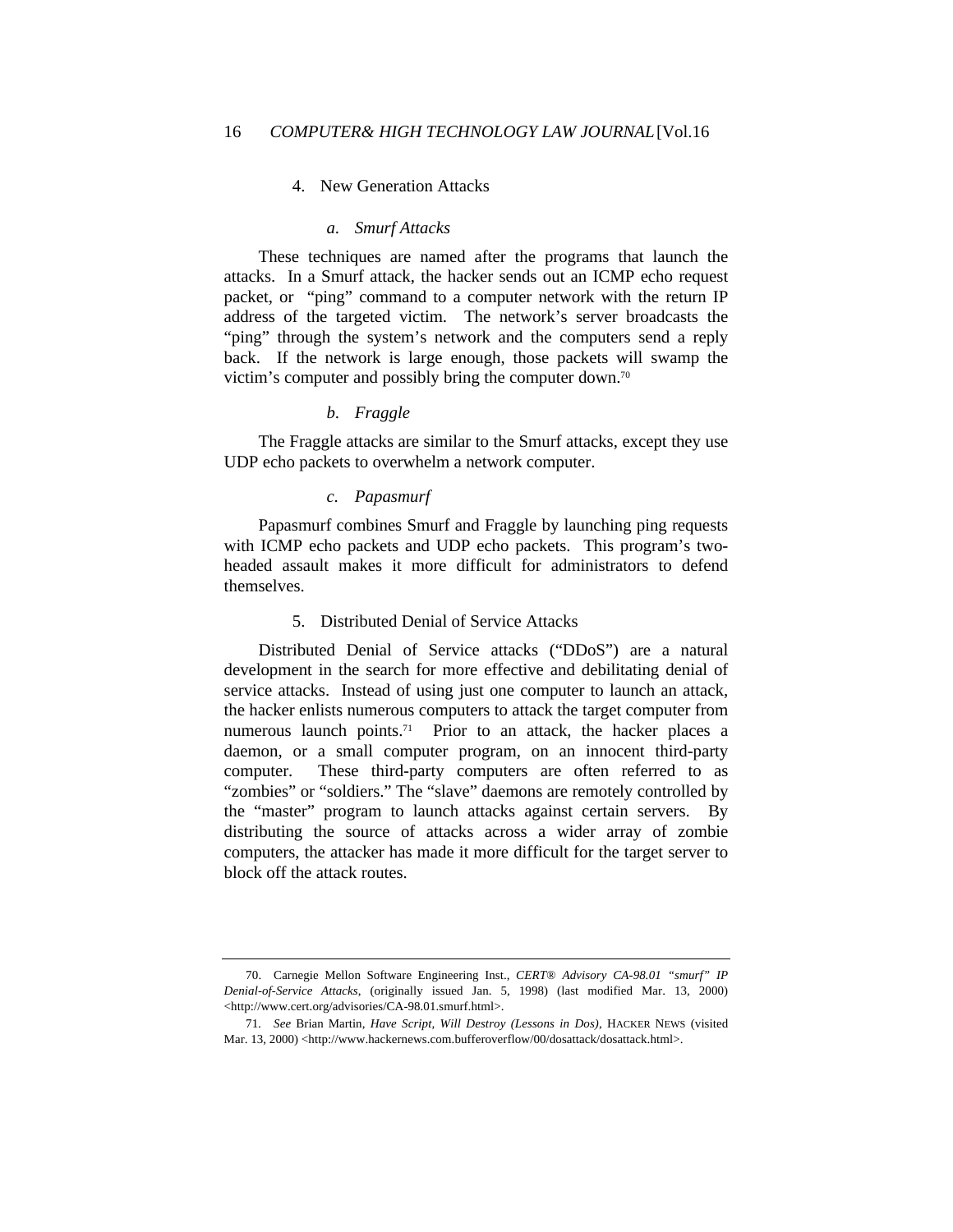#### *a. Trinoo (June 1999)*

On August 17, 1999, a Trinoo network of at least 227 systems was used to flood a single server at the University of Minnesota, including more than 100 compromised computers at the University of Washington.<sup>72</sup> The attack rendered the system inoperable for two days.

There has been speculation that Trinoo was one of the programs that brought down Yahoo and other major Internet sites in February 2000.<sup>73</sup> Trinoo is used to create distributed denial of service UDP flood attacks. There is concern that Trinoo could enlist common desktop computers in a DDoS attack by loading a daemon on the local computer through an email attachment.74 According to one estimate, Trinoo networks are "being set up on hundreds, perhaps thousands, of systems that are being compromised by remote buffer overrun exploitation."<sup>75</sup>

After the attacker has placed the daemons on the intermediary computers, master programs are set up on other computers to act as commanders to call "the troops" into action. The attacker only needs to access the master programs, via telnet, to launch the massive, coordinated attacks.76 Both the slave and master programs are password controlled to prevent system administrators from taking control of the Trinoo network. Once the attacker has accessed the master, he only needs to enter the IP address of the targeted server in a "dos IP" command to wake up the daemon "zombies" that begin launching their massive queries at the target. The attacker is also able to launch attacks against multiple targets using the "mdos" command.77 Finally, the attacker can set a time limit for the DoS attack.<sup>78</sup>

#### *b. Tribe Flood Network (August 1999)*

Tribe Flood Network, ("TFN"), is a DDoS program written by a

<sup>72.</sup> Bruce V. Bigelow, *Net's Newest Pains Most Likely Caused by Feuding Hackers,* SAN DIEGO UNION-TRIB., Feb. 10, 2000, *available in* 1999 WL 29194212.

<sup>73</sup>*. See* John Borland, *New Attack Software Released; Web Sites Now Easier Targets For Hackers*, SEATTLE-POST INTELLIGENCER, Feb. 24, 2000, at E2, *available in* 2000 WL 5289421.

<sup>74</sup>*. See* John Borland, *Hackers Spread Simpler Tools for Vandals*, CANBERRA TIMES, Feb. 28, 2000, at A13.

<sup>75.</sup> David Dittrich, *The DoS Project's "trinoo" distributed denial of service attack tool*, USSRBACK (Oct. 29, 1999) <http://www.ussrback.com/docs/distributed/trinoo.analysis.txt> [hereinafter Dittrich, *DoS Project*]. "A buffer overrun is when a program allocates a block of memory of a certain length and then tries to stuff too much data into the buffer, with the extra overflowing and overwriting possibly critical information crucial to the normal execution of the program." *Exploiting Windows NT 4 Buffer Overruns A Case Study*, *RASMAN.EXE* (visited Mar. 17, 2000) <http://newdata.box.sk/neworder/ntbufferoverruns.txt>.

<sup>76</sup>*. See* Dittrich, *DoS Project*, *supra* note 75.

<sup>77</sup>*. See id.*

<sup>78</sup>*. See id.*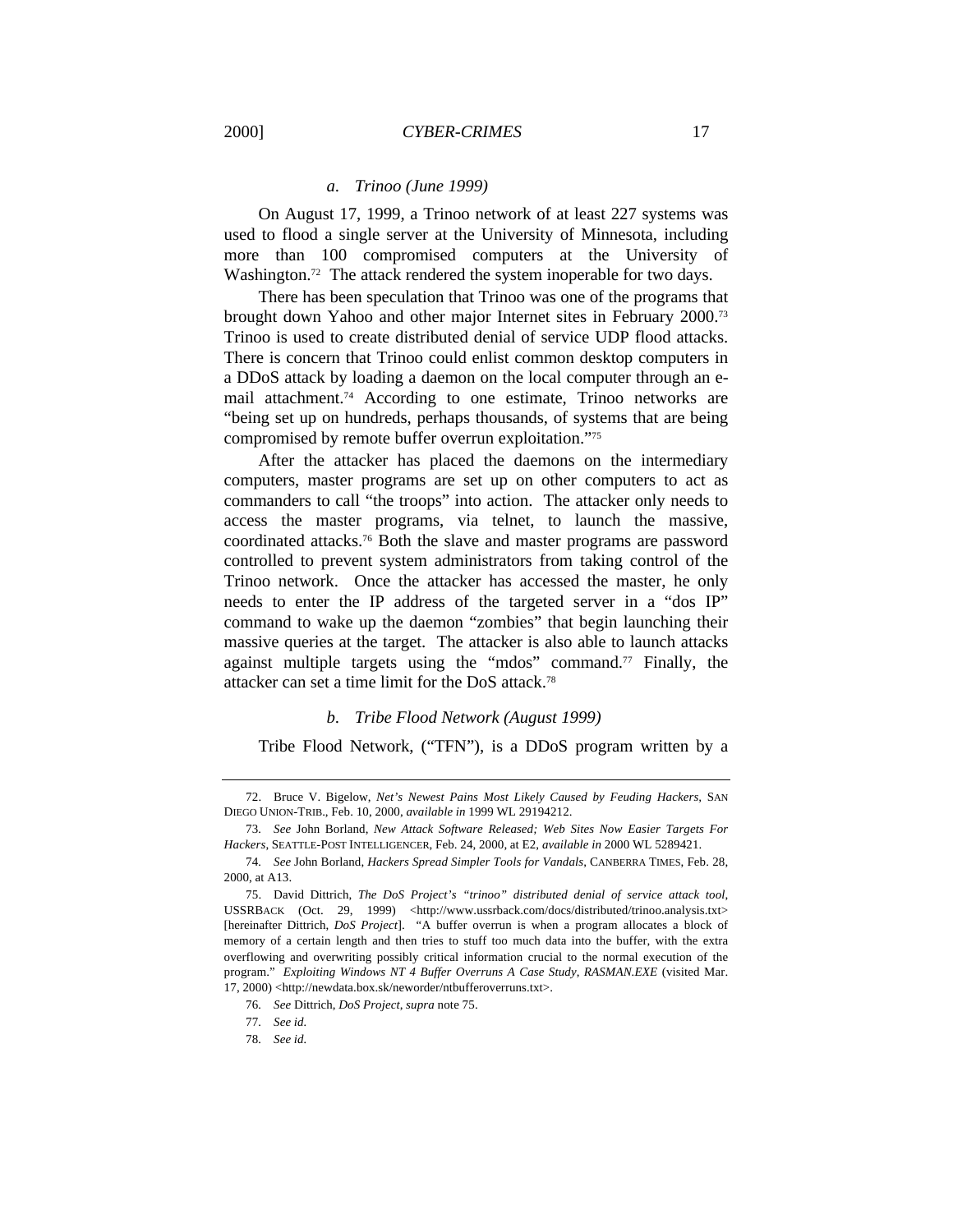German hacker that is capable of launching ICMP, SYN Flood, UDP Flood and Smurf attacks.<sup>79</sup> In late August, 1999, DDoS attackers began to shift from Trinoo to TFN. Using TFN, a single attacker can launch an attack from dozens of computers on which the attacker has surreptitiously placed the TFN daemon.<sup>80</sup> The attacker remotely controls the TFN client network using a variety of connection methods, including telnet TCP connections.81 Unlike various versions of Trinoo, TFN clients do not require a password to be activated, although the client sends commands to the daemon in an ICMP packet. However, there is no telnet TCP or UDP-based communication between the client and the daemon, making detection of the client's call to action more difficult to detect on the client, or master, system.<sup>82</sup>

## *c. Tribe Floodnet 2k (January 2000)*

Tribe Floodnet 2k ("TFN2K") is an updated version of the TFN DDoS attack tool. According to Mixter, the German hacker who wrote the program, TFN2K still contains the popular features of the original TFN, including the client/server functionality, stealth, and encryption techniques. However, Mixter added several new features that make the system more robust and deadly, including remote one-way command instructions to the distributed servers who go on to launch the attacks. Also, TFN2K boasts stronger encryption between the client and the server.83

82. According to the *readme.txt* that is downloaded with the TFN program, the system is easy to operate: "Usage: Install the server 'td' on a number of hosts. Put all IP addresses of the hosts running the server into a list; this will be your iplist. Run the client." *See id.*

83. As an example of this type of attack, consider the following: If the attacker, using computer A, wanted to launch a DDoS assault on Computer F, then he would install "servers" on Computers B, C and D. Computer A can give instructions to B, C and D by randomly choosing to send the command on TCP, UDP or ICMP protocols. The internal values, or the packet's "identification papers," are optimized by the software so there is no identifiable pattern to the packets that would otherwise cause a server or router's filtering method to reject it. Then the TFN servers that were placed on Computers B, C and D decode the message that contains Computer A's spoofed, or false identification papers and begin launching an attack against Computer F. In order to further trip up egress filtering, custom IP addresses may be used to defeat the spoof filtering defense. Also, the program allows decoy packets to be sent out to Computers G to Z to hide the real location

<sup>79</sup>*. See* David Dittrich, *The "Tribe Flood Network" distributed denial of service attack tool*, Oct. 21, 1999 (visited Mar. 6, 2000) <http://www.ussrback.com/docs/distributed/tfn.analysis.txt > [hereinafter Dittrich, *Tribe Flood Network*].

<sup>80</sup>*. See Anatomy of an Attack*, THE ECONOMIST, Feb. 19, 2000, at 80, 81.

<sup>81</sup>*. See* Dittrich, *Tribe Flood Network, supra* note 79. Once the hacker has placed the software on several client computers, the hacker needs to give commands to the client machines to call them into battle. This is done through a variety of connection methods, including common telnet connections. The client machines control the daemons who launch the attacks against the final targets. The hacker can be thought of as a general in the Pentagon and the clients are the field commanders orchestrating the combat units in an assault.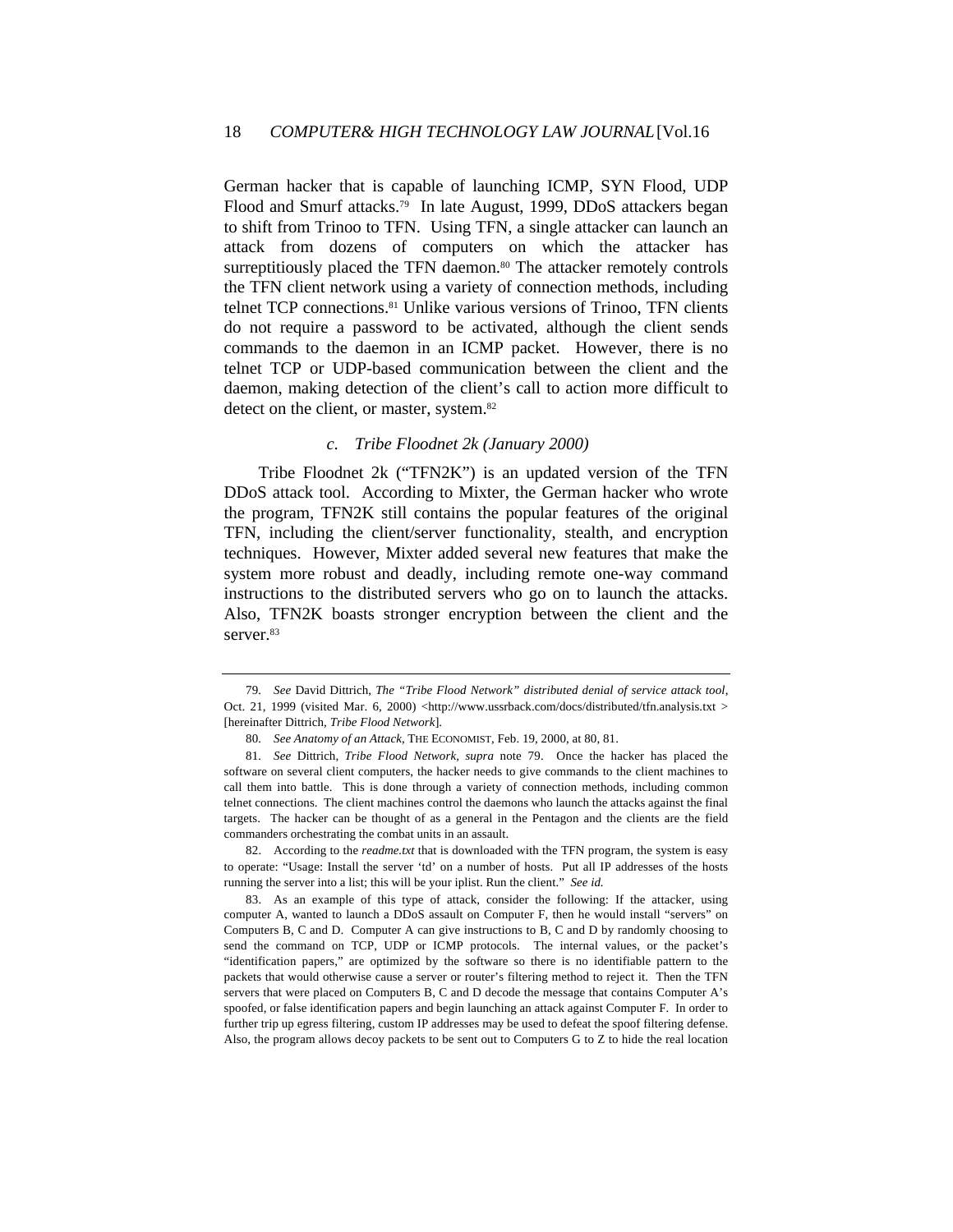#### *d. Stacheldraht (October 1999)*

The most recent advance in DDoS attacks has come in the form of Stacheldraht, a German word for "Barbed Wire." Stacheldraht has the ability to automatically update the daemon programs, reducing the attacker's risk of intrusion.84 Stacheldraht was based on the source code from Tribe Flood Network, with at least two significant new features. The communication between the attacker and the Stacheldraht masters are encrypted and the daemons can be automatically updated by the masters. One of the weaknesses of TFN was the attacker's connection to the master program located on the remote computers.

Stacheldraht combines Trinoo's master/daemon control features with TFN's ICMP flood, SYN flood, UDP flood, and Smurf attacks.<sup>85</sup> The attackers control the master computers through encrypted clients, and each master can control up to 1000 daemons that are installed on innocent third-party computers.<sup>86</sup> The attack begins in the preparation stage, called the "mass-intrusion phase," where large numbers of computers are compromised.87 The attacker places the Stacheldraht daemons on the compromised systems and the daemons lie in wait for the command to attack. The third-party computers are also victims in these attacks because the systems have been compromised and they use up bandwidth and processing power.

#### 6. Tracking Down the Attackers

The Federal Bureau of Investigation ("FBI") has had a very difficult time locating the origin of the attackers because of the networked nature of the Internet, the spoofing of the DoS packets, and the procedural difficulty of organizing an investigation that involves countless jurisdictions. One method used to track the attacker is to start from the targeted server and locate the immediate server that sent the packet.<sup>88</sup> However, because the packet was carrying "false identification," each subsequent router along the network could lead the investigator astray.<sup>89</sup>

of Computers B, C and D that contain the TFN servers.

<sup>84</sup>*. See Anatomy of an Attack*, *supra* note 80, at 81.

<sup>85</sup>*. See* Dave Dittrich, *The "stacheldraht" distributed denial of service attack tool* (Dec. 31, 1999) <http://www.ussrback.com/docs/distributed/stacheldraht.analysis> [hereinafter Dittrich, *Stacheldraht*].

<sup>86</sup>*. See id.*

<sup>87</sup>*. See id.*

<sup>88.</sup> Martin, *supra* note 71.

<sup>89.</sup> Mixter, the German hacker who authored Tribe Flood Network, comments that "[i]t will be virtually impossible to track the attackers down. . . . Every provider would have to scrutinize their router logs tracing back traffic to its point of origin, and that's a time-intensive process and an enormous undertaking." Iain S. Bruce, *The Hack Pack,* SUNDAY HERALD, Feb. 13, 2000, *available*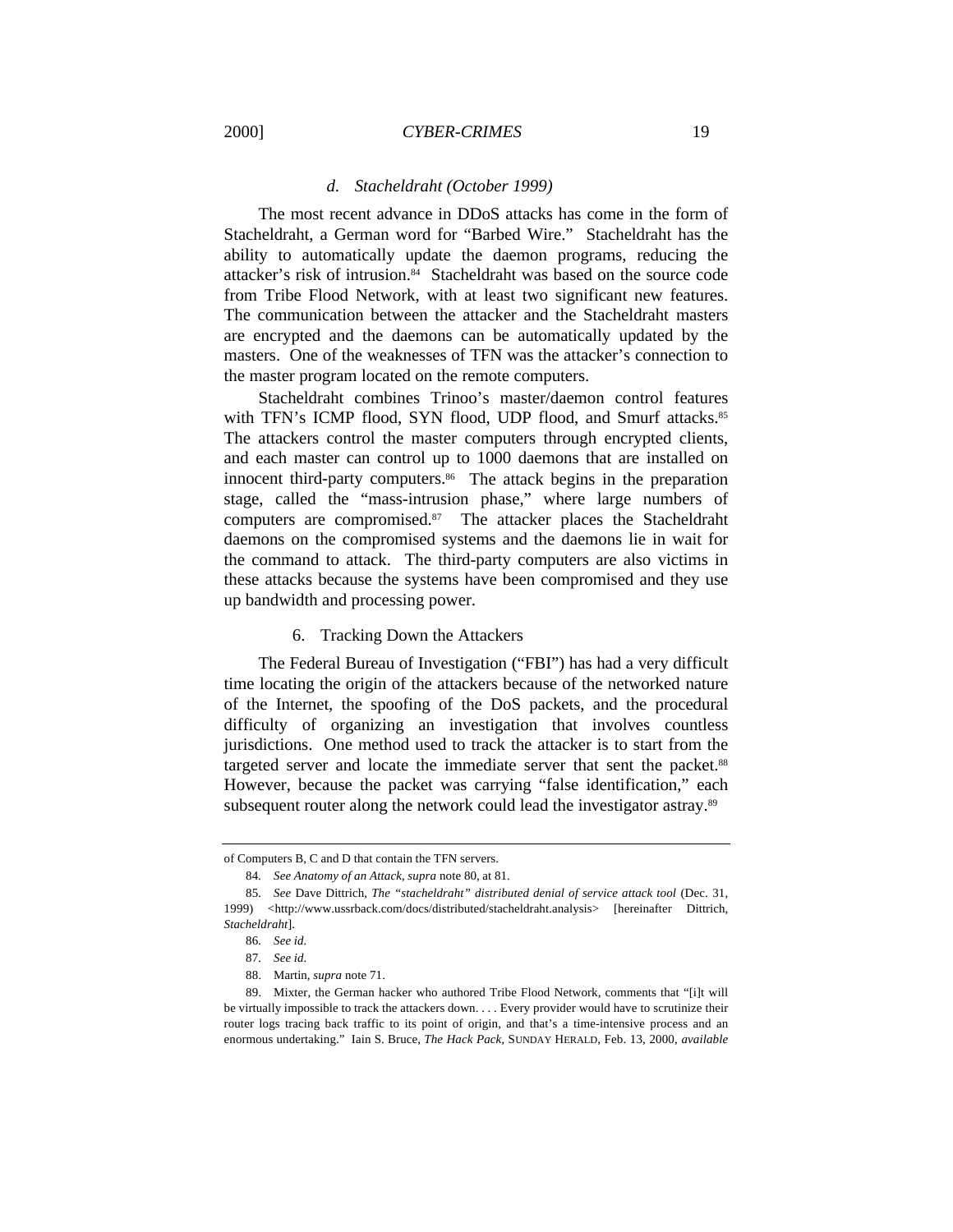## 20 *COMPUTER& HIGH TECHNOLOGY LAW JOURNAL*[Vol.16

Because the packet's "false papers" hide the true origin of the packet, it is difficult to reconstruct the origin of the spoofed packets after the fact. In order to determine where the packet came from, the investigators must set up a filer, or "trace and trap," before they arrive at that particular router. This is complicated by fact that the packet could cross as many as thirty different routers owned by ten different companies in several different legal jurisdictions.<sup>90</sup> In the February, 2000 attacks on the major Internet sites, the authorities have identified several university computers that were compromised and used to attack the targeted servers.<sup>91</sup>

The actual technique of spoofing can be complicated. For example, a traditional method of spoofing was to initiate a DoS attack on Computer B, the computer that one eventually wants to spoof. When Computer B is overwhelmed, it is not able to respond to requests from Computer C that it is requesting ACKs, or confirmation -- trying to confirm they are who they said they are. The TCP tags each datagram with a sequential number. If Computer C receives a packet that is out of sequence, it will discard the packet or hold, depending on how close the packet is to the number it is looking for. The hacker, using Computer A, estimates the number that Computer C is looking for and pretends to be sending packets from Computer B by using Computer B's information or identification. Computer B is unable to stop this use of his identification because he is spending all of his time answering the false packets from another computer that the hacker has set up to send the packets.

## 7. The CFAA92 and Denial of Service

In any criminal law analysis, the specifics of the crime will determine which statutory section can be successfully applied. For example, the exact definition of an "intrusion" can determine whether

*in* 2000 WL 4100421.

<sup>90</sup>*. "Trap and Trace" Authority on the Internet Urged by DOJ*, *FBI*, COMM. DAILY, Mar. 2, 2000, *available in* 2000 WL 4694585 [hereinafter *Trap and Trace*].

<sup>91.</sup> According to the Department of Justice, the federal trap and trace statutes (18 U.S.C.A. §§ 3121-3127 (1994)) are out-of-date with Internet investigative requirements. "Pen registers" that record dialed telephone numbers and the trap and traces devices that capture incoming electronic packets to identify their origin, are not specifically covered by the statutes. Rather, the statute refers to a "device" that is "attached" to a telephone "line." *See* 18 U.S.C.A. § 3127(3) (1994). However, traffic on the Internet is not traced by telephone number, but rather by IP addresses and other information wrapped inside the packets. Also, telephone companies no longer physically connect devices to lines to route calls and Internet traffic. They are a series of electronic switches, often without wires. Department of Justice, *The Electronic Frontier: The Challenge of Unlawful Conduct Involving the Use of the Internet - A Report of the President's Working Group on Unlawful Conduct on the Internet* (Mar. 2000) <http://www.usdoj.gov/criminal/cybercrime/unlawful.htm>.

<sup>92.</sup> 18 U.S.C.A. § 1030 (West Supp. 1999).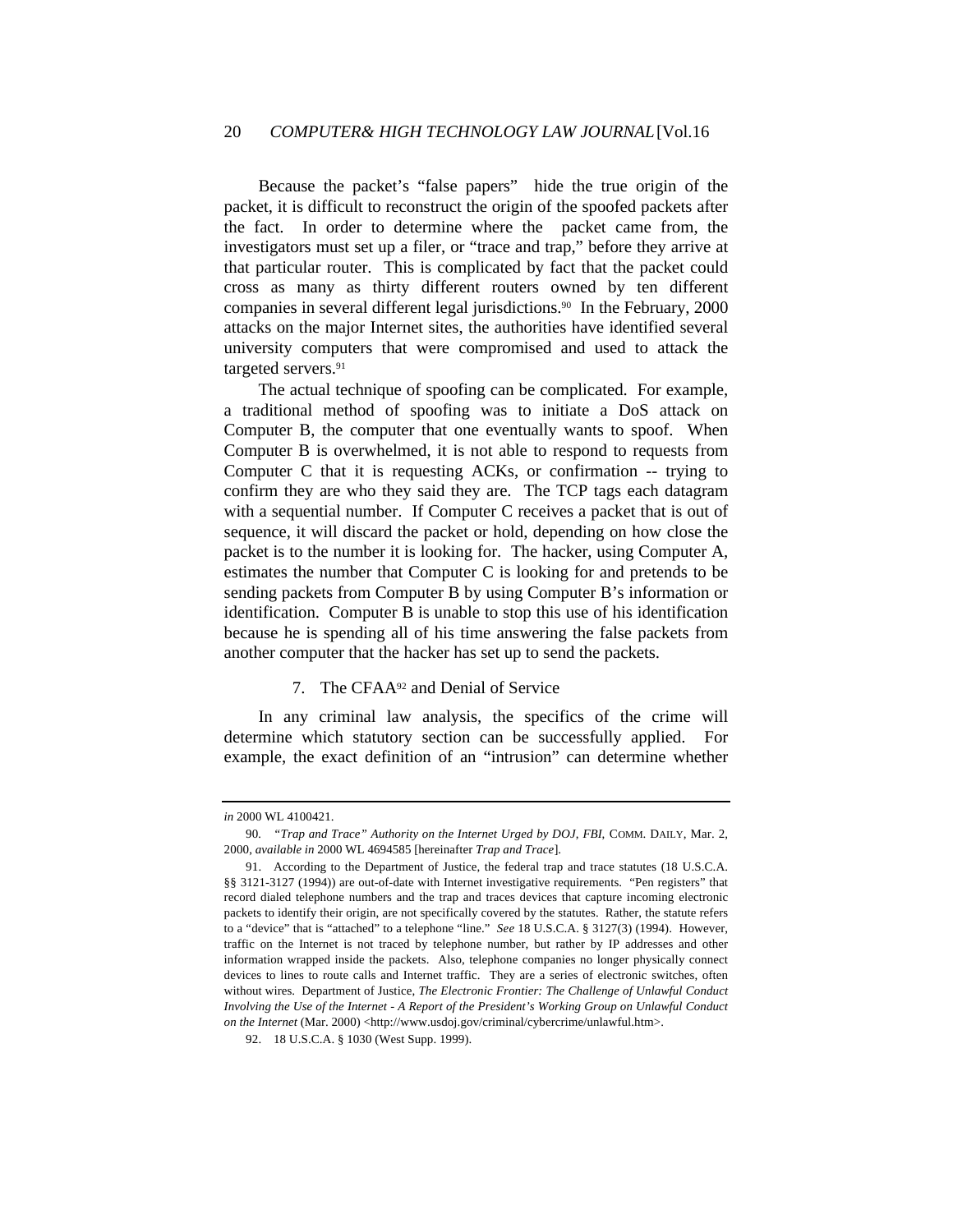inserting a debit card into a exterior cash machine constitutes burglary. The individual characteristics of a Denial of Service attack may also change which computer crime statutes can be applied to the attack. For example, in the above TFN2K example where the attacker used Computer A to plant "servers" on Computers B, C, and D to attack Computer F, will a traditional hacking statute be applicable for the attack on Computer F? Under 18 U.S.C. § 1030(a)(5)(B) and (C), the statute prohibits "access" of a protected computer.<sup>93</sup> However, are these antihacking statutes applicable to an attacker whose intent was to "deny access" to, rather than to merely access, the computer?

The CFAA is the primary federal anti-hacking statute, and contains seven main sections. The first section,  $\S$  1030(a)(1), protects against the knowing access of government computers to obtain classified information. This section is not applicable.

The second section,  $\S 1030(a)(2)$ , proscribes the intentional access of a computer without, or in excess of authorization, to thereby obtain information from a financial institution, the federal government, or any protected computer involved in interstate or foreign communications essentially any computer connected to the Internet.<sup>94</sup> This section is concerned with the protection of information. The point of all of the DoS attacks is not to obtain information, but rather to bring the system down.

The third section,  $\S 1030(a)(3)$ , is concerned with the intentional and unauthorized access of government computers or computers used by the government. In a standard DoS attack where only one computer is used to attack another, this section is unlikely to be invoked unless the attacker targeted a computer that "is used by or for the Government of the United States and such conduct affects that use by or for the Government of the United States."95 However, in a DDoS attack, there is a better chance that this section may be relevant if the attacker placed an attack daemon on a  $\S 1030(a)(3)$  protected computer. Many university computers, for example, are used by the federal government. Even slight activity by the daemon on the university computer could "affect" the government's use of the computer.

The fourth section,  $\S 1030(a)(4)$ , addresses the access and fraudulent use of a protected computer and is triggered if the value of the use obtained exceeds \$5,000. Congress intended this subsection to apply, for example, to use by hackers who take over a supercomputer to run a password-breaking program. The "zombie" computers who were

<sup>93</sup>*. See* 18 U.S.C.A. § 1030(a)(5)(B)-(C) (West Supp. 1999).

<sup>94</sup>*. See* Hatcher et al., *supra* note 1, at 403.

<sup>95.</sup> 18 U.S.C.A. § 1030(a)(3).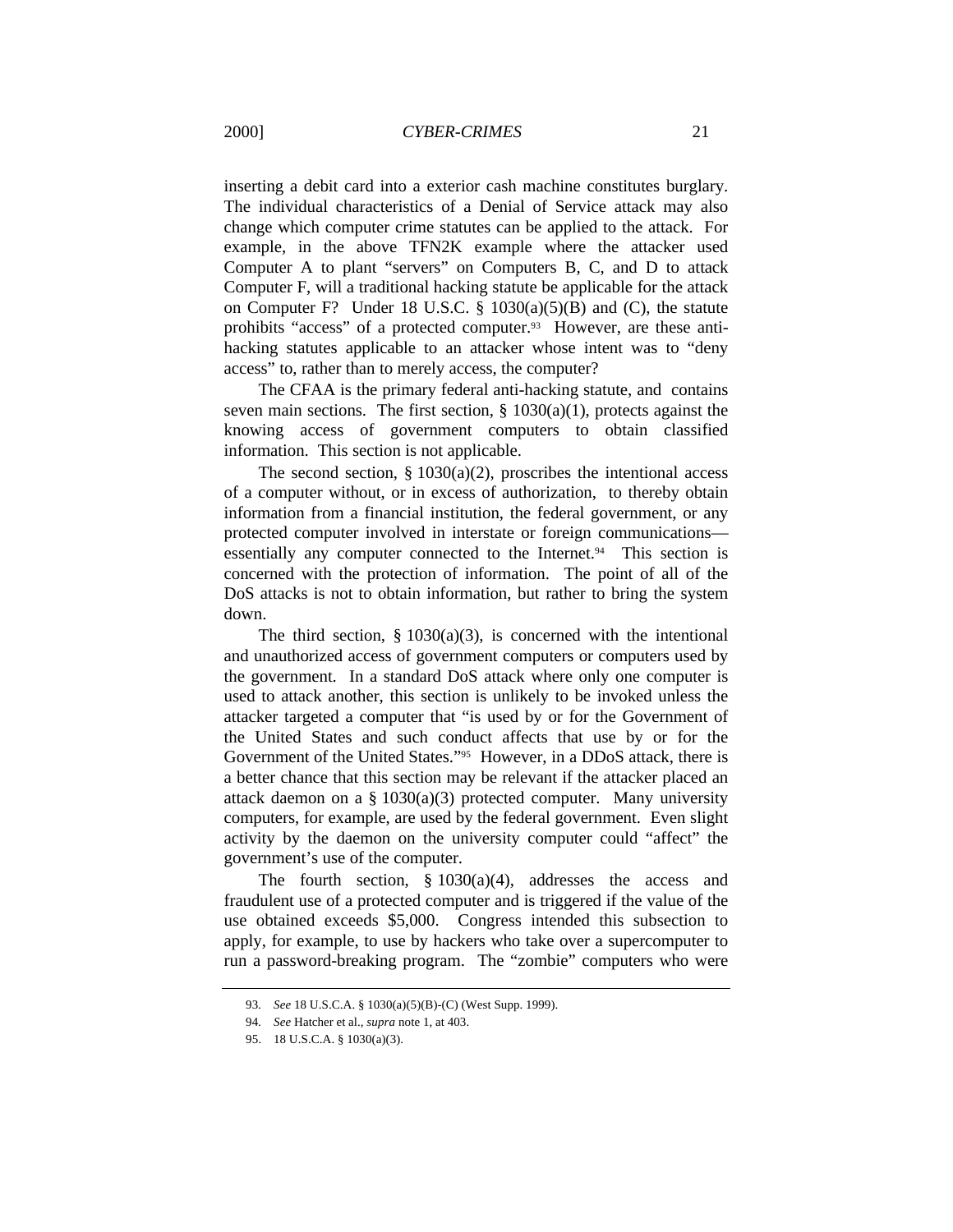infected by the daemon and enlisted into the attack suffered a loss of processor power and bandwidth. This subsection could be applied against the attacker for each computer the hacker enlisted in the assault. With the subsection providing for a jail term for up to five years per instance, a hacker who plants hundreds of daemons could be liable for an extensive prison sentence.

One of the critiques of this subsection is the \$5,000 damage threshold. Prosecutors have found that the \$5,000 damage requirement is often both difficult to establish and an impediment to investigation. It is sometimes speculative to assess \$5,000 damages if the attacker only used the computer to launch attacks. In *United States v. Middleton*, <sup>96</sup> the defendant challenged the government's theory of calculating the \$5,000 in damages to Slip.net, an Internet Service Provider ("ISP"). The court held that the government's theory of loss "will be that the damage caused by defendant to the Slip.net computers caused Slip.net employees to expend time to investigate, identify, and correct the damage caused by Middleton, and take other security related steps."97 The court agreed with the government "that the time the employees expended can be fairly valued at a figure of at least their hourly wage or salary, plus the value of benefits and overhead" provided adequate explanation of the government's theory.<sup>98</sup>

In addition to the uncertainty concerning the factors used to calculate the \$5,000, federal authorities currently have to wait for a damage assessment to determine if there is federal jurisdiction, delaying time-sensitive investigations. For example, if a DoS attack is launched on a California web site, but the attack originated in New York, was routed through a server in New Jersey, and bounced off a computer in Wisconsin on its way to California, investigators may be required to petition the court in each jurisdiction for an order to place a trace on the activity.99 Under a new legislative proposal by Senators Charles Schumer and Jon Kyl, the federal government would unambiguously

99*. See Internet Denial of Service Attacks and the Federal Response: Panel I Of A Joint Hearing Of Crime Subcomm. of the House Judiciary Comm. and the Criminal Justice Oversight Subcomm. of the Senate Judiciary Comm.*, 106th Cong. (2000) [hereinafter *Denial of Service Attacks*] (statement of Charles E. Schumer, United States Senator, New York).

<sup>96.</sup> 35 F. Supp. 2d 1189 (N.D. Cal. 1999).

<sup>97</sup>*. Id.* at 1193.

<sup>98</sup>*. Id*. *See also United States Sentencing Commission, Sentencing Guidelines for United States Courts, Part II*, 62 Fed. Reg. 26616 (1997), *available in* 1997 WL 243415, which states:

In an offense involving unlawfully accessing, or exceeding authorized access to, a protected computer as defined in 18 U.S.C. § 1030(e)(2)(A) or (B) loss includes the reasonable cost to the victim of conducting a damage assessment, restoring the system and data to their condition prior to the offense, and any lost revenue due to interruption of service.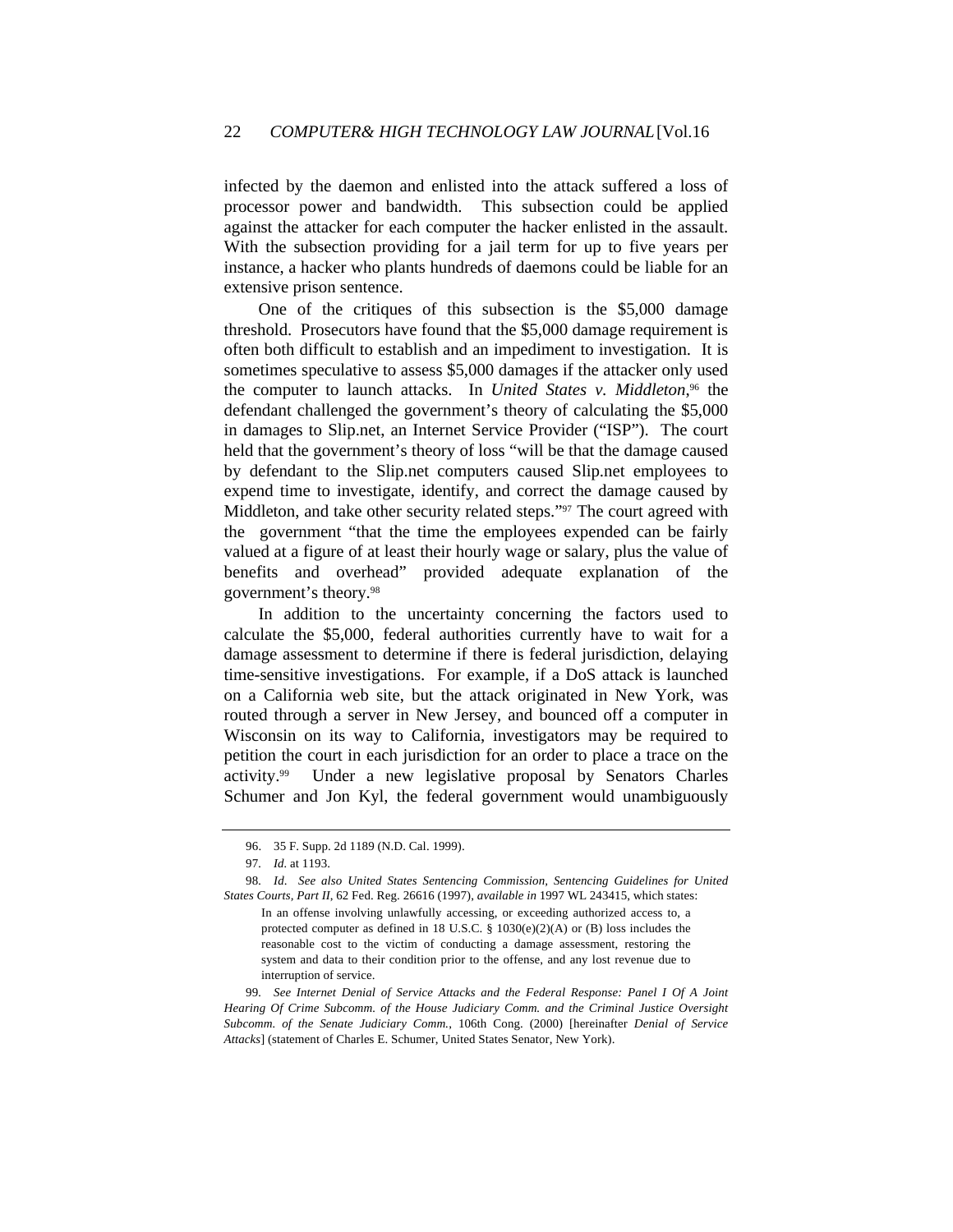permit federal jurisdiction as soon as the attack occurs, rather than waiting for the damage assessment.<sup>100</sup> Also, damage estimates below \$5,000 will be treated as a misdemeanor, while damage above \$5,000 will still be treated as a felony. Finally, proposed legislation specifies that the costs of responding to the attack, damage assessment costs, repair to the system and lost revenue from the interruption of service will be counted toward the \$5,000 damage amount.101 Under the present statute, the damage calculation method is unclear and there has been little judicial precedent to provide guidance for allowable damage factors.<sup>102</sup>

The fifth section,  $\S$  1030(a)(5), is the main anti-hacking subsection. Subsection  $1030(a)(5)(A)$  applies to whomever "knowingly causes the transmission of a program, information, code, or command, and as a result of such conduct, intentionally causes damage without authorization, to a protected computer."103 The DoS and DDoS attacker would be liable under this subsection both to the "zombie" systems and the targeted systems. The attacker causes the transmission of a program on the "zombie" system and intentionally causes damage. The attacker also causes the transmission of information, the packets, and code, the datagrams that intentionally cause damage. This subsection provides serious sentencing guidelines. A first-time conviction can subject the attacker to up to five years in prison for each occurrence. According to United States Sentencing Commission, "[i]f the defendant is convicted under 18 U.S.C. Section 1030 (a)**(**4) or (5), the minimum guideline sentence, notwithstanding any other adjustment, shall be six months' imprisonment."<sup>104</sup>

Section  $1030(a)(5)(B)$  prohibits unauthorized access that recklessly causes damage to a protected computer.105 Violation of this subsection is also a felony. However, the standard of reckless disregard is below the intentional damage provided under  $\S 1030(a)(5)(A)$ . If the prosecutor can show that the damage was intentional, as all DoS and DDoS attacks are, then the reckless disregard is unnecessary.

Section  $1030(a)(5)(C)$  covers negligent damage to a protected computer. There is almost no conceivable scenario where this subsection could be used. Congress intended to punish the activity of hackers who

<sup>100</sup>*. See* Office of Charles E. Schumer, *Schumer Offers Legislative Package to Combat Online Hacking* (Feb. 16, 2000)

<sup>&</sup>lt;http://www.senate.gov/~schumer/html/schumer\_offers\_legislative\_pac.html>.

<sup>101</sup>*. See id.*

<sup>102</sup>*. See id.*

<sup>103.</sup> 18 U.S.C.A. § 1030(a)(5)(A) (West Supp. 1999).

<sup>104</sup>*. United States Sentencing Commission, Sentencing Guidelines for United States Courts, Part II,* 63 Fed. Reg. 602 (1998), *available in* 1998 WL 1699.

<sup>105.</sup> 18 U.S.C.A. § 1030(a)(5)(B) (West Supp. 1999).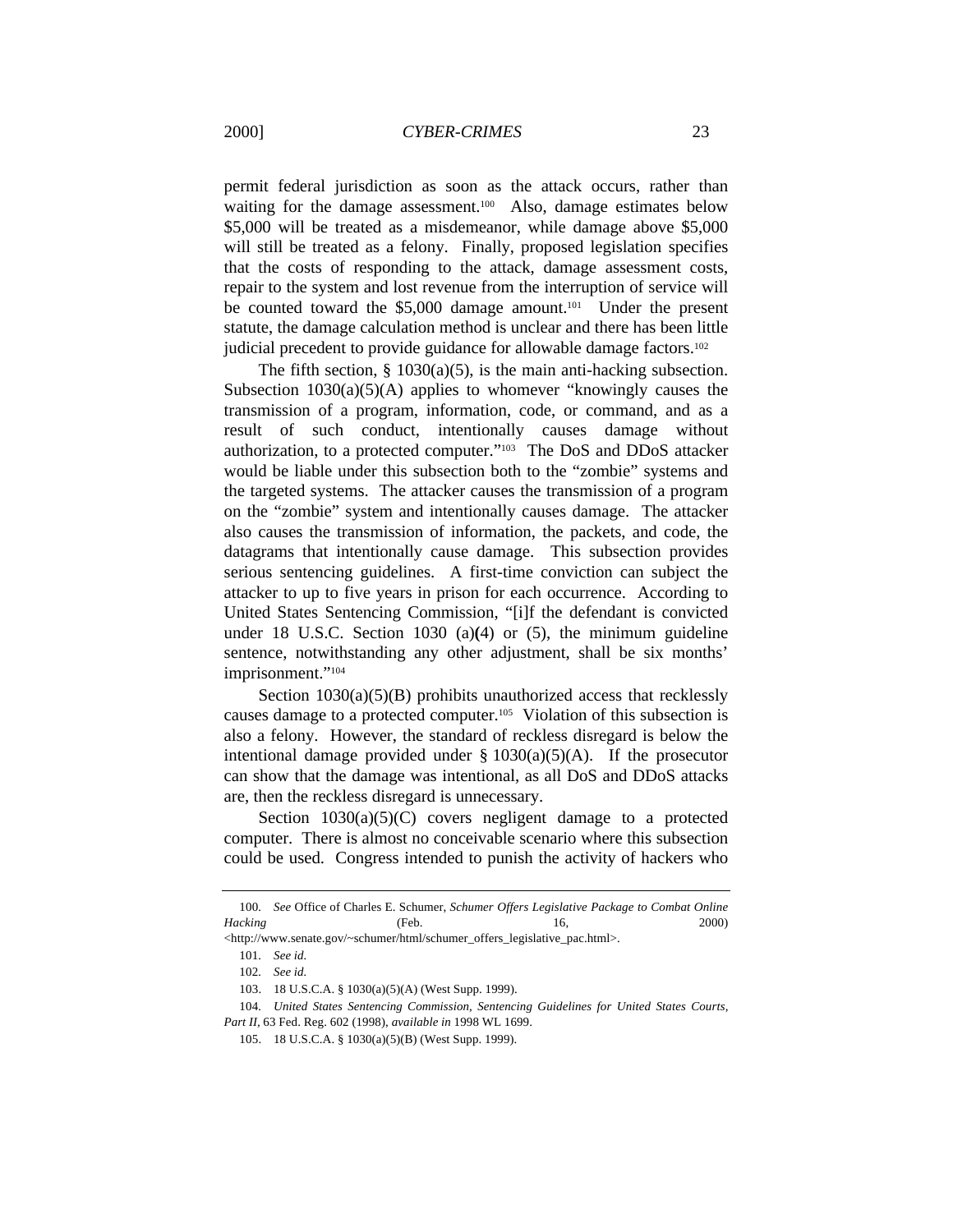do not intend to harm the systems but accidentally cause harm to the computer in the process. To only punish intentional harm would condone hacking into systems as long as no harm was done to the system.106 However, in DoS and DDoS attacks, there could be no other reason a person would plant a daemon on another computer, or launch a DoS attack against another computer. Perhaps it is feasible that a curious computer user would enter a large ping command for another computer without a full understanding of the consequences. However, such conduct would be more reckless than negligent.

The sixth section,  $\S$  1030(a)(6), is concerned with the unauthorized trafficking of computer passwords and is not relevant to DoS attacks. Likewise, § 1030(a)(7) covers extortion threats against computer or network owners. This subsection would only be invoked if the attacker threatened to launch a DoS attack against the victim unless the victim pays the attacker "any money or other thing of value."<sup>107</sup>

## 8. DoS Summary

Denial of Service attacks represent a significant threat to the stability of our network infrastructure because of the inherent vulnerability in the TCP/IP 3-handshake reliable protocol. Successful prosecution of the perpetrators should raise the awareness that DoS and DDoS are very serious crimes with serious consequences. Also, system administrators are likely to collaborate in devising plans for rapid network response to thwart the source of the attacks. However, where the system administrator's carrot may be minimized damage to their systems, the stick may be potential tort liability for allowing their system to be used in an attack against another server.108 The tort standard of negligence could be: would a "reasonably prudent system administrator" have allowed a hacker to place a DDoS daemon on his system, and "but for" his negligence, the targeted server would not have been overloaded without his contribution? If the "zombie" computers were held liable for

<sup>106.</sup> One group of commenators suggests that:

<sup>[</sup>S]tate and federal governments should immediately decriminalize all forms of nonmalicious hacking. Non-malicious hacking should be defined as obtaining unauthorized access to a protected computer without causing intentional or reckless damage. Successful incidents of unauthorized access should be presumed by law to be non-malicious if the actor makes a good-faith effort to report the incident to the proprietor of the accessed system immediately upon obtaining access.

Lee et al., *supra* note 2, at 882-83. However, it could be argued that such a recommendation is the equivalent of de-criminalizing breaking and entering into a store with non-malicious intent if the burglars make a good faith effort to tell the owner they broke into the store. *See id.*

<sup>107.</sup> Bruce, *supra* note 89. None of the eight major companies that were hit by the DDoS attacks in February have reported that they received extortion threats. *See id*.

<sup>108</sup>*. See* Eric J. Sinrod & Bill Reilly, *Lessons of DoS Attacks*, UPSIDE TODAY, Feb. 29, 2000.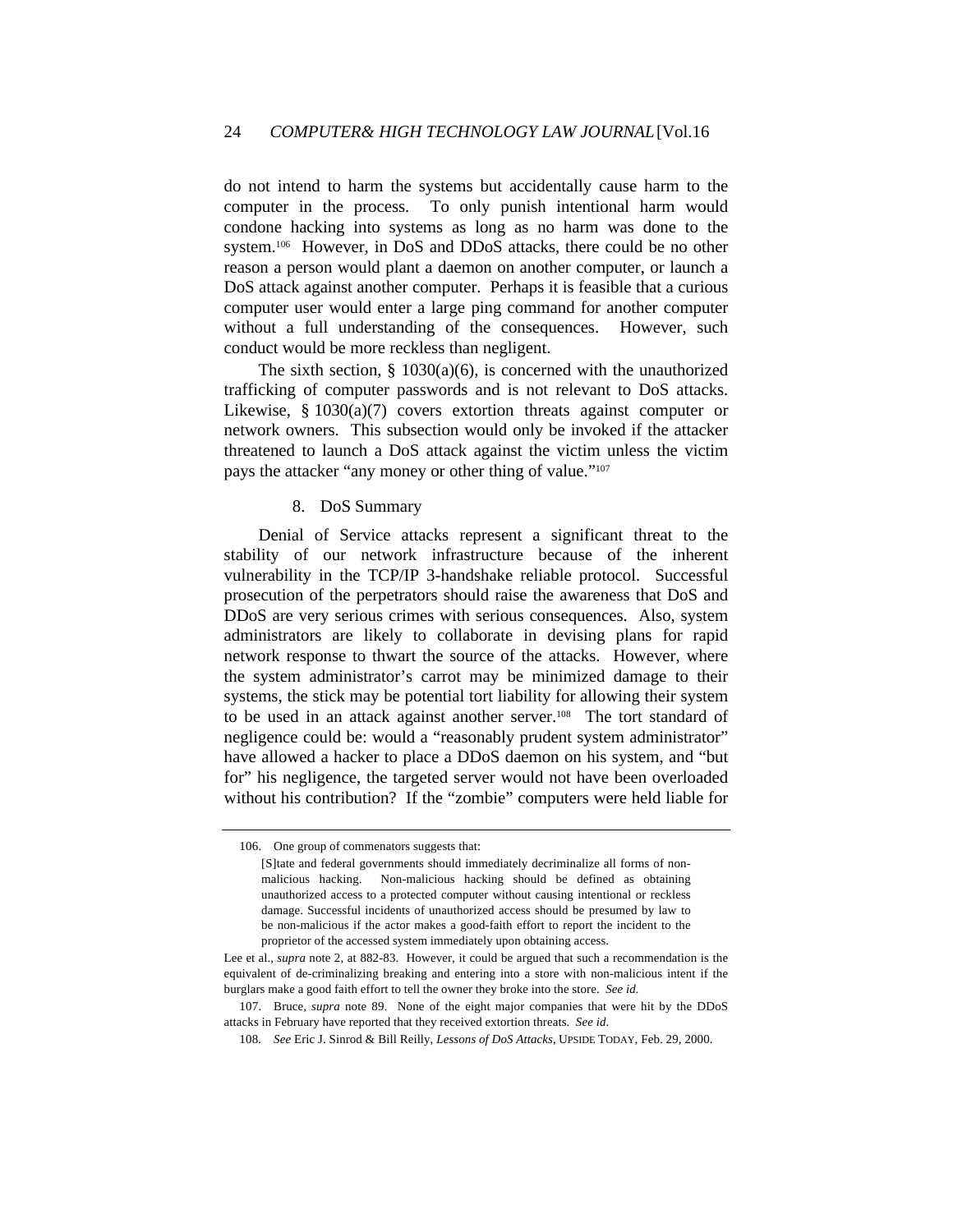negligent administration of their servers, this also may help secure the Internet against DDoS attacks. Finally, the CFAA provides for a civil action for those who suffer any damage or loss against someone who violates 18 U.S.C. § 1030(a). The laws are in place to address the issue. Unfortunately, the greatest impediment to prosecuting will continue to be technical difficulty of tracing the route of the attack back to the perpetrator.

## *B. Web Site Defacing and Malicious Interference: User Level and Root Level Hacks*

There are several reasons why a hacker would seek to hack into a web site and change a web page.<sup>109</sup> Web site hackers range from teenage pranksters to foreign powers seeking intelligence, and everything in between. Increasingly, there is a divide between the "old school" and "new school" hackers.<sup>110</sup> The "old school" hackers are associated more with the "Hacker's Ethics," a text that has been available on hacking newsgroups for several years.111 The rift between the two schools is often referred to as the "Black Hats" against the "White Hats."112 The "old school" hackers complain that the widespread availability of readyto-hack software does not require the level of sophistication that hacking required ten years ago, creating more opportunities to maliciously hack into systems without an understanding of the impact. They argue that irresponsible hacking has led to a higher profile of the "hobby" and a wave of new criminal laws that punishes both non-malicious intrusions and malicious intrusions. The "new school" hackers assert that many of the "old school" hackers have "sold out" to corporations as security experts.<sup>113</sup>

For the purposes of our discussion, hacking techniques will be divided into three large areas based on the hacker's intent. We will primarily address damage caused by non-authorized persons, not insiders who exceed their authorization.<sup>114</sup> The first major section is web site

<sup>109.</sup> According to the Director of the NIPC, "[Hackers] sometimes crack into networks simply for the thrill of the challenge or for bragging rights in the hacker community. Recently, however, we have seen more cases of hacking for illicit financial gain or other malicious purposes." *Cyberattack Investigation, supra* note 25.

<sup>110.</sup> Robert Richardson, *Hackers: Devils or Saints?*, NETWORK, June 1997, at 62.

<sup>111.</sup> According to one hacker: "True hackers want to learn, or want to satisfy their curiosity, that's why they get into the system. To search around inside of a place the you've never been, to explore all the little nooks and crannies of a world so unlike the boring cess-pool [sic] we live in." Dissident, *supra* note 14.

<sup>112</sup>*. See generally* Ashley Dunn, *A Haute Commodity; Hacking, Er, Vulnerability Analysis, Is Big Business*, L.A. TIMES, Aug. 1, 1998, at D1, D3.

<sup>113</sup>*. See id.*

<sup>114.</sup> 18 U.S.C.A. § 1030(a)(1)-(4); (5)(A) (West Supp. 1999) (including both persons who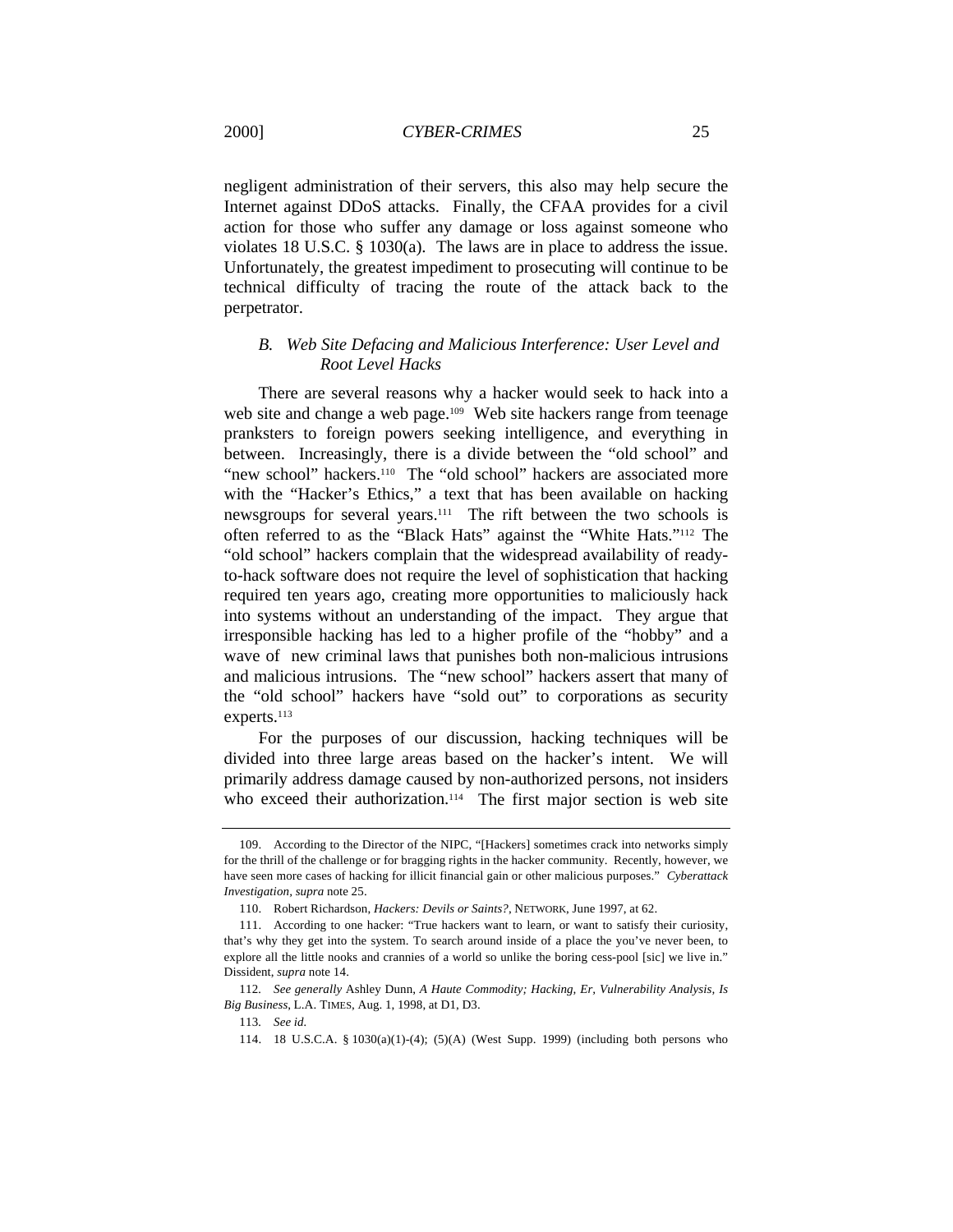defacing and malicious interference with a web site, excluding Denial of Service attacks.<sup>115</sup> The second major section is unauthorized access for information and financial gain.

#### **Basic Hacking Techniques:**

There are as many hacking techniques as there are hackers. One common technique that is technically not a "hacking" technique, but is nevertheless a criminal violation, is the "cookie" exploit. A cookie is simply an HTTP header that consists of a text-only string that gets entered into the "memory" of a browser. This string contains the domain, path, lifetime, and value of a variable that a web site sets. If the lifetime of this variable is longer than the time the user spends at that site, then this string is saved to file for future reference.<sup>116</sup> For example, when a person signs up with a password and user name on a web site, the user's identification information is placed on the user's computer in the form of a cookie. When the user revisits the web site, the web site recognizes the user so that the user does not have to re-enter identifying information. However, some older web browsers allow remote sites to retrieve cookies that were not planted by them, enabling malicious web site operators to "steal" the cookie, effectively retrieving the username and password. For example, Buysellzone.com allows registered users to place ads and have access to the various classified ad centers on their server. However, the cookie on the user's computer holds the user's name and password in text format, not encrypted, so anyone with access to the user's cookie.txt file can access the user's account.<sup>117</sup>

Depending upon the purpose of the intrusion, the risk level the hacker is willing to assume, the type of server, the remote and local operating systems, and countless other variables, there is a different hacking technique that can be deployed. Rather than exploring the details of several different techniques, for the purposes of gaining enough knowledge to understand the applicable provisions in 18 U.S.C. § 1030(a), it should be adequate to walk the reader through two

exceed their authorized access, as well as persons without authorization).

<sup>115</sup>*. See* discussion *supra* Part III.A.

<sup>116</sup>*. See* David Whalen, *The Unofficial Cookie FAQ*, Cookie Central (visited Mar. 5, 2000) <http://www.cookiecentral.com/faq/#1.1>.

<sup>117.</sup> Most cookies are encrypted so that the information that is collected by the company that placed it on your computer is not readable to anyone except the company who encrypted it. On the one hand, this provides a level of security that prevents others from obtaining that information. However, the computer user is also unable to know that type of information that is being collected. It is important to note that cookies are text files, and therefore can not support a virus or software code that can place malicious scripts on a individual's computer.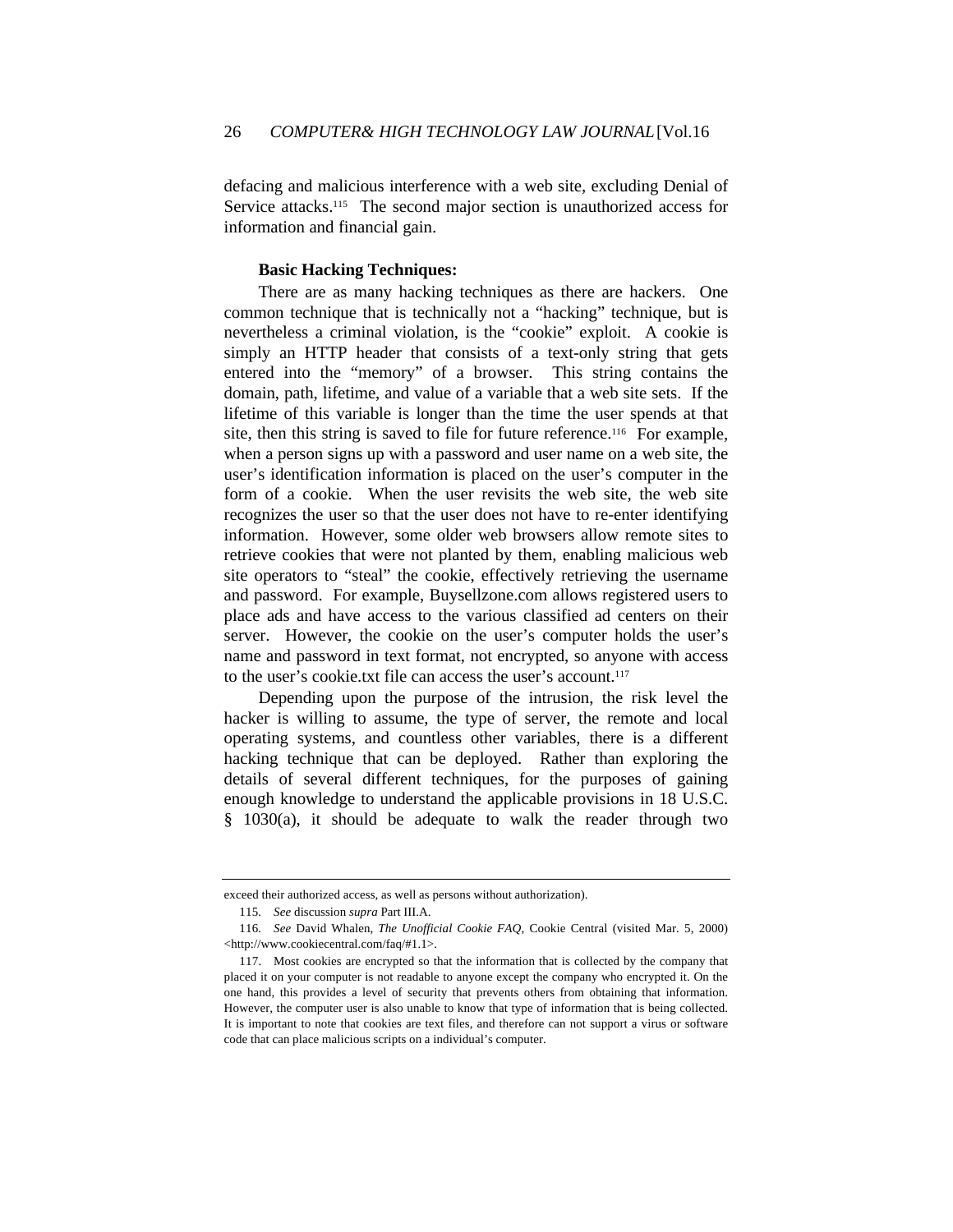hypothetical hacks.<sup>118</sup>

Regardless of whether the hacker intends to deface a web site or steal information, the ultimate technical objective is to "get root." The "root level" is also often referred to as the "god" account, where the "god" account has access to the entire system.<sup>119</sup> The root level provides the hacker with the same permissions and privileges as the system administrator. If the hacker can "penetrate" to the root level, he will be able to, amongst countless other possibilities, change passwords, access files, change web site files, re-route server traffic, and steal credit card numbers if the server is reckless enough to store unencrypted credit card numbers on its site.<sup>120</sup> Once the hacker "gets root," he must eliminate traces of his intrusion -- his digital footprints -- so the system administrator is unaware of his access.

However, not all hacks require "root access" to damage or change files on the server. Our first example is a relatively unsophisticated hack that only requires access to a user's account on the server. We will refer to this as a "user-level hack." The second example demonstrates a "root access" hack that is significantly more dangerous to the integrity of the machine, although the statutes do not make the distinction. According to 18 U.S.C. § 1030(a), "access" is not defined by the level of penetration. Breaching the system in any manner to obtain information, obtain something of value or cause damage is enough to trigger the statutory liability. For the terms of this paper, we will refer to this type of hack as a "root access hack."

One way to explain the difference between the two hacks is to compare them to a non-technical example—a hotel. On "hosted" web sites, where the user "rents" web space on another company's server, there are two different levels of access: that of the system administrator and that of the lessee. In a hotel, there are also two main levels of access: the hotel management and the hotel guest. A guest only has a key to access a room (user access), while management has keys to access all of the rooms, as well as the back office, front door and the storeroom (system administrator's root access). A hacker who is able to "get root" has access to the management's keys, thereby gaining full access to everything in the hotel. However, just because someone has the hotel's "all access" key, does not necessarily mean they can enter the restricted

<sup>118.</sup> A few other details have been changed to give the reader an overview of the process, so as not to provide a guidebook on how to actually hack a web site.

<sup>119</sup>*. See* Appendix A.

<sup>120</sup>*. See* David L. Gripman, *The Doors are Locked but the Thieves and Vandals are Still Getting In: A Proposal in Tort to Alleviate Corporate America's Cyber-Crime Problem*, 16 J. MARSHALL J. COMPUTER & INFO. L. 167, 169-70 (1997).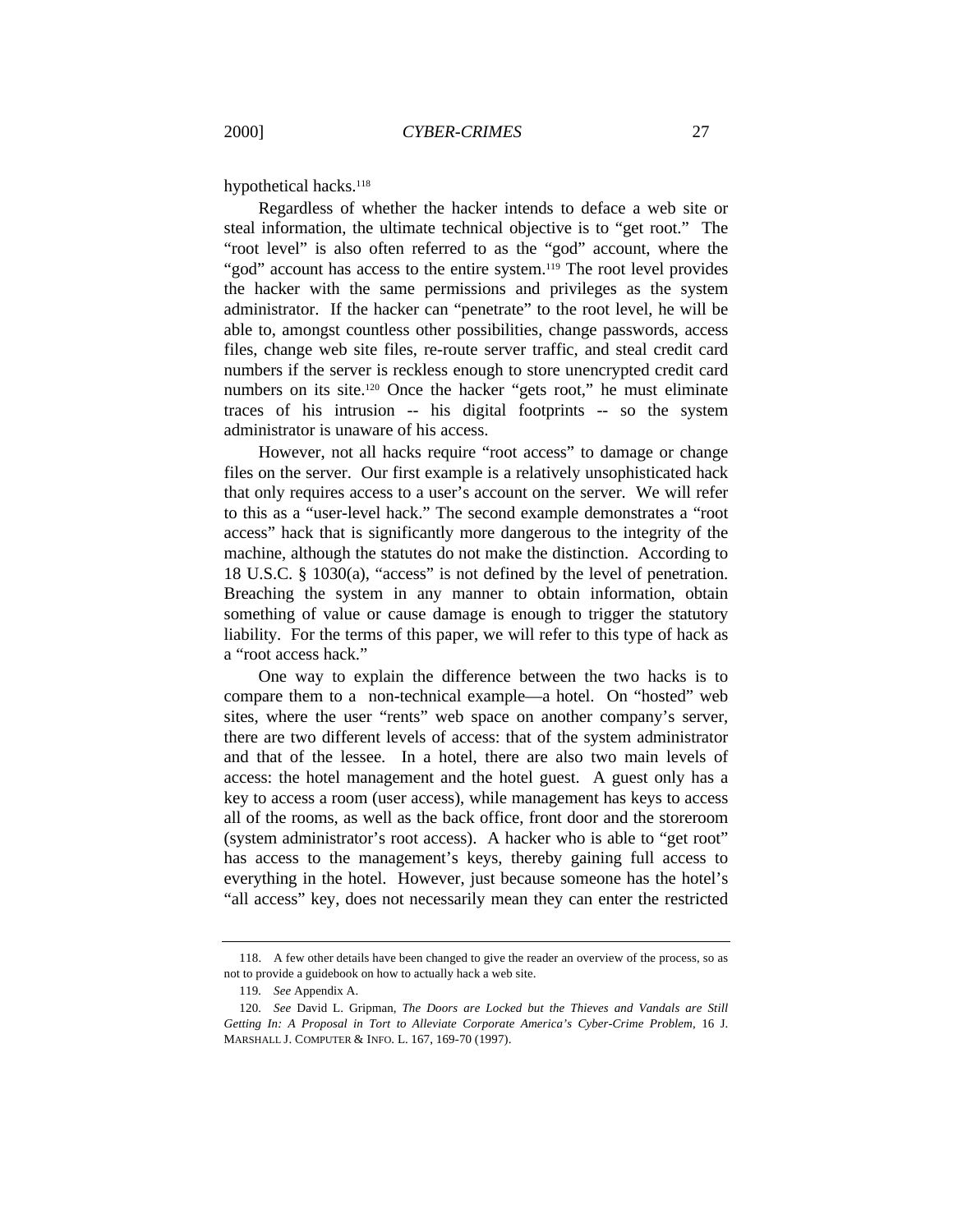areas freely because there are security guards (system administrators) and security cameras (server access logs). The goal of the "root hacker" is to enter unnoticed, compromise the security, and depart the scene without leaving any traces of his visit.

## 1. Example of a User-level Hack

Hacker wants to access a computer to deface a web site that was developed using Microsoft FrontPage. Hacker employs a technique that exploits a "bug" in FrontPage web sites that use FrontPage server extensions.121 The first thing that Hacker must address is how to prevent his access from being traced. There are many ways to hide the origination of the hack, such as spoofing.122 In this case, because Hacker does not want the victim to be able to trace him back to his point of origin, Hacker uses a laptop computer and a converted telephone lineman's handset to tap into the outside box of a neighbor's house by connecting two alligator clips to the appropriate box terminals. Hacker conducts the attack in the daytime, when the owner of the phone is not home, and the network traffic on the target site is more active.<sup>123</sup>

The next objective is to ascertain the user name and password for the site's webmaster, or the lessee, so he can access the web files on the server.124 Hacker dials into a free ISP located in another region of the country to complicate the multi-company tracing investigation. Once he is on-line, Hacker enters an exploitative URL address that contains the "service.pwd."125 Most web sites that use FrontPage server extensions locate the service.pwd in a predictable directory. If the server administrator was careless in setting up the "chmod" command that tells the server who can do what in a directory, such as granting the owner, groups or the public to read, write and execute files within the directory,

122*. See* discussion *supra* Part III.A.6.

<sup>121.</sup> For example:

The FrontPage Server Extensions are a set of programs on a Web server that let the [webmaster] administer, author, and browse a FrontPage-based Web—a structure containing all of the pages, images, subdirectories, and other files that make up a Web site. The Server Extensions use standard Web server extensions interfaces, such as CGI and ISAPI, and work with virtually all existing Web servers. This design allows the FrontPage Server Extensions to be ported easily to all popular hardware and software platforms for cross-platform, Web-server compatibility.

*Configuring and Deploying Microsoft® FrontPage® 2000 Server Extensions White Paper*, MICROSOFT PRESS (Oct. 1999) <http:www.microsoft.com/Office/enterprise/prodinfo/fpserext.htm>.

<sup>123.</sup> However, he could also attack at night when the system administrator is more unlikely to be monitoring the site.

<sup>124.</sup> Web hosting companies provide space on their server for individuals and companies who wish to have a presence on the internet without the need to maintain their own servers.

<sup>125.</sup> An "exploitive URL" is a URL that contains a certain string of letters and numbers that instruct the receiving server to respond in an unauthorized manner.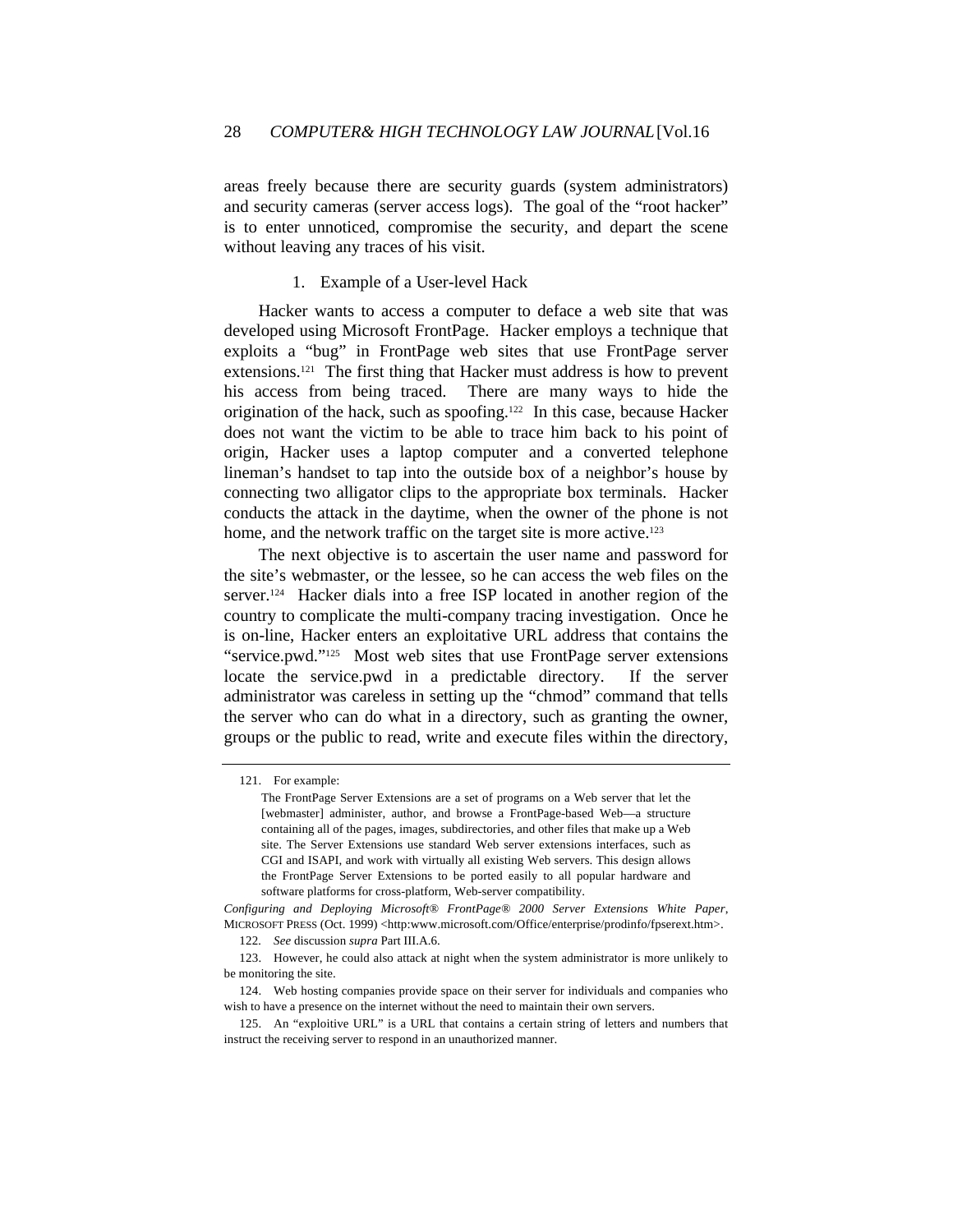then Hacker will be able to read a string of text that looks like the following: "kathy:paB.1Mg4MB6MF."126 Hacker can already determine that the webmaster's username is "kathy." Now all that Hacker has to do is add a few commands to the password string, insert the password string into a DES decrypting password cracker and viola, Hacker has the webmaster's password as well.<sup>127</sup> From there, Hacker downloads the web page he wants to deface, alters the web page with his favorite web editor, and uploads the file to the server and the web page is "owned."

#### **Applicable Federal Criminal Statutes:**

In the above scenario, Hacker has broken numerous laws. Hacker would be liable under 18 U.S.C. § 1029(a)(7) which prohibits the knowing possession of a "telecommunications instrument that has been modified or altered to obtain unauthorized use of telecommunications services" with the intent to defraud.<sup>128</sup> Hacker modified the modem and the lineman's handset, also known as a "beige box."129 Also, Hacker may be liable for a violation of 18 U.S.C. § 1343, which prohibits the intentional scheming to obtain "money or property by means of false or fraudulent pretenses" by "wire."130 In *United States v. Freeman*, <sup>131</sup> the court held that the use of a "blue box" to bypass long distance charges is a taking of property under § 1343. Hacker intentionally schemed to take "property" from the phone company or the victim whose phone line he tapped with the beige box. A violation of the subsection carries a prison term of not more than five years.<sup>132</sup>

One of the difficulties prosecutors face with many of the

<sup>126.</sup> All UNIX and Linux directories have an access level control called the CHMOD that determines the access level of different groups.

<sup>127.</sup> Data Encryption Standard (DES) is a relatively weak encryption technique that is often used to encrypt passwords on a system.

<sup>128.</sup> 18 U.S.C.A. § 1029(a)(7) (West Supp. 1999).

<sup>129.</sup> According to the Jargon Dictionary, "phreaking" is the:

<sup>[</sup>A]rt and science of cracking the phone network, so as, for example, to make free long-distance calls. There was significant crossover between the hacker community and the hard-core phone phreaks who ran semi-underground networks of their own through such media as the legendary 'TAP Newsletter.' This ethos began to break down in the mid-1980s as wider dissemination of the techniques put them in the hands of less responsible phreaks. Around the same time, changes in the phone network made old-style technical ingenuity less effective as a way of hacking it, so phreaking came to depend more on overtly criminal acts such as stealing phone-card numbers.

The Jargon Dictionary (visited Mar. 9, 2000) <http://www.netmeg.net/jargon/terms/p.html#phreaking>.

<sup>130.</sup> 18 U.S.C § 1343 (1994).

<sup>131.</sup> 524 F.2d 337 (7th Cir. 1975).

<sup>132</sup>*. See* 18 U.S.C § 1343 (1994).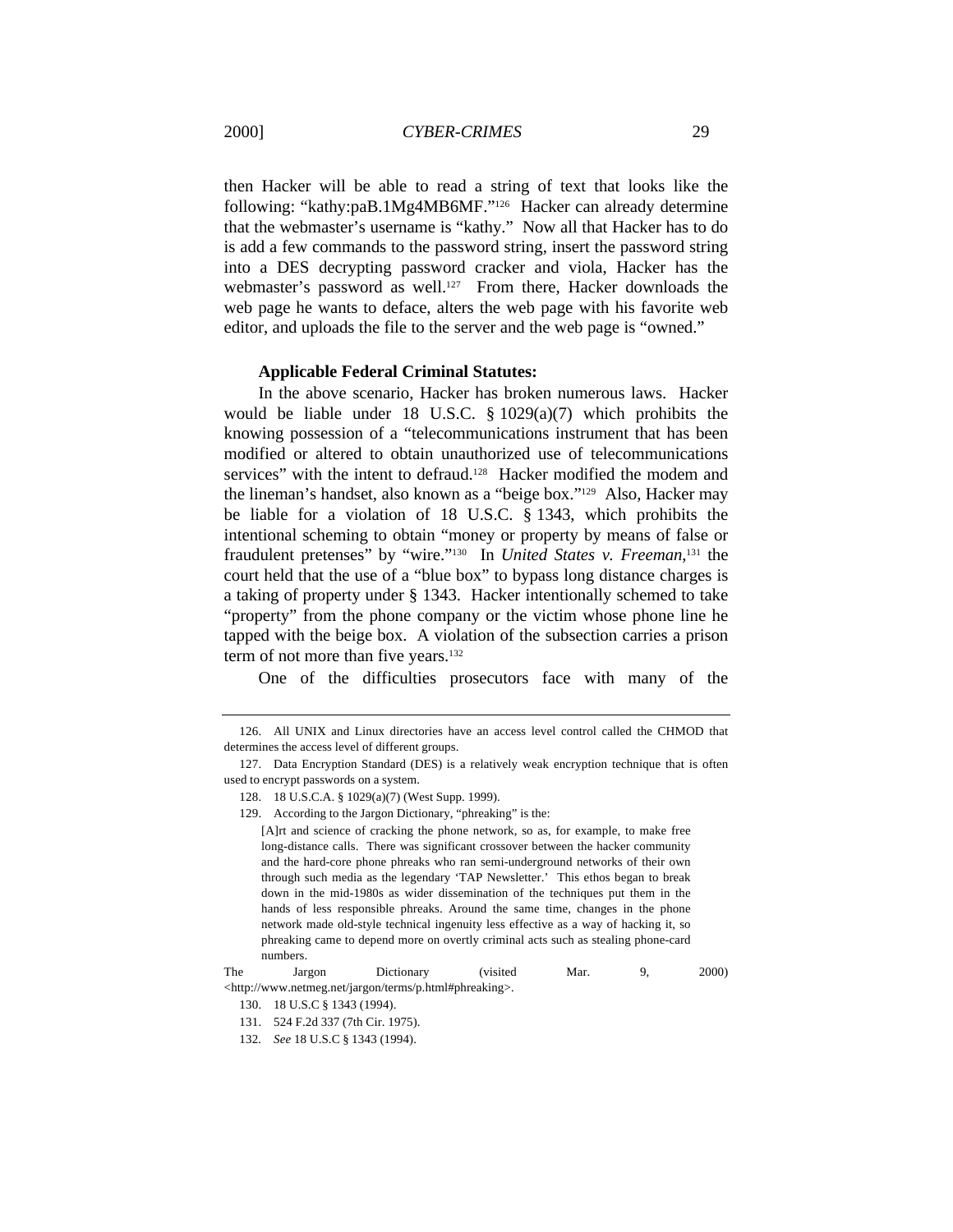subsections under  $\S$  1030(a) is the requirement for "damage," which is defined as a loss aggregating at least \$5,000 in value during a one year period.133 If only the text of a web page is altered in the attack, and the system is not "damaged," then meeting the \$5,000 threshold may be difficult. The subsections that penalize only the "access" with no damage requirement,  $\S 1030(a)(1)-(3)$ , have an easier burden to meet. However, unless the hacker has broken into a computer that contains restricted data;<sup>134</sup> has received information valued at more than \$5,000;<sup>135</sup> committed acts in the furtherance of another criminal or tortious act;<sup>136</sup> or committed acts for commercial or private financial gain,137 the crime is only a misdemeanor. The three subsections that measure a threshold value of at least \$5,000 for information, anything of value, or damage, are often difficult to prove in the type of hack explained above.<sup>138</sup>

If the web site that Hacker altered was located on a computer that is used by or for the government of the United States, then he could be liable for a misdemeanor violation of 18 U.S.C. § 1030(a)(3), which criminalizes the intentional access of such non-public computers.<sup>139</sup>

Hacker could be charged with a misdemeanor violation of 18 U.S.C. § 1030(a)(2)(C), which protects any information intentionally obtained from a protected computer. The "information" he obtained would be the web site owner's user name and password, along with any other information he may have viewed. The courts have held that "accessing" of information is not limited to taking the information. "Access" applies to the "intent" to access, not the "intent" to damage the protected computer.140 Viewing the information on the computer is considered "access." In other words, the *mens rea* for this crime is the intent to access the computer and there is no requirement for the actual transport of the information. Also, if Hacker defaced the web site with a "url redirect" to his own company's web site, then the charge could be bumped up to a felony for those acts considered for commercial advantage or private financial gain.<sup>141</sup>

Prosecutors may be able to charge Hacker with a violation of 18

140*. See* United States v. Sablan, 92 F.3d 865, 867 (9th Cir. 1996).

<sup>133</sup>*. See* 18 U.S.C.A. § 1030(e)(8)(A) (West Supp. 1999).

<sup>134</sup>*. See id.* § 1030(a)(1).

<sup>135</sup>*. See id.* § 1030(c)(2)(B)(iii).

<sup>136</sup>*. See id.* at (ii).

<sup>137</sup>*. See id.* at (i).

<sup>138.</sup> Section  $1030(a)(4)$  uses a \$5,000 damage threshold. Section  $1030(a)(2)$  violations are misdemeanors unless the access was for personal gain, the value exceeded \$5,000, or they were committed in furtherance of another crime.

<sup>139</sup>*. See* 18 U.S.C.A. § 1030(a)(3) (West Supp. 1999).

<sup>141</sup>*. See* 18 U.S.C.A. § 1030(c)(2)(B)(i) (West Supp. 1999).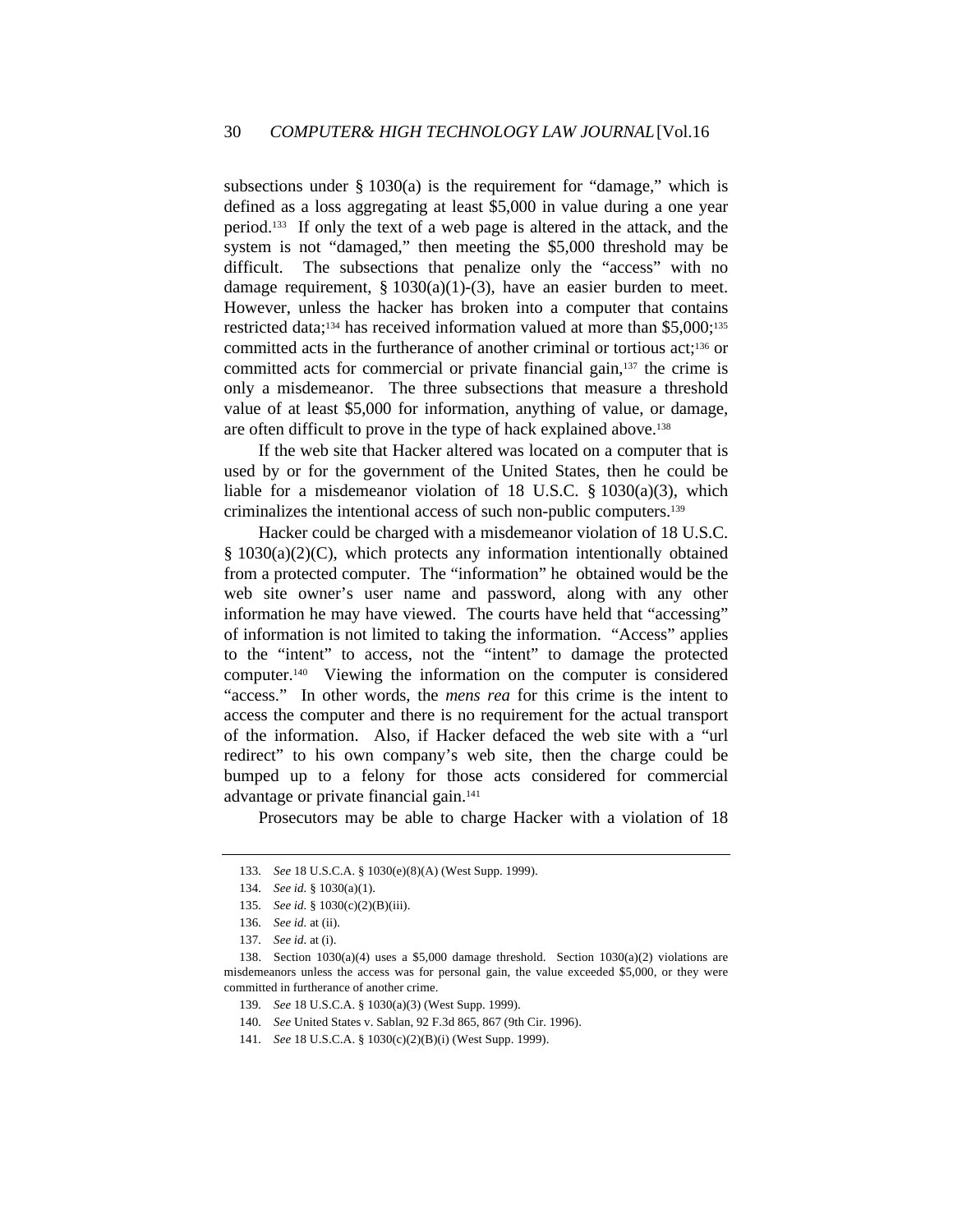U.S.C. § 1030(a)(4) if they can show he obtained something of value worth more than \$5,000 or  $\S$  1030(a)(5) if they can show Hacker caused \$5,000 or more damage.<sup>142</sup>

Under § 1030(a)(4), merely viewing the information may not meet the statute's definition of "obtaining" information.143 Congress intended to punish the theft of information, not merely punish unauthorized access.144 In *United States v. Czubinski*, an Internal Revenue Service employee was charged with the unauthorized access of confidential income tax records. However, the court found that he only viewed the information and did not use the information in any manner. The First Circuit Court of Appeals held that the information obtained "is the showing of some additional end—to which the unauthorized access is a means—that is lacking here."145 However, in Hacker's case, he did use the user information he obtained as a means to the additional end of hacking the web site.

#### 2. Example of a "Root-Access" Hack

The objective of this hack is to obtain a higher system privilege than in a user-level attack, or in other words, to get the manager's "all access keys." The first part of the hack entails getting access to the password files. The second part is cracking the password or taking advantage of a server "bug" that will allow access to the more privileged "root" level. Once at the "root" level, the hacking goal can be achieved, whether it is planting a Trojan,<sup>146</sup> obtaining sensitive files, downloading the system password files, stealing stored unencrypted credit card numbers, etc. The third part of the hack is covering the intrusion tracks and installing a "backdoor" that will allow future access. In this part, the system logs are modified to remove traces of the attack. Once these three steps have been achieved, the hacker is considered to "own" the system.

Hacker targets a system he wants to "own," a small business ISP that offers web site space on its server. On the ISP's system is a small

<sup>142.</sup> Please note that Hacker would still be liable for any state anti-hacking statutes even if the federal government was unable to meet the statutory threshold for Federal jurisdiction. However, a discussion of state statutes is beyond the scope of this article. The definition of "damage" under 18 U.S.C. § 1030 (in addition to the \$5,000 threshold), includes any impairment to the integrity of a protected computer that modifies or impairs the medical examination, diagnosis or care of one or more individuals, *see* 18 U.S.C.A. § 1030(e)(8)(B) (West Supp. 1999); causes physical injury to any person, *see id.* at (C); or threatens public health or safety, *see id.* at (D). In this scenario, none of these other definitions of "damage" are likely.

<sup>143</sup>*. See* United States v. Czubinski, 106 F.3d 1069, 1078 (1st Cir. 1997).

<sup>144</sup>*. See id.*

<sup>145</sup>*. Id.*

<sup>146</sup>*. See* discussion *infra* Part III.C.3.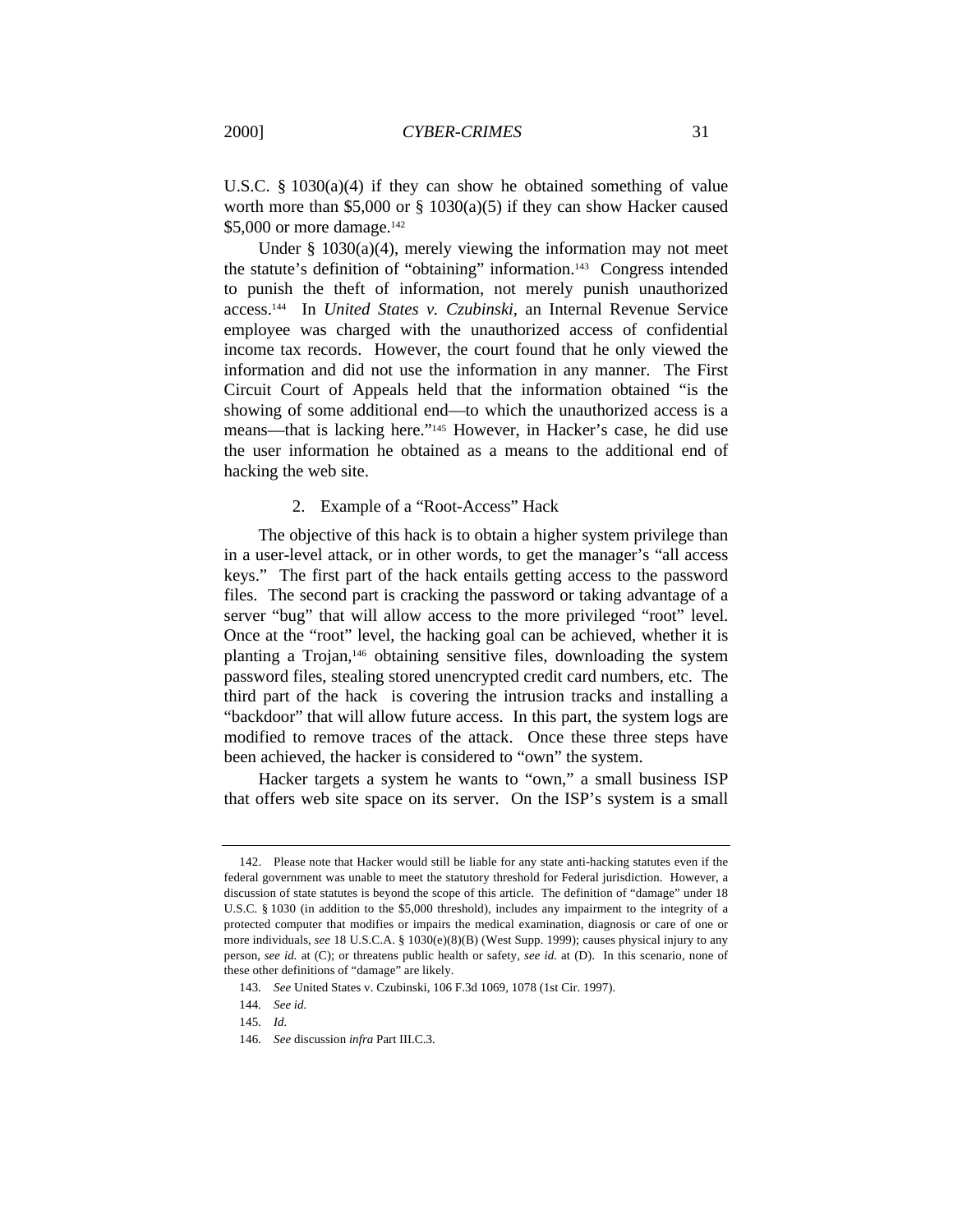company web site that sells products over the Internet and stores credit card information on the web site in a weakly encrypted form. Hacker also wants to plant a Tribe Flood Network daemon on the site.<sup>147</sup>

The first thing Hacker does is to sign on for a trial "shell"<sup>148</sup> account under an assumed identity with the ISP. With shell access, Hacker telnets into his shell account and enters a series of commands that exploit a "sendmail" program.149 Due to the "hole" in the Sendmail program, the telnet commands write a message directly to the "/etc/passwd" directory that gives Hacker a password-free root account. However, this exploit could leave several traces and may not grant him the complete access he needs to steal the credit cards, although he should be able to plant the daemon. Once he has root access, his next objective is to download the system's passwords so he can log on as another user, reducing his chances of being caught.

After Hacker has downloaded the systems passwords, he has to decipher them. After a user has created a password, the password is scrambled in an algorithm to generate a "one-way hash."<sup>150</sup> This requires extensive computer processing power. Many password crackers hack into more power computers to run the cracking programs. Congress specifically intended to apply 18 U.S.C. § 1030(4) to the use of another's computer processing power. Senator Jon Kyl noted during Senate discussion of the National Information Infrastructure Protection Act of 1996 that the bill:

[A]mends 18 U.S.C. § 1030(a)(4) to ensure that felony-level sanctions apply when unauthorized use, or use in excess of authorization, is significant. Hackers, for example, have broken into computers only for the purpose of using their processing programs, sometimes

<sup>147</sup>*. See* discussion *supra* Part III.A.5.b.

<sup>148</sup>*. See* Appendix A.

<sup>149.</sup> Sendmail is a freeware program that many systems use to handle e-mail assignments. This exploit is for an older version of send mail and was patched several years ago. Although it is beyond the scope of the article to give specific hacking techniques, a non-specific demonstration of the process should be adequate to provide the elements for a statutory analysis. *See* United States v. Morris, 928 F.2d. 504, 506 (2nd Cir. 1991) (Robert Morris describes a Sendmail exploit as one of the methods he used to launch his worm program).

<sup>150.</sup> Most servers do not "decrypt" a password when a user enters a password on a site. Instead, the password is run through the algorithm to generate a one-way hash. If the hash matches the hash that is associated with the user name, then the password is valid. The passwords that Hacker downloaded were really just "hashes." Hacker must run the passwords through a password "cracker," which is a program that runs words and number combinations through known algorithms continuously until a match with the stolen password appears. The word that generated the matching algorithm is the password. The most common password cracking techniques are Dictionary Crackers and Brute Force Crackers. A Dictionary Cracker runs a database of words through the algorithms one a time until a match is found. A Brute Force Cracker runs every possible combination of words and letters together until the password is found.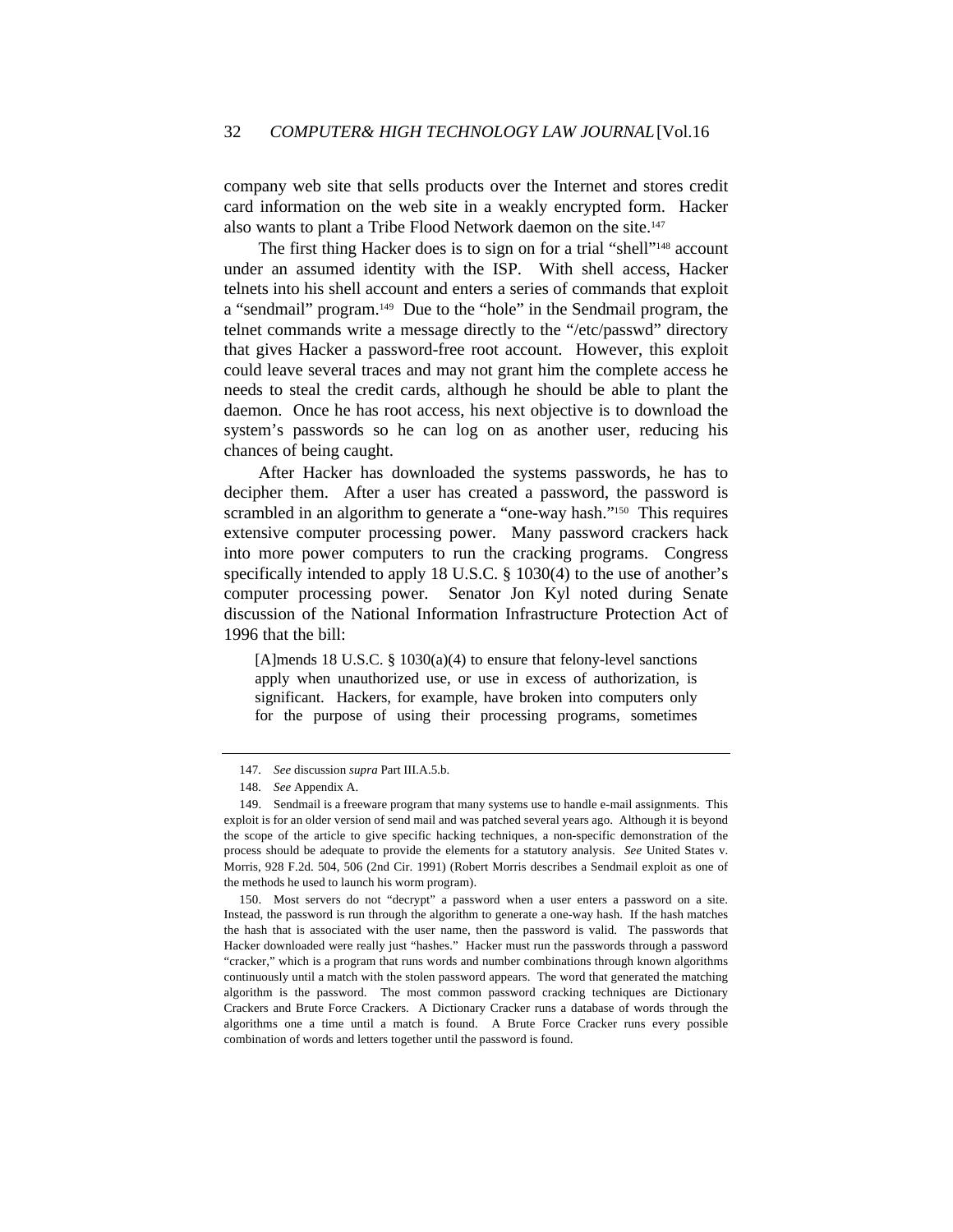amassing computer time worth far more than \$5,000. The bill would penalize those whose trespassing, in which only computer use is obtained, amounts to greater than \$5,000 during any one year period. Companies should not be stuck with the bill for electronic joyriders. Although they may not damage or steal information, hackers who browse through computer systems are a significant liability to businesses who must pay for a new security system, and the expensive time the hacker used.<sup>151</sup>

After Hacker has cracked the password, he will log into the small business' account by File Transfer Protocol ("FTP"), go to the directory where the credit card numbers are stored and download the files. However, his access to the directory will be logged somewhere by the system administrator. Hacker must either use his root account, or any other password to edit the log files. Hacker will try to determine if there is anyone else on the system. If the system is clear, Hacker would explore the system to find where the log files are stored and uses a "rootkit" that will automate the sweeping up of intrusion by replacing several critical files.<sup>152</sup> Hacker will create a "hidden" directory on the server that will enable the directory to avoid detection with a standard Linux "ls" command which shows a list of directories in a given path.<sup>153</sup>

Hacker will then hide the "rootkit" in the hidden directory. In addition, if Hacker wants to continue to "own" the site for future access, he can leave a "backdoor" on the system in a modified binary that will enable him to bypass the current, and possibly any future security measures.154 In this case, Hacker will place a Trojan program in the /bin/login/ directory under a specific user name configured for telnet logins so he can re-enter the system with the minimum amount of attention. In addition, Hacker could plant a "sniffer" that will capture all network traffic, including the user names, passwords, and credit card information. The "sniffer" will log all of the activity in a file for Hacker to retrieve at a later time. After Hacker is ready to wind up his hacking intrusion, he will initiate the "Trojan binaries" to wipe the log files and log off of the system.

#### **Applicable Federal Criminal Statutes:**

In a "root access" hack, the potential for serious crime escalates

<sup>151</sup>*. National Information Infrastructure Protection Act of 1996: Hearings on S. 982,* 104th Cong. 90 (1996) [hereinafter *Hearings on S. 982*] (statement of United States Senator Jon Kyl, United States Senetor, Arizona).

<sup>152</sup>*. See* Lance Spitzner, *They Gain Root, Know Your Enemy: III* (last modified Aug. 13, 1999) <http://www.enteract.com/~lspitz/enemy3.html>.

<sup>153</sup>*. See id.*

<sup>154</sup>*. See id.*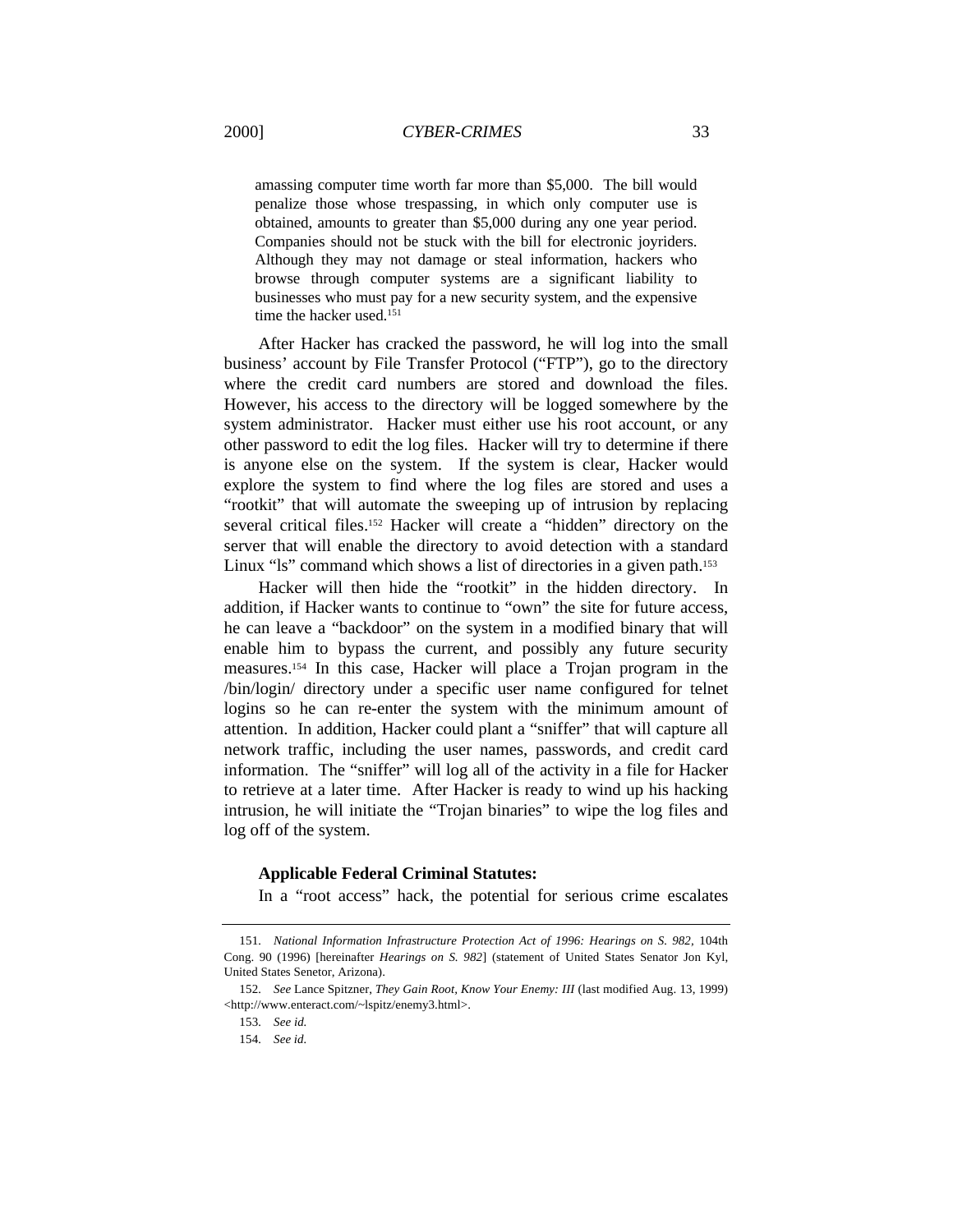because of the information that can be obtained, the damage that can be caused, and the value of data obtained. One way to analyze § 1030(a) is to first look at the type of computer that was targeted. If the computer was a federal government computer or a computer used by or for the federal government, then  $\S$  1030(a)(1)-(3) could apply. However, in the example above, Hacker most likely targeted a private ISP computer. The next step in the analysis is to determine if the hacker obtained information,<sup>155</sup> obtained anything more than  $$5,000$  in value,<sup>156</sup> or damaged the protected computer.<sup>157</sup> At the point when Hacker exploited a hole in the "sendmail" program, he did not obtain any information, nor did he arguably obtain anything of value, or do over \$5,000 damage to the computer at this point.

However, Hacker's next move, downloading the password files, is clearly obtaining information under 18 U.S.C.  $\S$  1030(a)(2)(C) and Hacker is liable for a misdemeanor unless the prosecution can show that the value exceeds \$5,000, was for personal gain, or was committed in furtherance of another crime.<sup>158</sup> Section  $1030(a)(2)(3)$  was meant to protect privacy where the value of the information, although lacking quantifiable monetary value, is nevertheless valuable in terms of privacy. Also, during congressional hearings on the CFAA, Senator Leahy noted that if:

[T]he information obtained is of minimal value, the penalty is only a misdemeanor. If, on the other hand, the offense is committed for purposes of commercial advantage or private financial gain, for the purpose of committing any criminal or tortious act in violation of the Constitution or laws of the United States or of any State, or if the value of the information obtained exceeds \$5,000, the penalty is a felony."<sup>159</sup>

If Hacker downloaded an entire batch of passwords, the prosecution may be able to argue that the aggregate value of the web site's security was more than \$5,000, triggering  $\S$  1030(a)(4) liability.

Hacker's theft and possession of the credit card numbers is a violation of several statutes. First, Hacker could be liable under 15 U.S.C. § 1644(b), which proscribes the transport of stolen credit cards. In *United States v. Callihan*,<sup>160</sup> the court held that the defendant didn't

<sup>155.</sup> 18 U.S.C.A. § 1030(a)(2)(C) (West Supp. 1999).

<sup>156</sup>*. See id.* § 1030(a)(4).

<sup>157</sup>*. See id.* at (5).

<sup>158</sup>*. See id.* § 1030(c)(2)(B).

<sup>159</sup>*. Hearings on S. 982, supra* note 151 (statement of Patrick Leahy, United States Senator, Vermont).

<sup>160.</sup> 666 F.2d 422, 424 (9th Cir. 1982).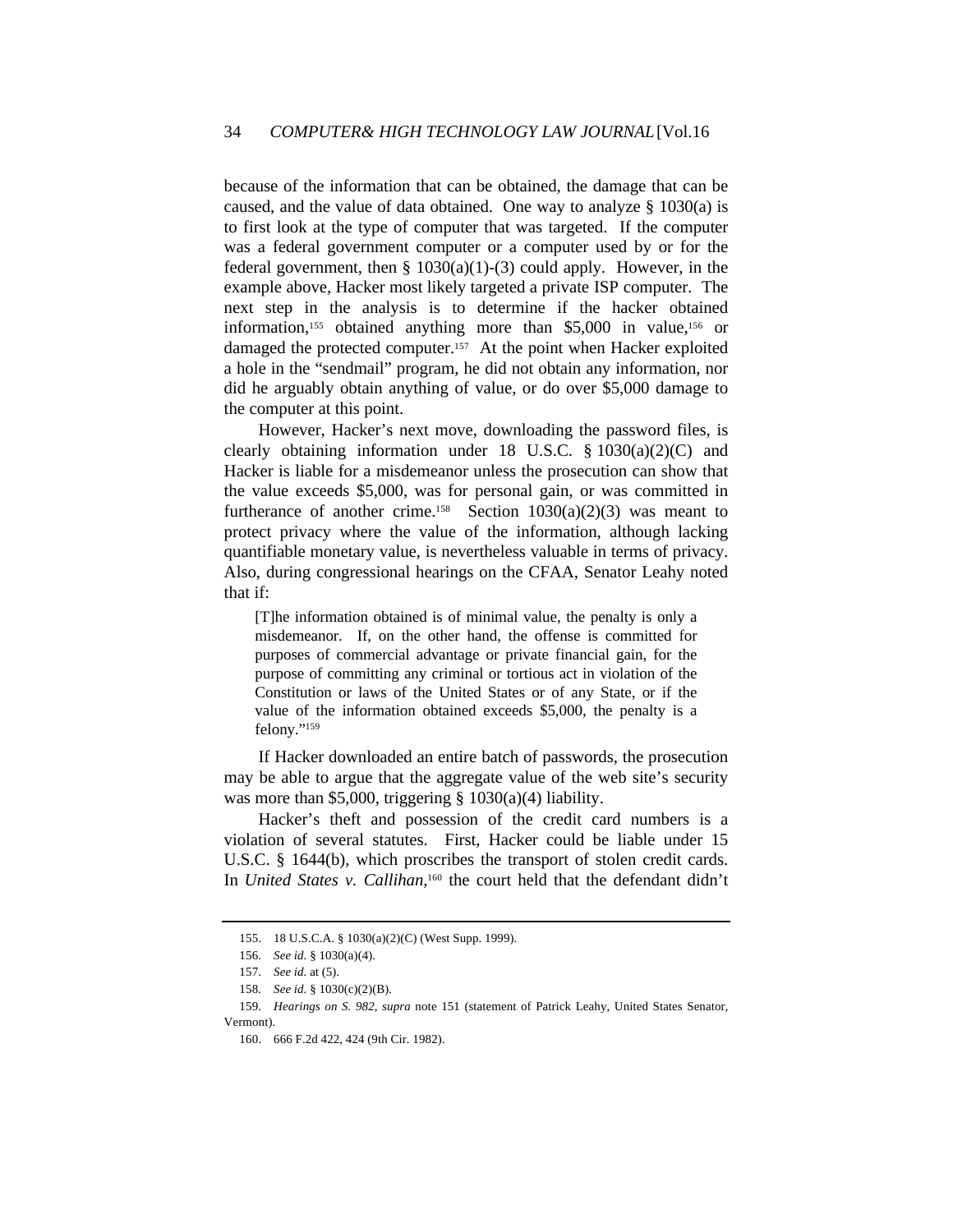"transport" the credit card when he gave the credit card number over the phone. The court concluded that the numbers by themselves did not meet the statutory language of "credit card," which "as used in section 1644 means the small, flat tablet upon which a credit card account number is imprinted, but does not mean that number alone."161 However, a year later, in *United States v. Bice-Bey*, <sup>162</sup> another court held that an individual who orders goods with a fictitious name by telephone, using credit card numbers without the authorization of card holders, although she did not have cards in her possession, nevertheless violated 15 U.S.C. § 1644(a), since a core element of a credit card is the number, which can be used over telephone without seller ever seeing the plastic card itself. Although the *Bice-Bey* decision concerned the "use" of the credit card, the court still held that the credit card numbers transferred over the phone constituted a violation of § 1644(a).

Also, Hacker most likely violated 18 U.S.C. § 1029(a)(3) if he obtained more than fifteen credit card numbers.<sup>163</sup> Section  $1029(a)(3)$ states that it is a punishable offense to "knowingly and with intent to defraud possesses fifteen or more devices which are counterfeit or unauthorized access devices."<sup>164</sup>

According to 18 U.S.C. § 1029(e)(1), an "access device" means:

any card, plate, code, account number, electronic serial number, mobile identification number, personal identification number, or other telecommunications service, equipment, or instrument identifier, or other means of account access that can be used, alone or in conjunction with another access device, to obtain money, goods, services, or any other thing of value, or that can be used to initiate a transfer of funds.<sup>165</sup>

If Hacker uses one of the credit cards, he will have violated 18 U.S.C. § 1029(a)(2), if he "knowingly and with intent to defraud traffics in or uses one or more unauthorized access devices during any one-year period, and by such conduct obtains anything of value aggregating

<sup>161</sup>*. Id*.

<sup>162.</sup> 701 F.2d 1086, 1092 (4th Cir. 1983).

<sup>163.</sup> In 1997, Carlos Salgado hacked into several companies and ISPs by using a packet sniffer that collected user log on information. Mr. Salgado obtained a list of thousands of credit cards and was caught when he attempted to sell them on a CD-ROM to an undercover FBI agent at the San Francisco International Airport. He subsequently pleaded guilty to four counts: two counts of computer crime under 18 U.S.C. § 1030, and two counts of trafficking in stolen credit cards under 18 U.S.C. § 1029. Richard Power & Rik Farrow, *Electronic commerce crime; includes related article on excerpt from a hacker's e-mail; Internet/Web/Online Service Information,* NETWORK, Dec. 1997.

<sup>164.</sup> 18 U.S.C.A. § 1029(a)(3) (West Supp. 1999).

<sup>165</sup>*. Id.* § 1030(e)(1).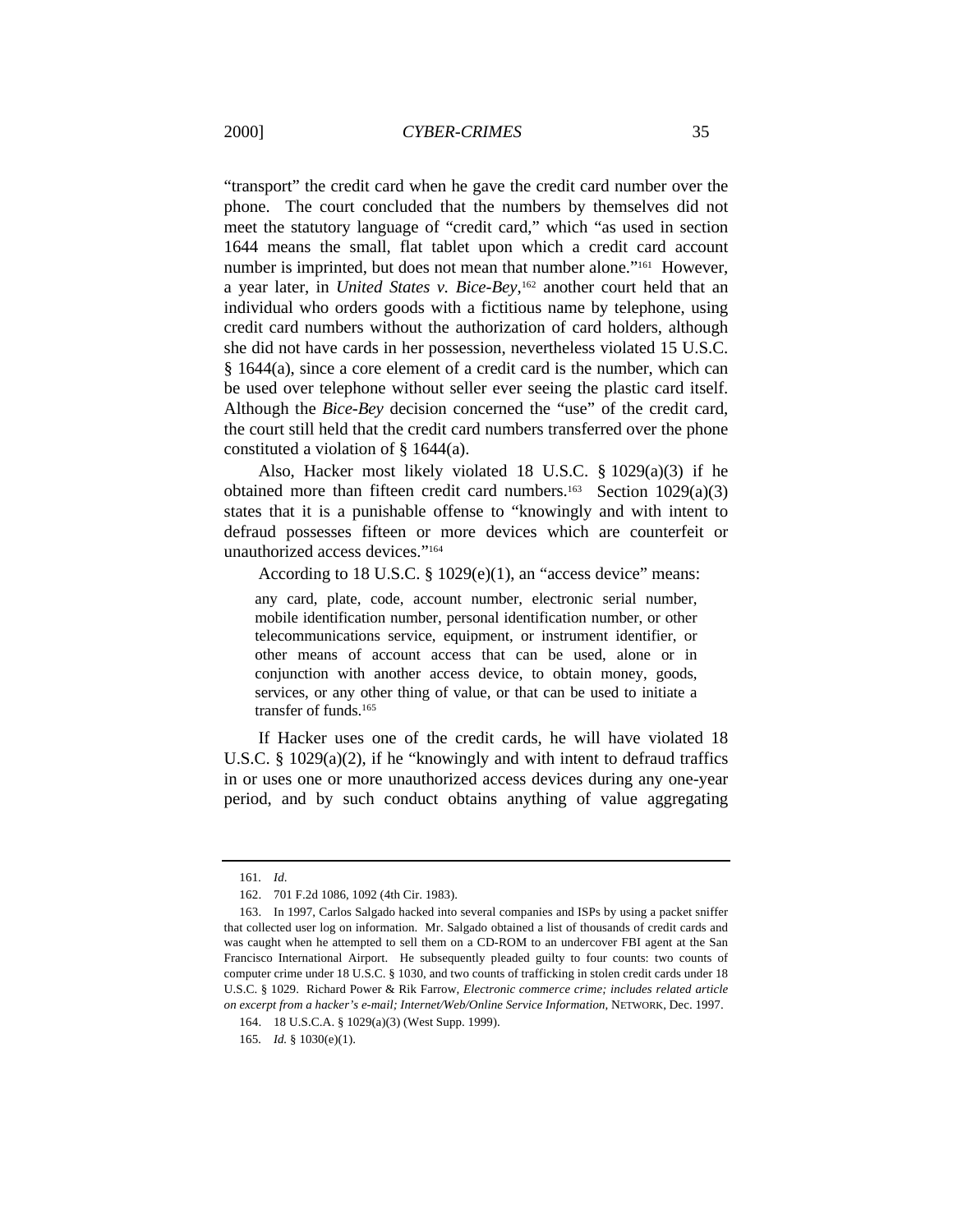\$ 1,000 or more during that period."<sup>166</sup> If Hacker is found guilty of violating  $\S 1029(a)(2)$  or (3), he can be sent to prison for up to ten years.<sup>167</sup>

When Hacker edited the log files to cover his intrusion, he caused damage to the computer under 18 U.S.C.  $\S$  1030(a)(5)(C), which criminalizes the intentional damage of a computer. His alteration of the log files resulted in reckless or negligent damage, as provided for under  $§ 1030(a)(5)((B)-(C))$ . Hacker also violated the same subsection when he created a hidden directory and planted the backdoor. When Hacker installed the sniffer to intercept the network traffic, he damaged the system in violation of § 1030(a)(5)(A), possibly violated § 1030(a)(4) if he obtained anything of value from the "eavesdropping" and most likely violated  $\S$  1030 (a)(3)(C) by obtaining information from a protected computer and violated the privacy that Congress specifically intended to protect.<sup>168</sup>

As one can see from the above hacking examples, the hacking technique used in an attack will determine which of the subsections are relevant for both criminal and civil actions.<sup>169</sup>

#### *C. Malicious Code - Viruses, Worms and Trojans*

Malicious code is computer code that is written with the sole intent to cause damage to a machine or to invade the machine to steal information. The most common forms of malicious code are viruses, worms, and Trojan programs. Some of these forms may share similar techniques or objectives. However, there are substantial differences between the various forms and different federal laws may apply to each form, depending on the technical method in which the offending code damages the victim.

#### 1. Viruses

Viruses have become a serious financial and security threat to computer networks across the world.170 According to CERT, there are an estimated 30,000 computer viruses in existence today and there are

<sup>166</sup>*. See* 18 U.S.C.A. § 1029(c)(1)(A)(i), § 1029(a)(2) (West Supp. 1999).

<sup>167</sup>*. See id.* § 1029(c)(1)(A)(i).

<sup>168</sup>*. Hearings on S. 982, supra* note 151.

<sup>169.</sup> Incidentally, 18 U.S.C.A. § 1030(g) (West Supp. 1999) allows a victim to maintain a civil action against the violator to obtain compensatory or other equitable relief.

<sup>170</sup>*. See The Melissa Virus: Hearing of the Technology Subcomm. of the House Science Comm.*, 106<sup>th</sup> Cong. (1999) [*hereinafter Melissa Virus Hearings*] (statement of Michael A. Vatis, Director, NIPC, Federal Bureau of Investigation).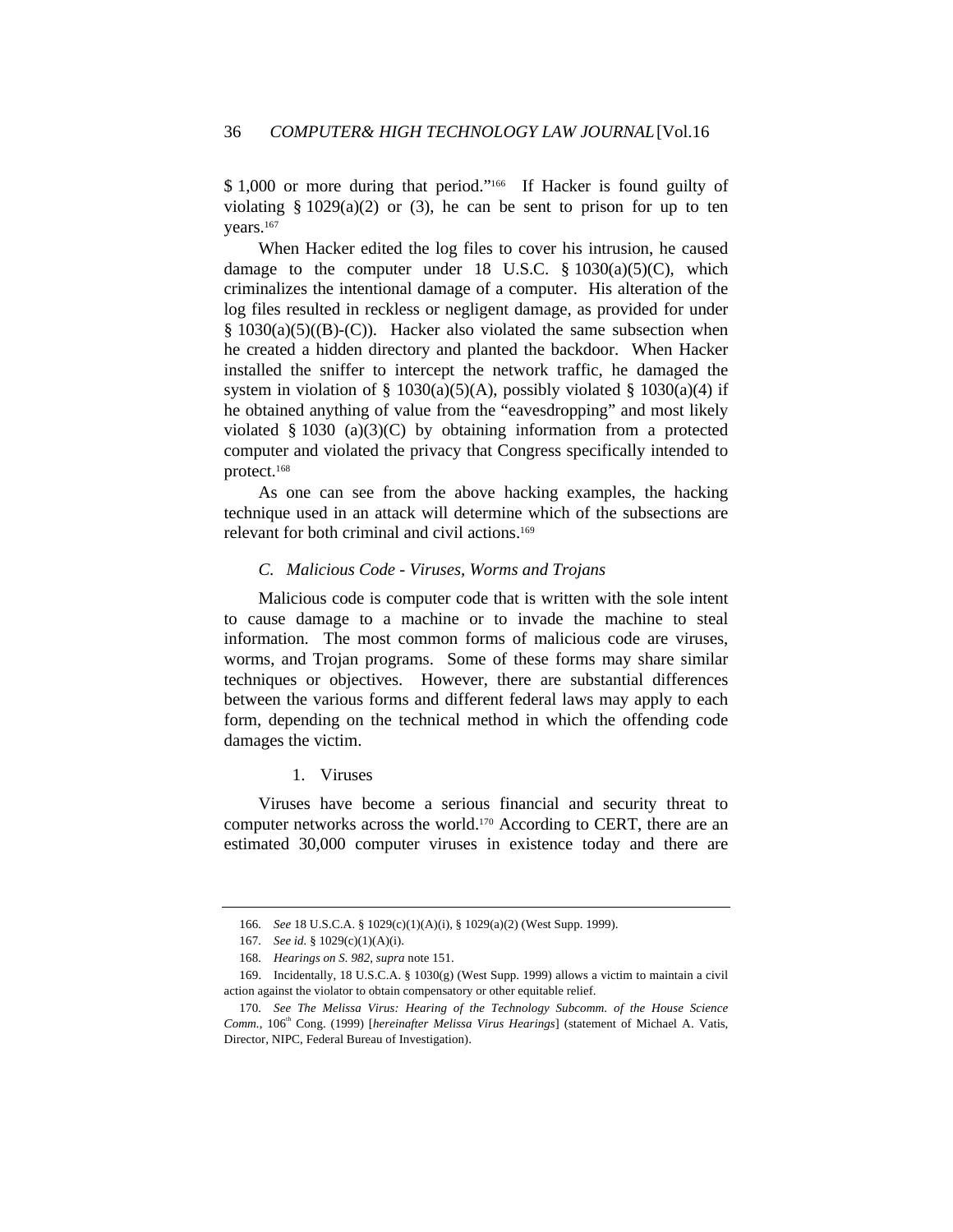approximately 300 new viruses created each month.<sup>171</sup>

A virus is a program than infects a computer by inserting a copy of itself into the computer and harms the computer in some manner, generally without the computer user's awareness.172 Not all viruses cause damage to its host. Viruses that are "benign," or non-harmful, are still considered viruses. For example, a virus could display an innocuous message on a certain date. Although it might be annoying and create a sense of anxiousness, the virus does not cause any measurable harm. However, the current anti-virus and anti-hacking statutes<sup>173</sup> do not distinguish between harmful and benign viruses.<sup>174</sup>

A virus is typically spread from one computer (computer A) to another (computer B) by e-mail or an infected disk. However, the virus on computer B doesn't infect the computer until the program is "executed." A common method of virus execution is when computer B's user is tricked into opening a file attached to an e-mail, thinking the file is a harmless program coming from a friendly source. However, recent viruses, such as Bubbleboy, can infect a computer when a user merely reads an e-mail, without opening any attachments.<sup>175</sup>

A virus can also be executed by hiding a "macro" routine in a common Microsoft Office product file, like Word or Excel, and the macro can command the computer to act in harmful ways.<sup>176</sup> Files that

<sup>171</sup>*. See id.* The CERT Coordination Center is part of the Survivable Systems Initiative at the Software Engineering Institute, a federally funded research and development center at Carnegie Mellon University. CERT was started by DARPA (the Defense Applied Research Projects Agency, part of the U.S. Department of Defense) in December 1988 after the Morris Worm incident crippled approximately 10% of all computers connected to the Internet.

<sup>172</sup>*. See Introduction to Computer Viruses*, Sophos Virus Info (May 26, 1998) <http://www.sophos.com/virusinfo/articles/virusintro.html>.

<sup>173.</sup> 18 U.S.C.A. § 1030 (West Supp. 1999).

<sup>174</sup>*. See* 18 U.S.C.A. § 1030(a)(4)-(5) (West Supp. 1999) (stating that a virus must cause "damage,"or the hacker must obtain "something of value").

<sup>175.</sup> According to Symantec:

VBS.BubbleBoy is a worm that works under Windows 98 and Windows 2000. The worm will also work under Windows 95 only if the Windows Scripting Host is installed. The worm will only work with the English and Spanish versions of the operating systems, and not with Windows NT. Microsoft Outlook (or Express) with Internet Explorer 5 must be used in order for the worm to propagate. The worm utilizes a known security hole in Microsoft Outlook/IE5 to insert a script file, *UPDATE.HTA*, when the email is viewed. It is not necessary to detach and run an attachment. *UPDATE.HTA* is placed in Program-StartUp of the Start menu. Therefore, the infection routine is not executed until the next time you start your computer.

Symantec AntiVirus Research Center, *VBS.BubbleBoy* (visited Mar. 4, 2000) <http://www.symantec.com/avcenter/venc/data/vbs.bubbleboy.html> [hereinafter *VBS.BubbleBoy*].

<sup>176</sup>*. See* Richard Raysman & Peter Brown, *Viruses, Worms, and Other Destructive Forces,* N.Y. L.J., July 13, 1999.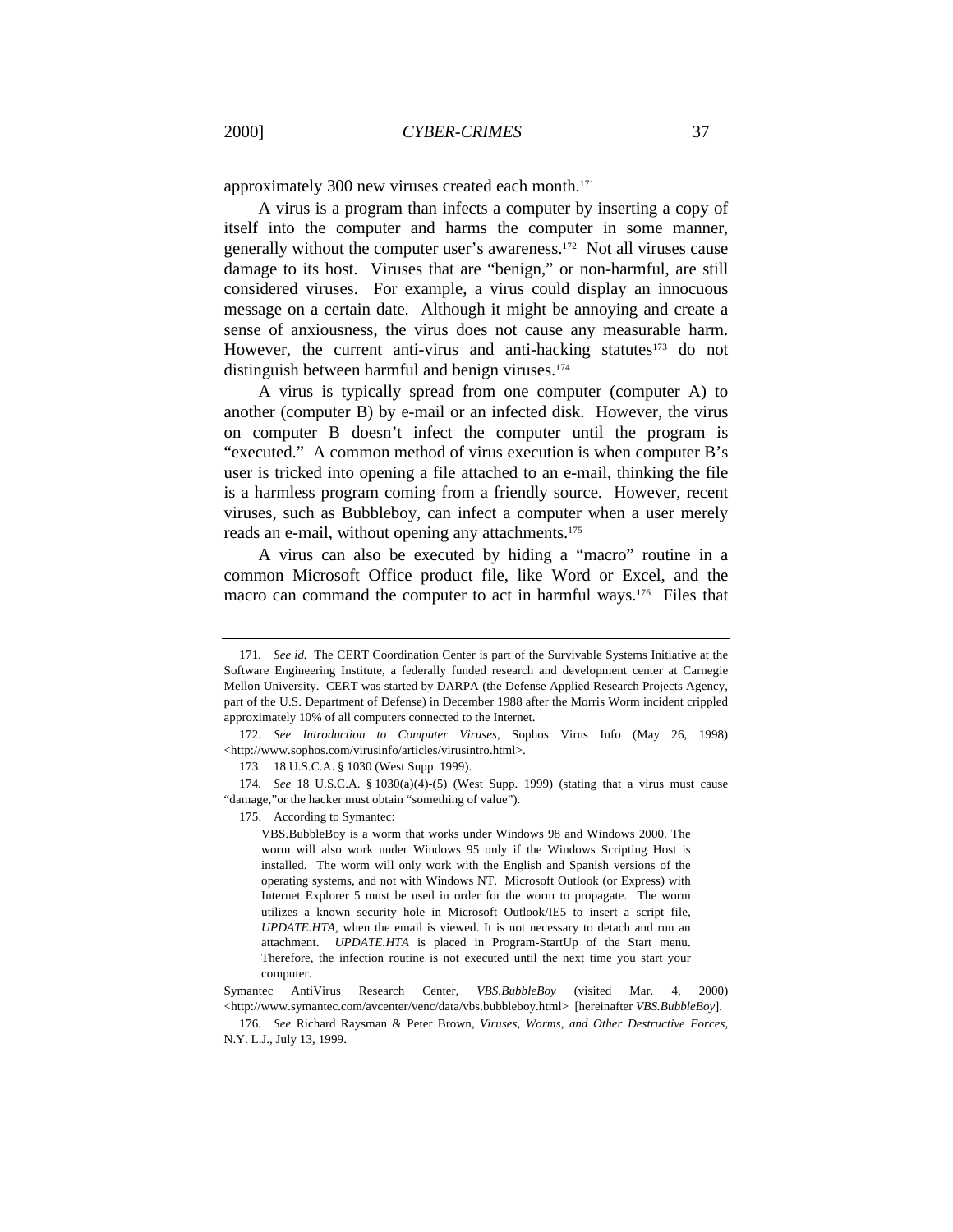contain only data, such as image files (.gif and .jpg), music files (.wav and .mp3) and text files that don't contain macro functionality (.txt) are not capable of transmitting a virus because they cannot command the computer to perform any functions.<sup>177</sup>

Once a virus is activated, it does not have to cause damage immediately. There are countless creative ways a virus can be triggered.178 Most viruses contain a "payload," which contains the damaging code.<sup>179</sup> The "payload" is the damage a virus creates.<sup>180</sup> In the past, virus payloads have been triggered on a certain date,<sup>181</sup> when the computer re-starts,182 or after a certain amount of times the virus is loaded into the system.183 Viruses can hide in several places in a computer's memory.184 Other viruses hide in computer programs so that the virus is activated every time the program is loaded.185 Once the virus is activated, it can duplicate and spread itself without any further input by the user.<sup>186</sup>

Once a virus is loaded onto the hard drive<sup>187</sup> and "launches" its payload, the results can range from annoyingly humorous like "W95.LoveSong.998," which causes a Korean love song to play on a

<sup>177</sup>*. See id.*

<sup>178.</sup> For example, a virus payload can be triggered to cause damage to a machine on a certain date; by launching an infected executable file; by running a companion program; or, after the user enters a certain word in a program. *See id.*

<sup>179</sup>*. See id.*

<sup>180</sup>*. See id.*

<sup>181.</sup> The name of the virus is "W95.LoveSong.998." Symantec AntiVirus Research Center, *W95.LoveSong.998* (visited Mar. 4, 2000) <http://www.symantec.com/avcenter/vinfodb.html> [hereinafter *W95.LoveSong.998*].

<sup>182.</sup> The name of this virus is "Bubbleboy." *See VBS.BubbleBoy, supra* note 175.

<sup>183</sup>*. Id.*

<sup>184</sup>*. See* Raysman & Brown, *supra* note 176.

<sup>185</sup>*. See id*.

<sup>186</sup>*. See id.*

<sup>187.</sup> A hard disk, or memory, is the main memory where programs and the operating system are permanently stored. As an example, one can think of the hard drive as a large filing cabinet, the RAM, or random access memory as a table, and a clerk as the processor. When the clerk wants to work on a file, he goes to the filing cabinet and brings the file to the table, where he can open up the file and read it. If the clerk wants to read another file, he repeats the process. The relationship between the hard drive, RAM, and processor can be further illustrated by adjusting the variables. If a lot more filing cabinets are added, but the size of the desk is still the same, the clerk will not be able to increase the number of files he can put on the table. If the size of the desk is increased, but the clerk moves slowly, then too many files on the desk may actually slow him down. The operating system is the set of instructions that coordinate all of the actions that take place in the computer. Although operating systems often come on CD-ROMs, they are not "computer programs." A program can only run "on top of an operating system." The operating system is like the translator that gets all of the hardware and software talking together. In the above example, the operating system is like the employee handbook that tells the clerk what he is supposed to do and how he is supposed to do it. Many viruses hide in the boot sector area of the hard disk that the operating system checks when it begins to load the operating system.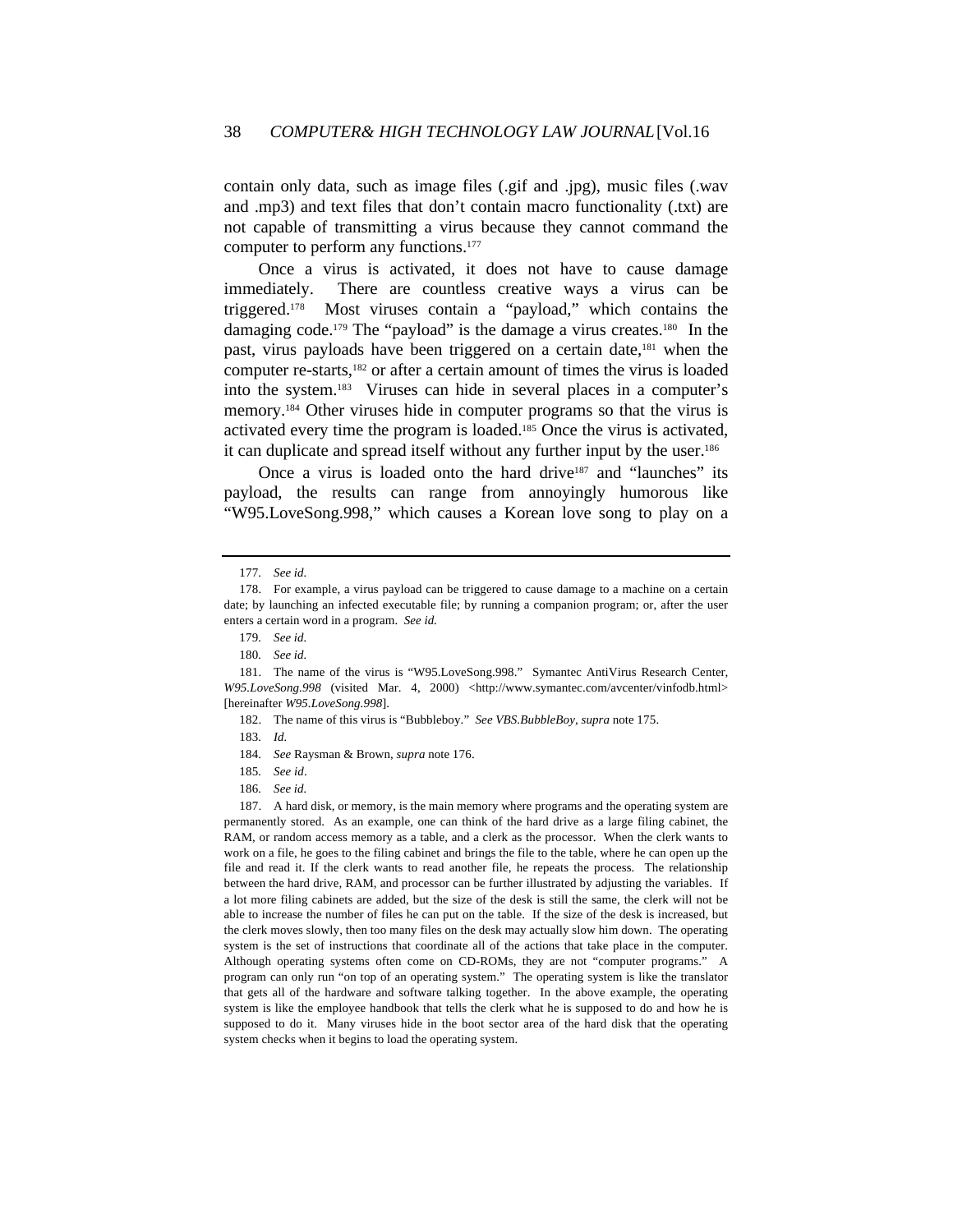2000] *CYBER-CRIMES* 39

certain date<sup>188</sup> to total devastation like "the Emperor," which will permanently overwrite data on the hard disk and then attempt to destroy the Flash BIOS.189 There is also concern that a macro virus placed on a government computer could e-mail sensitive or classified material to others without the knowledge of the computer's user.<sup>190</sup>

## *a. The Melissa Virus*

The Melissa Macro Virus was launched in March, 1999 and rapidly spread through computers across the world. The Melissa Macro Virus was a virus that was hidden in a Microsoft Word attachment that appeared to come from a person known to the recipient. When the attachment was opened, a list of pornographic web site passwords were displayed. However, unknown to the user, the program also activated a macro that read the first fifty e-mail addresses located in the Microsoft Outlook e-mail program and e-mailed itself to the fifty addresses with the message subject header "Important Message from (the name of someone on the list)."<sup>191</sup> The virus was estimated to have caused \$80 million in damages and spread so quickly, that within 48 hours, Microsoft and Intel were forced to shut down their servers.<sup>192</sup> One company reported that its "500-employee computer network was buffeted by 32,000 e-mail messages in a 45 minute period, effectively shutting it down for legitimate purposes."<sup>193</sup>

The author of the virus, David Smith, was quickly caught and pled guilty to state194 and federal charges. Mr. Smith pled guilty to intentionally causing damage to computers, 18 U.S.C. §§ 1030(a)(2), (5)(A), with an admission that he was responsible for the \$80 million in

<sup>188</sup>*. See W95.LoveSong.998, supra* note 181.

<sup>189</sup>*. See* Symantec AntiVirus Research Center, *Emperor* (visited Apr. 9, 2000) <http://www.symantec.com/avcenter/venc/data/emperor.html> [hereinafter *Emperor*].

A computer's basic input-output system (BIOS) is typically a read-only memory (ROM) that is programmed at the time it is manufactured with particular low-level code responsible for basic boot functions and managing persistent data such as the date and time. Most recent PCs have been manufactured with a relatively new type of memory called *Flash* ROM. BIOS in Flash ROM is often referred to as Flash BIOS. Flash BIOS capability means that enhancements can be installed using a special program without having to physically replace a chip.

Mitre (visited Mar. 31, 2000) <http://www.mitre.org/research/cots/FLASHBIOS.html>.

<sup>190</sup>*. See Melissa Virus Hearings, supra* note 170 (statement of Michael Vatis, Director, NIPC, Federal Bureau of Investigation).

<sup>191.</sup> Raysman & Brown, *supra* note 176.

<sup>192</sup>*. See ZDTV Exclusive: Accused Author of Melissa Computer Virus to Plead Guilty in Court Tomorrow*, PR NEWSWIRE, Dec. 8, 1999.

<sup>193</sup>*. Melissa Virus Hearings, supra* note 170.

<sup>194.</sup> Mr. Smith plead guilty to second-degree computer theft under N.J.S.A. 2C:20-25. *See Cyberattack Investigation, supra* note 25.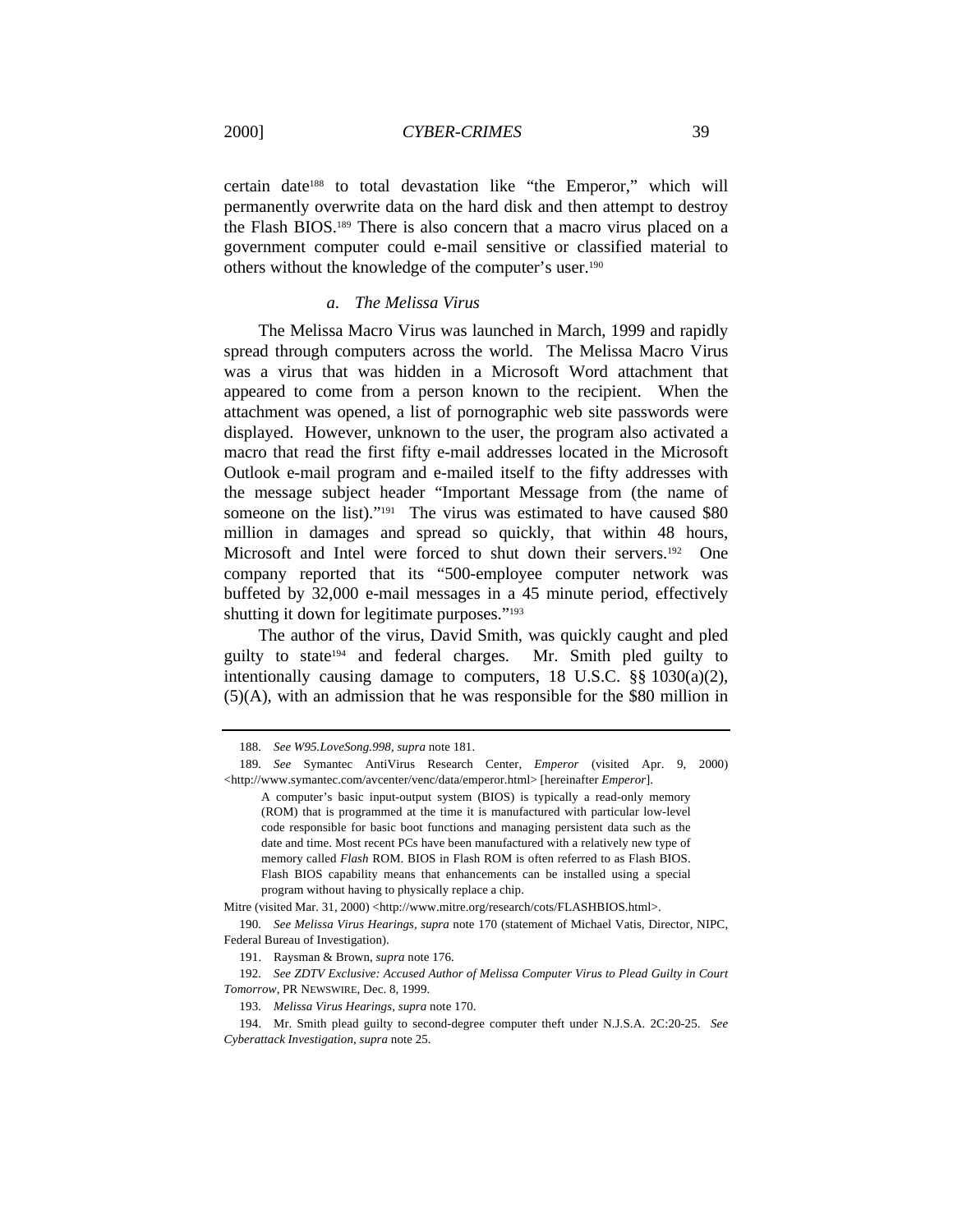damages that affected over a million computers.195 The Melissa Macro Virus resulted in the first successful prosecution of a virus writer in over a decade<sup>196</sup> and only the second successful prosecution in history, $197$ despite the fact that viruses continue to plague the Internet.<sup>198</sup>

## **Applicable Federal Criminal Statutes:**

The relevant and tested federal anti-virus statutes are 18 U.S.C. § 1030(a)(5)(A) and 18 U.S.C. § 1030(a)(2). If a virus is loaded into a computer by an e-mail attachment, and the author intended to cause "damage" to the recipient computer, then 18 U.S.C.  $\S$  1030(a)(5)(A) is applicable. Section  $1030(a)(5)(A)$  prohibits the knowing transmission of a program, code, or command, that results in intentional damage without authorization to a protected computer.

If the virus author did not intend to cause damage to the computer, but rather the code accidentally damaged the computer as a result of the e-mail transmission, then as an alternative to the above statute, the author may be prosecuted under 18 U.S.C.  $\S$  1030(a)(5)(B) which covers reckless damage to a computer as a result of unauthorized and intentional access. The penalties for both  $\S 1030(a)(5)(A)$  and (B) are the same -up to five years in prison. A negligence standard would be considered too low for an intentional act, as provided by 18 U.S.C.  $\S$  1030(a)(5)(C), which is a misdemeanor.

If the recipient of the virus forwards the virus on to another person via e-mail, then his mental state, or *mens rea*, will determine his culpability.199 If he is unaware that there is a virus, then he will not have the requisite mental state.200 If he is aware that there is a virus, then he could face  $\S$  1030(a)(5)(A) liability because he intentionally sent the virus.201 However, if he was aware there was a virus attached to the email, but he thought it was a harmless prank, for example, then his act could be reckless or negligent; mental states that can trigger § 1030(a)(5)

<sup>195</sup>*. Cyberattack Investigation, supra* note 25.

<sup>196</sup>*. Denial of Service Attacks, supra* note 99.

<sup>197</sup>*. See id.*

<sup>198.</sup> One of the most common viruses in 1999 and 2000 is another Microsoft Word Macro virus called WM97/Marker. *See Sophos Virus Info* (visited Mar. 14, 2000) <http://www.sophos.com/virusinfo/topten/>. This virus sends a message to an Internet site containing the File Information Summary whenever the window is closed. *See id.* Although this information may not be highly sensitive, it could only be the beginning of significant invasions of privacy on the Internet by viruses.

<sup>199</sup>*. See* Haeji Hong, *Hacking Through the Computer Fraud and Abuse Act*, 31 U.C. DAVIS L. REV. 283, 296 (1997).

<sup>200</sup>*. See id.* 201*. See id.*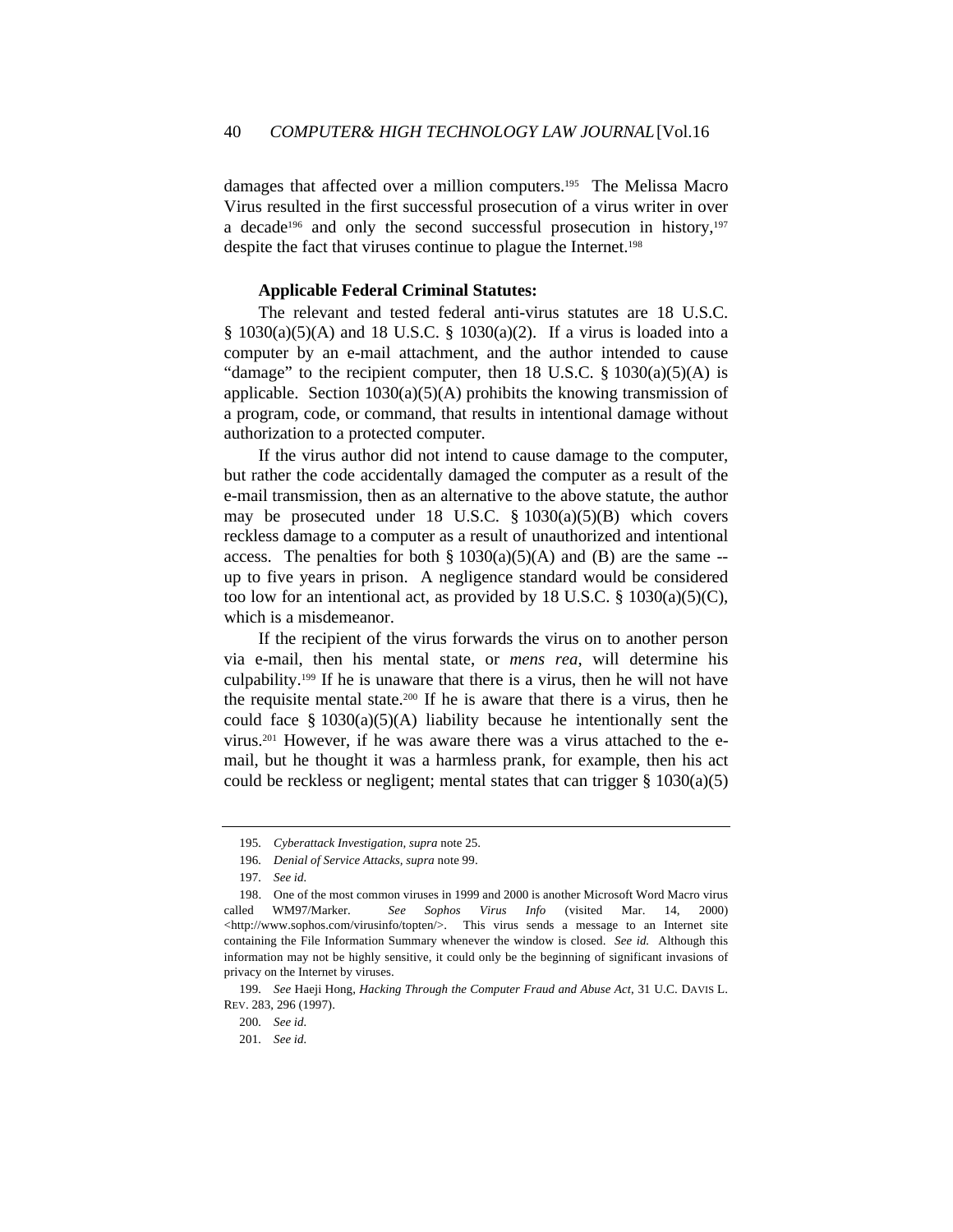sanctions.

There is a possibility that a virus may not reach federal jurisdiction if the virus was transmitted to a stand-alone computer by diskette. Section 1030(a)(5) covers only "protected computers," those that are "used in interstate or foreign commerce or communication."<sup>202</sup> If the computer has a modem or a fax server loaded on it, then the prosecution could argue that it is a protected computer because it is a computer "which is used in interstate or foreign commerce or communication."203 However, if the virus is loaded onto a non-networked computer that, for example, is used in a small office for billing and the virus is placed on it by a diskette, a strong argument can be made that it is not a protected computer under federal jurisdiction because it is not a computer "which is used in interstate or foreign commerce or communication."<sup>204</sup>

However, if the virus is loaded onto a computer and causes any of the enumerated damages in  $\S$  1030(e)(8), then action against the attacker might be brought under the statute. For example, if the virus was loaded onto a computer that was used to store medical records, and if the virus impaired the treatment or care of an individual because the patient's medical records were destroyed, then it would trigger criminal liability even though the damage did not meet the monetary threshold.205 Of course, there are state anti-virus laws which would bring the attack under state jurisdiction if federal jurisdiction is unavailable. However, a discussion of state statutes are beyond the scope of this article.

Section 1030(a)(2) has been successfully used against viruses that have invaded the system and sent information from the computer.<sup>206</sup> Section  $1030(a)(2)(C)$  criminalizes the intentional access of a computer without, or in excess of authorization, to obtain information from any protected computer if the conduct involved interstate or foreign commerce. In this case, it is irrelevant if the virus was loaded into the computer by a diskette because the e-mailing of the information, such as Melissa's fifty e-mail contacts, invokes federal jurisdiction because it involves interstate and foreign commerce.

Finally, if the e-mail attachments made their way to a Federal Government computer or a computer that "is used by or for the Government of the United States and such conduct affects that use by or for the Government of the United States," then the sender of the virus

<sup>202.</sup> 18 U.S.C.A. § 1030(e)(2)(B) (West Supp. 1999).

<sup>203</sup>*. Id.* § 1030(e)(2)(A).

<sup>204</sup>*. Id.*

<sup>205</sup>*. Id.* § 1030(e)(2)(8).

<sup>206</sup>*. See* Wendy Davis, *Prosecutors Watching the Web Street Crime is Down, but that may Just Mean it's Moving Online,* 158 N.J. L.J. 933 (1999).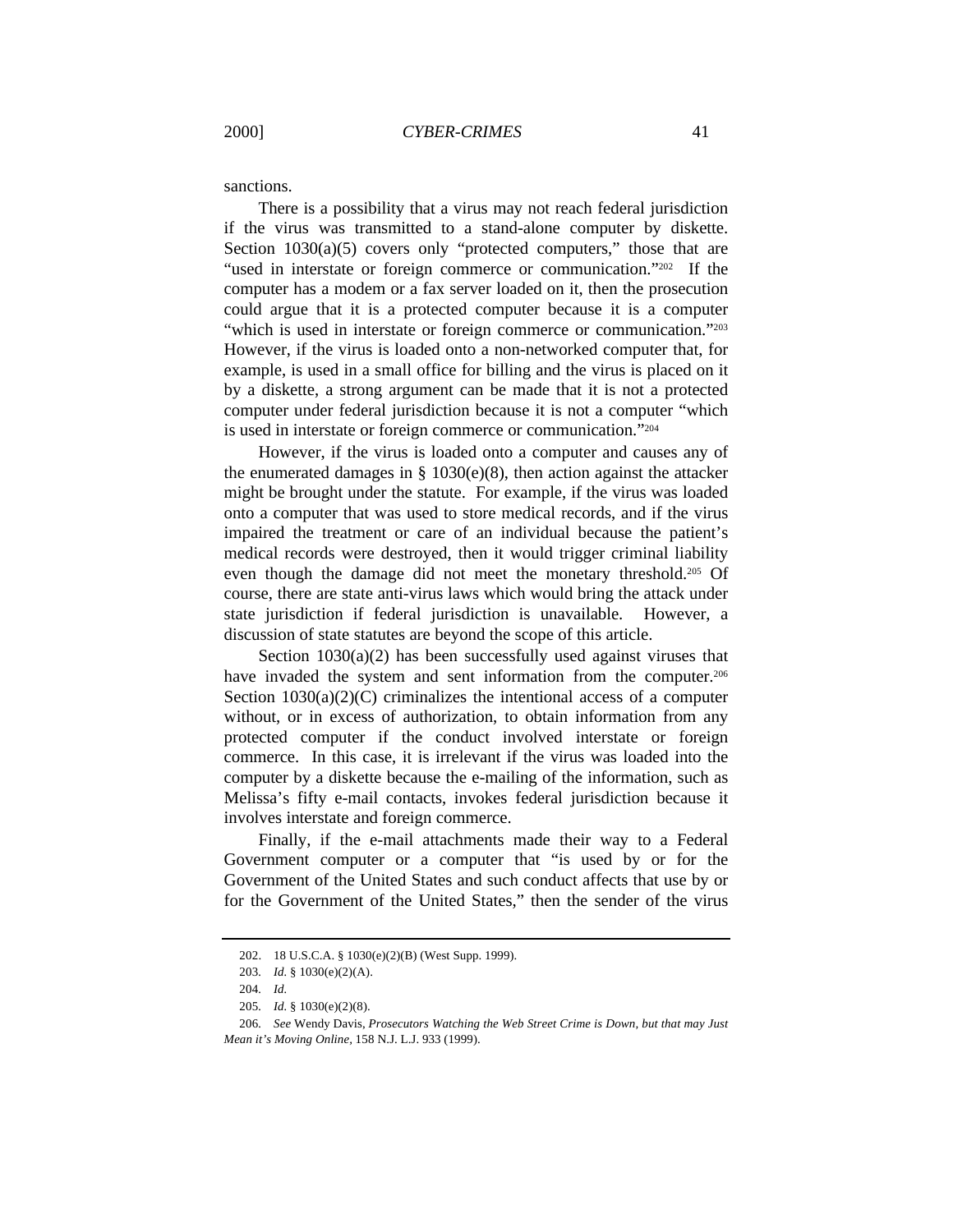could be liable for a misdemeanor under  $\S 1030(a)(3)$ .<sup>207</sup>

If a Melissa Macro-type virus were to infect a Government computer, then the virus sender could be liable under  $\S 1030(a)(2)(B)$ , which prohibits the intentional access of a computer and obtains information from the Federal Government. The e-mail addresses in Microsoft Outlook could be considered "information." However, if any information that is considered protected against unauthorized disclosure "for reasons of national defense or foreign relations, or any restricted data," then the virus sender could be liable under  $\S$  1030(a)'s most serious violation – § 1030(a)(1). This subsection provides for a prison term up to ten years.

## 2. Worms

Worms are similar to viruses. However, one major distinction is that worms multiply without any human interaction. A worm can wind its way through a network system without the need to be attached to a file, unlike viruses.<sup>208</sup>

The Haiku worm is a good example of a robust worm with many features. The Haiku worm spreads itself through e-mail with an attachment called "haiku.exe." When the worm is executed, it modifies the system to load every time the computer is re-booted. After the computer is re-booted, a small haiku poem will appear in a window box. The worm generates it own haikus from a list of words. The worm will also search the hard drive for e-mail addresses and the worm will send haiku.exe with a message to the e-mail addressees it located on the hard drive.209 However, although the worm is annoying, it is not malicious.

## *a. The Morris Worm*

Robert Morris was a first-year graduate student in Cornell University's computer science Ph.D. program when he released a computer worm with the intent to demonstrate the vulnerability of computers to malicious programs. He programmed the worm to multiply only once on a computer, thereby helping the worm evade detection. However, to defeat system administrators who might trick the worm into thinking the computer already had the worm, Morris designed the worm to automatically reproduce every seventh time, regardless of whether the machine already had the worm. However, Morris underestimated the

<sup>207.</sup> 18 U.S.C.A. § 1030(e)(2)(8) (West Supp. 1999).

<sup>208</sup>*. See* Raysman & Brown, *supra* note 176.

<sup>209.</sup> Symantec AntiVirus Research Center, *W95.Haiku.16384.Worm* (visited Apr. 6, 2000) <http://www.symantec.com/region/uk/avcenter/venc/w95\_haiku\_16384\_worm.html> [hereinafter *W95.Haiku.16384.Worm*].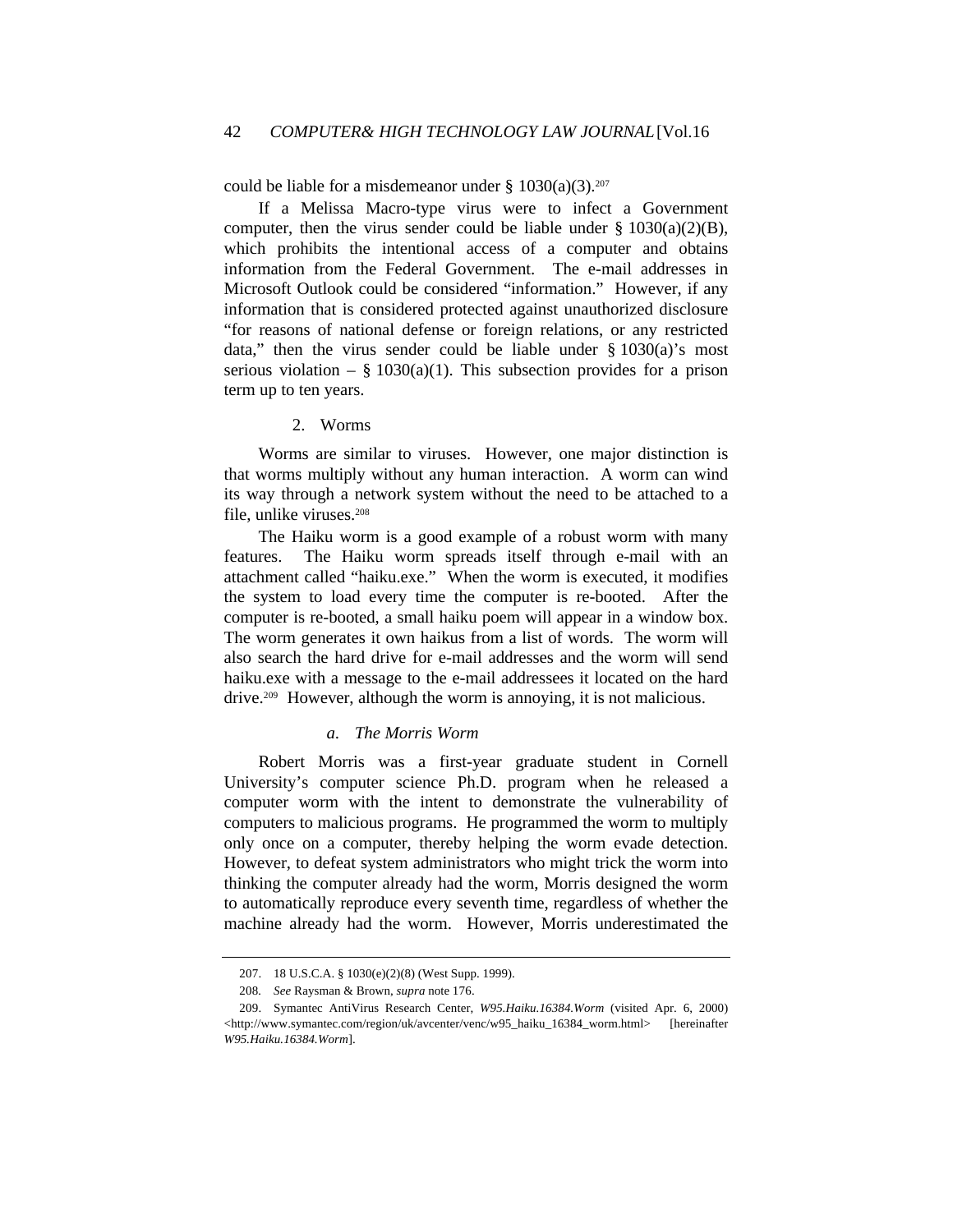number of iterations the worm would make. The worm multiplied across the Internet much more quickly than anticipated and he made attempts to limit the damage by releasing a solution over the Internet. However, due to network congestion caused by the worm, the solution was not able to get through until serious damage had already been done to many protected computers across the country. The estimated cost to repair each infected installation ranged from \$200 to more than \$53,000. Morris was charged with violating 18 U.S.C.  $\S$  1030(a)(5)(A). The trial court convicted Morris and the Second Circuit upheld the conviction on grounds that  $§ 1030(a)(5)(A)$  "does not require the Government to demonstrate that the defendant intentionally prevented authorized use and thereby caused loss."210 In 1996, Congress codified the *Morris* court's holding by specifying the levels of *mens rea* required for three subsections of  $\S$  1030(a)(5), two felony and one misdemeanor.

#### **Applicable Federal Criminal Laws:**

As some worms multiply exponentially and wind their way through the Internet, they can cause extensive damage in overloaded servers and anti-worm extraction. If a company has 500 computers on a network that become infected, the cost to extract the worms would easily meet the \$5,000 threshold for damages. As Congress learned after the *Morris* case, the intent to access,211 not the intent to damage, has to be the standard as the world becomes more inter-connected.<sup>212</sup>

If a worm is received by a user and executed and installed in the system,  $\S$  1030(a)(5)(C) would cover the knowing transmission of that program if it caused an aggregate \$5,000 in damage. Sections  $1030(a)(5)(B)-(C)$  may not be available because of the non-targeted nature of worms. Those subsections proscribe the "intentional access" of protected computers and a worm is indiscriminately sent out, at least after the first wave. Likewise, nothing of value is taken<sup>213</sup> and no information is obtained,214 so the other subsections will not be relevant in a standard self-replicating worm program.

3. Trojan Horse Programs

A Trojan Horse program, or Trojan program, is an innocent-looking program that contains hidden functions. They are loaded onto the

<sup>210.</sup> United States v. Morris, 928 F.2d 504, 505 (2nd Cir. 1991).

<sup>211.</sup> The estimated cost of dealing with the worm at each installation ranged from \$200 to more than \$53,000. *See id.* at 506.

<sup>212</sup>*. See* Hatcher et al., *supra* note 1, at 406-07.

<sup>213.</sup> 18 U.S.C.A. § 1030(a)(4) (West Supp. 1999).

<sup>214</sup>*. See id.* at (1)-(3).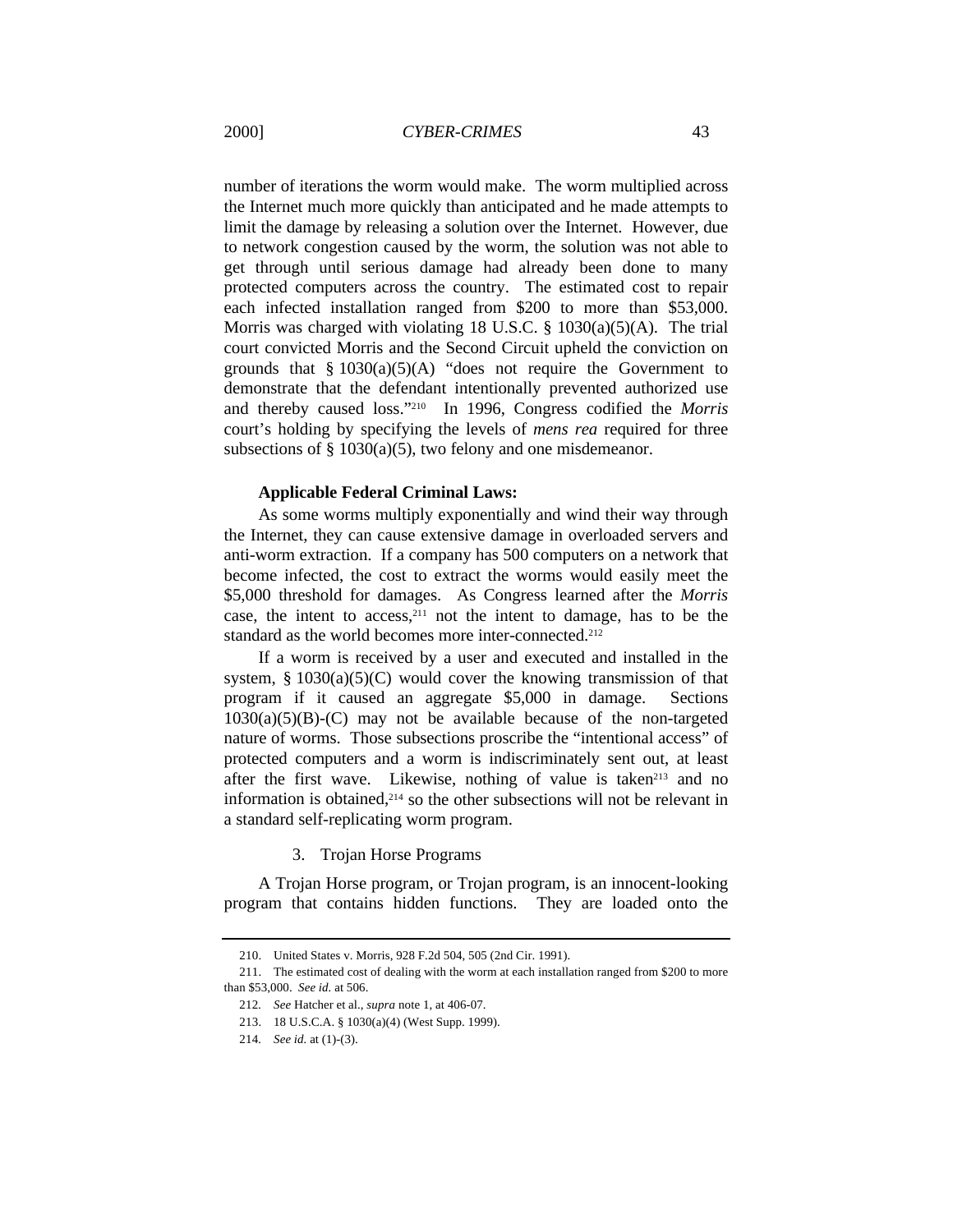computer's hard drive and executed along with the regular program. However, hidden in the belly of the "innocent" program is a sub-program that will perform a function, mostly unknown to the user. Trojan programs can take the form of a popular program where the original source code has been altered to hide the Trojan "payload."

#### *a. Back Orifice 2000*

Back Orifice 2000 ("BO2K") is a Trojan program that is designed for misuse and attack on another computer. It is an advanced program that takes a group of complex hacking and networking activities and bundles them into one graphical interface. The hacker has the victim install the "server" on his computer without his knowledge, typically in the form of an e-mail attachment. After the victim has loaded the BO2K on his machine, the hacker is able to gather information on the victim's computer, perform system commands, redirect network traffic and reconfigure the victim's computer. The damage that a hacker can do to a computer is limitless, and the invasion of privacy could cause serious damage to companies and individuals. BO2K invisibly resides on the remote victim's computer and can perform unauthorized actions without the user's knowledge. If the victim is on a network, the hacker could gain broad access to that network.<sup>215</sup>

The installation of BO2K involves installing the client on the hacker's computer and getting the victim to install the server on his machine. Once BO2K has been properly configured, the server sitting on the victim's computer silently waits for instructions from the hacker's client. BO2K has over seventy commands that it can send from the hacker's client to the server. The hacker simply has to scroll down a list of commands, click on the command he wants to initiate on the remote server, and push the "Send Command" button. The server's response will appear in a window below the command list.<sup>216</sup> The solution to these

<sup>215.</sup> BO2K can be analogized to receiving a package that contains a hidden microphone.

<sup>216.</sup> The following are examples of BO2K Commands: System commands, including the ability to shut down and reboot the remote computer, freeze up the remote computer and retrieve a list of the user names and passwords located on the machine; Key Logging commands enable the hacker to send each keystroke the victim makes to a text file on the victim's computer, where he can later retrieve the keystroke log file with the click of a button. Keyloggers are the most pernicious of privacy invasions because the keystroke logger saves every key pressed on the keyboard, eliminating the possibility of erasing your thoughts or later encrypting them because the hacker has access to every letter you typed before you erased the documents or encrypted it; MS Networking commands allows the hacker to access other computers on a local network; Registry commands enables the hacker to edit the computer's registry, the virtual "guts" of the computer system; Multimedia Commands permits the hacker to capture video stills and play .wav files located on the remote computer; File/Directory commands provide the hacker with the ability to view the directory list, and find, view, copy and delete files. Needless to say, this type of silent access on a computer is a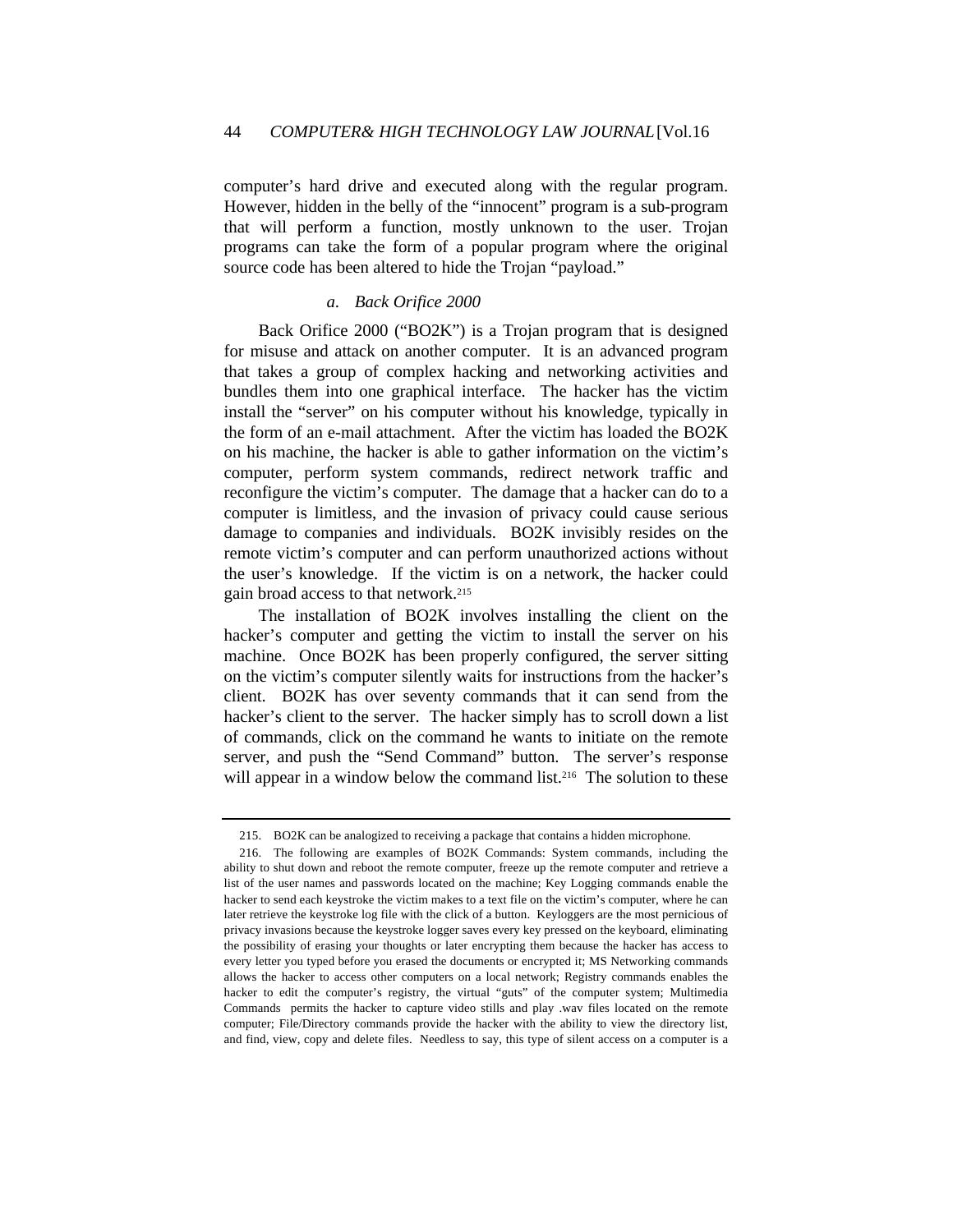Trojan programs is to avoid opening e-mail attachments, particularly from non-trusted sources. In addition, all of the major anti-virus detection kits can locate BO2K software on computers.

#### **Applicable Federal Criminal Laws:**

Trojan programs are specifically the type of computer crimes § 1030(a) was meant to address because the likelihood of malicious damage that can cause millions of dollars in damages is very high. As the economy becomes more inter-networked, the risks posed by programs such as BO2K are increasing.

Like virus distribution, if the Trojan program writer gives a program on a diskette to someone who installs the program on a stand-alone computer, and the computer is damaged, there may not be adequate Federal jurisdiction in this scenario. The computer may not be considered a "protected computer" that is "used in interstate or foreign commerce or communication."<sup>217</sup>

If the Trojan program writer e-mails a program that a recipient surreptitiously loads onto a computer, and the "payload" is harmless, it may be difficult to establish "damage" under § 1030(a)(4) or  $§ 1030(a)(5)$ . According to  $§ 1030(e)(8)$ , "damage" is defined as any "impairment to the integrity or availability of data, a program, a system or information that (A) causes a loss aggregating at least \$5,000 in value during any 1-year period or one or more individuals."<sup>218</sup>

If the Trojan program writer e-mails a program that a recipient surreptitiously loads onto a computer, and the "payload" *does* cause damage, and if the "damage" definition in  $\S$  1030(e)(8) can be met, then the program author would at least be liable under  $\S$  1030(a)(5)(A), which prohibits the knowing transmission of a program, information, code or command that intentionally causes damage. If the Trojan program makes its way onto several computers, the damage calculation could be met more easily due to § 1030(e)(8)'s damage definition that includes "one or more individuals."<sup>219</sup>

If the Trojan program writer e-mails a program that a recipient surreptitiously loads onto a computer, and the Trojan program is a program similar to Back Orifice that transmits information from the victim's computer to another computer, then there are several statutes that could apply to the Trojan writer's actions, depending on the

severe invasion of privacy. *See* BO2K Docs (visited Apr. 7, 2000) <http://www.bo2k.com/docs/cmdrefindexbar.html>.

<sup>217.</sup> 18 U.S.C.A. § 1030(e)(2)(B) (West Supp. 1999).

<sup>218</sup>*. See id.* § 1030(e)(8).

<sup>219</sup>*. See id.*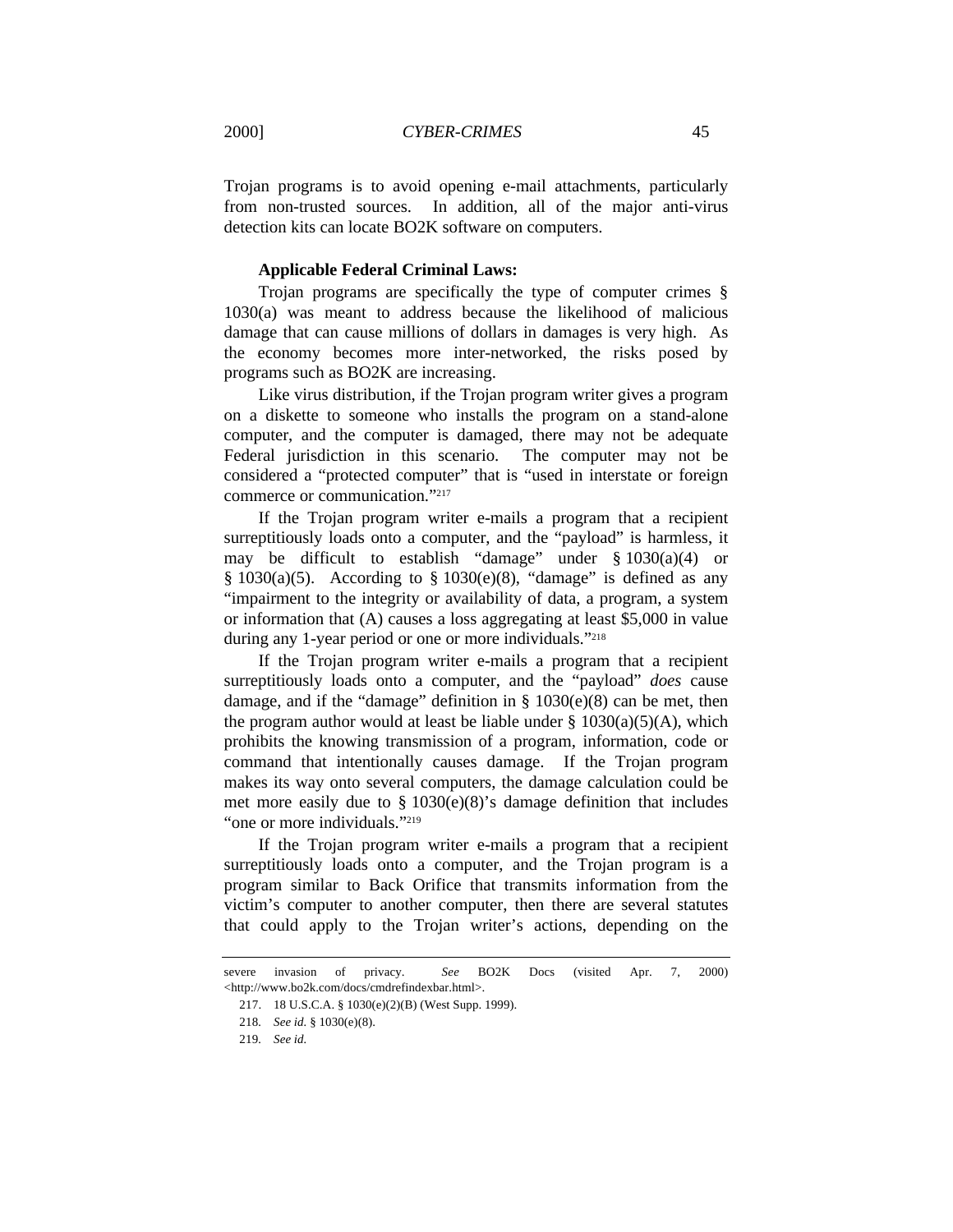computer that was infected.

If the computer infected by a BO2K-type Trojan was a private person or company, then the hacker would be liable under  $\S 1030(a)(2)$ , which prohibits obtaining information from the intentional unauthorized access of a protected computer. Here, there is no damage threshold. However, this crime is presently only a misdemeanor, unless the value of the information exceeds \$5,000 or it was committed in the furtherance of another crime, in which case it is bumped up to a felony.

Under the same scenario, the hacker would also be liable under § 1030(a)(5)(A), which prohibits the knowing transmission of a program or command that intentionally causes damage to a protected computer. Once again, the damage threshold is an aggregate \$5,000 in any one year period to one or more individuals. If this burden can be met, then the hacker is subject to up to five years in prison.

Theoretically, under this scenario, the Trojan program writer could be liable under  $\S$  1030(a)(4). That subsection covers the knowing intent to defraud a protected computer and the procurement of anything of value in excess of \$5,000. This is a felony crime. Nonetheless, Congress did not want to make a felony out of every hacker that breaks into a computer and uses its processing power, for example, and does not obtain anything of value.<sup>220</sup>

The hacker could be liable under the more serious  $\S$  1030(a)(1) and subject to ten years in prison if the hacker's BO2K Trojan ends up on any computer containing information that is protected by a national statute, or restricted data that could be considered to be used to the injury of the United States, or to the advantage of any foreign nation. The delivery element is met because even if the information is not transferred to the hacker's client computer, there is a provision in the subsection for an attempted transmission.

#### IV. NEW COMPUTER CRIME LEGISLATION

Senators Charles Schumer and Jon Kyl have introduced new legislation, S 2092, aimed at addressing some of the perceived weaknesses in the CFAA.221 The three main provisions addressed by this new legislation propose the following: trap and trace orders, federal jurisdiction requirements, and sentencing.<sup>222</sup>

First, the new legislation would make it easier for cyberinvestigators to obtain "trap and trace" orders. "Trap and trace" devices

<sup>220</sup>*. See* Hatcher et al., *supra* note 1, at 407.

<sup>221.</sup> 18 U.S.C.A. § 1030(a) (West Supp. 1999).

<sup>222</sup>*. See Trap and Trace, supra* note 90.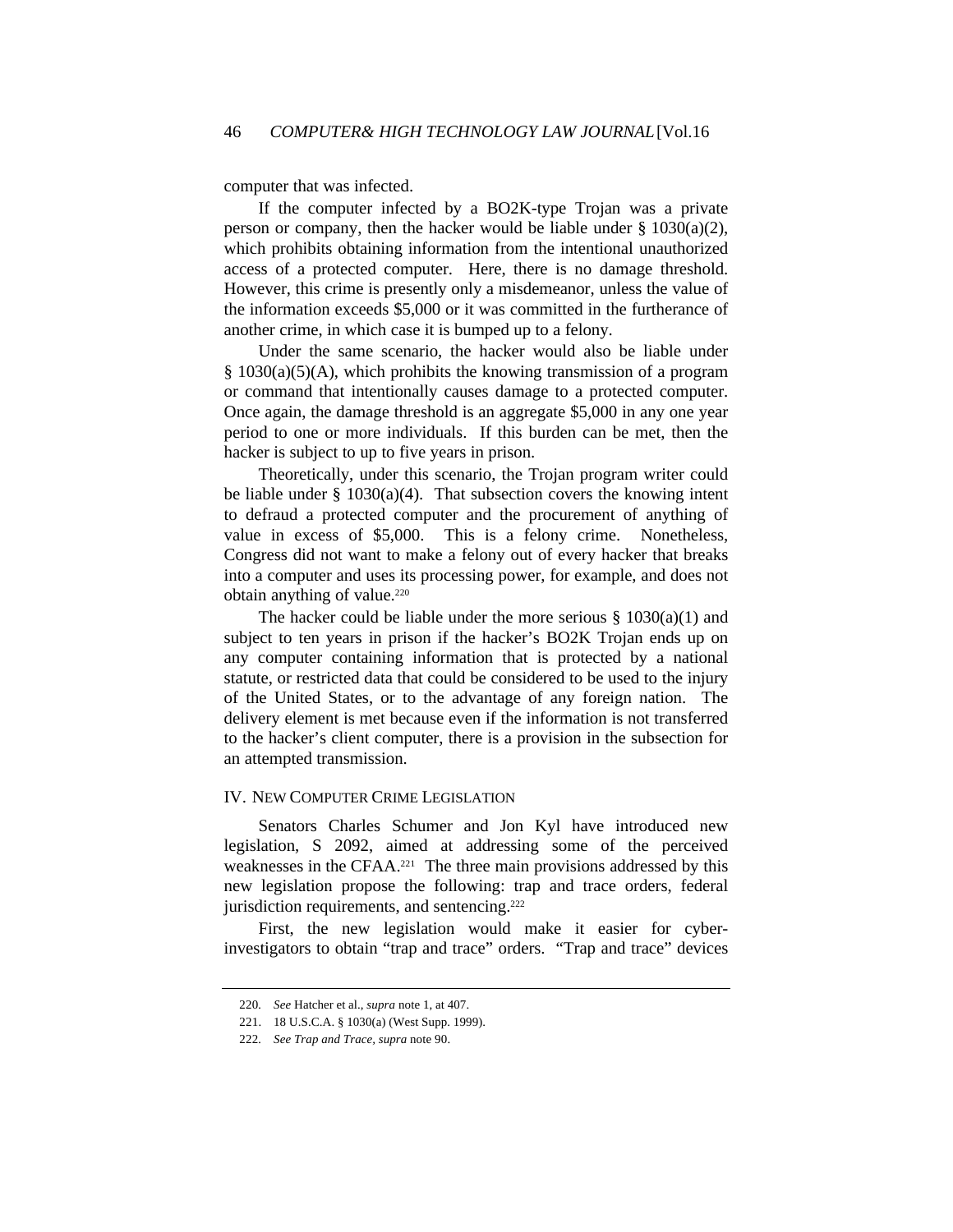are used to capture incoming IP packets to identify the packet's origins. Due to the ease with which hackers are able to "spoof" their true origin, the most effective way to reconstruct the path of a virus, DoS or hacking assault is to follow a chain of trapping devices that logged the original malicious packets as they arrived at each individual router or server. In the case of a single telephone company, it has been relatively easy for investigators to obtain trap and trace orders.<sup>223</sup> According to Congresswoman Scott of Virginia, "one communication is being carried by several different [ISPs], by a telephone company or 2, local or long distance, by a cell company or 2, and soon enough by a satellite company or 2."224 Once the segment of the route goes beyond the court's jurisdiction, investigators must then go to the next jurisdiction and file a request for a trap and trace order for the next segment. The new legislation would authorize the issuance of a single order to completely trace an on-line communication from start to finish.<sup>225</sup>

The second provision would lower the monetary barrier for federal jurisdiction. Currently, the CFAA requires a damage threshold in excess of \$5,000.226 However, the \$5,000 is often difficult to establish when there is no fixed monetary value to the information. For example, how do you put a price on the value of medical records? Also, investigators must currently wait for a damage assessment before they can initiate an investigation, which can cause expensive delays. The new legislation would permit federal jurisdiction at the outset of an attack. Crimes that exceed \$5,000 will still be treated as felonies.227 However, attacks that cause less than \$5,000 in damage would be defined as misdemeanors. Finally, the legislation clarifies what is included in the calculation of "damage," making it easy to reach the \$5,000 threshold.<sup>228</sup> It provides for the costs of responding to the offense, the damage assessment costs, restoration costs, and any lost revenue or costs incurred from the interruption of service.<sup>229</sup>

The third provision would modify the strict sentence directives contained in the Antiterrorism and Effective Death Penalty Act of 1999 which required a mandatory incarceration for a minimum of six months for any violation of 18 U.S.C.  $\S$  1030(a).<sup>230</sup> Some hacking crimes have

<sup>223</sup>*. See id.*

<sup>224</sup>*. See id.*

<sup>225</sup>*. See id.*

<sup>226</sup>*. See* S. 2092 IS, 106th Cong. §2 (2000).

<sup>227</sup>*. See id.*

<sup>228</sup>*. See id.*

<sup>229</sup>*. See id.*

<sup>230</sup>*. See id.*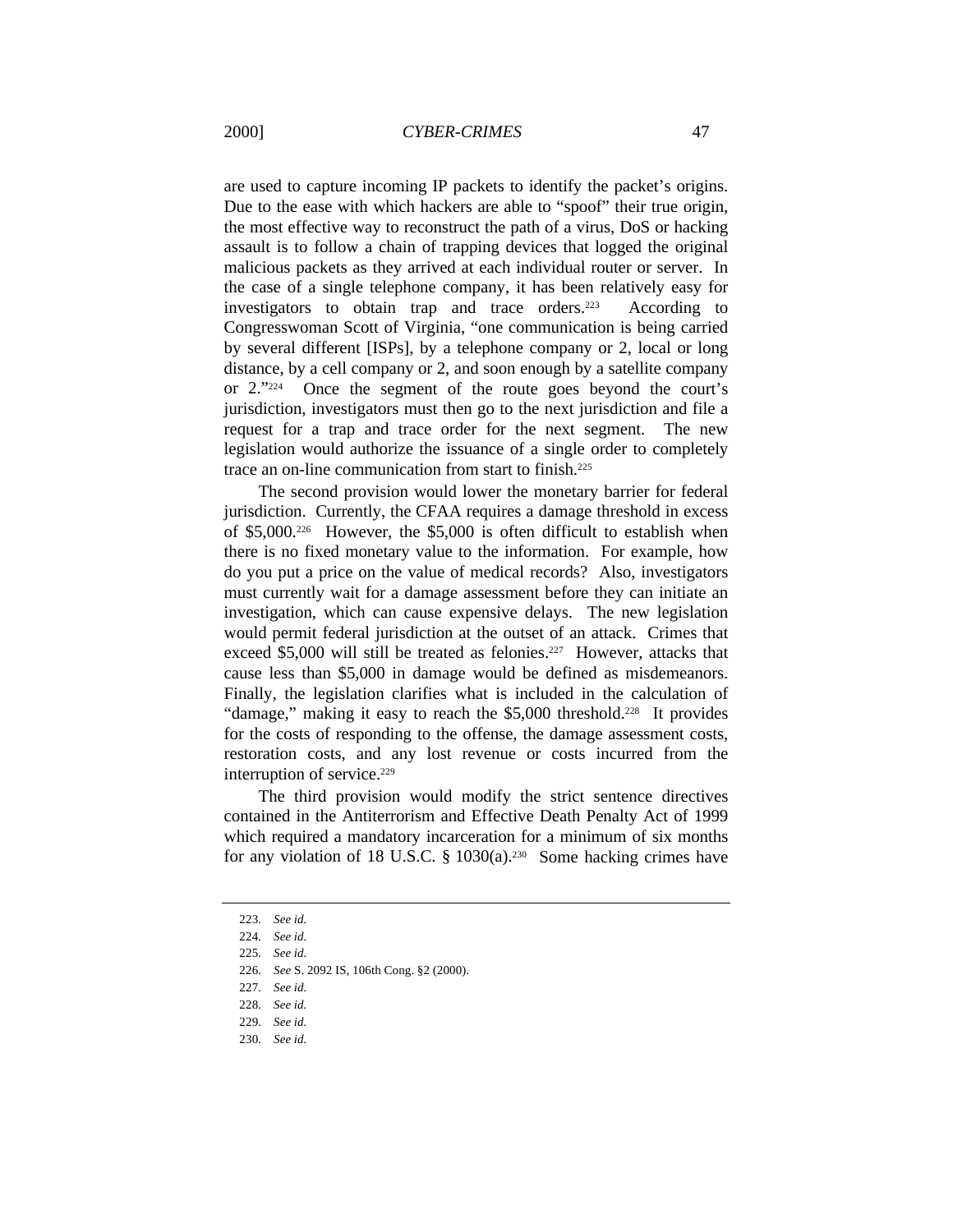gone unprosecuted because the six month sentence was considered excessive. The new legislation would provide lesser sentences for lesser crimes, helping to ensure that all levels of hacking cases will be prosecuted.<sup>231</sup>

Finally, the proposed legislation would make juvenile perpetrators fifteen years of age and older eligible for federal prosecution in serious computer crime cases at the Attorney General's discretion.<sup>232</sup>

However, the proposed changes have raised privacy concerns. A report written by the President's Working Group on Unlawful Conduct on the Internet entitled "The Electronic Frontier: the Challenge of Unlawful Conduct Involving the Use of the Internet" has raised the concerns of privacy advocates.233 The groups are particularly concerned about the potential for trap and trace abuse by authorities.<sup>234</sup> The American Civil Liberties Union ("ACLU"), would like to raise the standards for trap and trace devices, rather than lower them.<sup>235</sup> According to the ACLU, law enforcement currently only needs to overcome "minimum obstacles" to obtain trap and trace devices.236 The ACLU is concerned that an expansion of the government's power to obtain trap and trace orders will enhance the government's power to "surreptitiously intercept even more personal electronic communications."237 The current standard for a trap and trace order is that the investigator must assert in writing to the court that the information is "relevant" to an ongoing investigation.238 According to the ACLU, the "judge to whom the application is made *must* approve the application, *even if he disagrees* with the assertions of law enforcement."<sup>239</sup>

Additionally, the ACLU is concerned that an expansion of the substance of the orders will erode privacy. The ACLU speculates that an expansion of the powers "might allow law enforcement agents to access a variety of data, including dial-up numbers, Internet Protocol ("IP") addresses, electronic mail logs, uploaded files, and so on. . . . without a

<sup>231</sup>*. See id.*

<sup>232</sup>*. See* S. 2092 IS, 106th Cong. §2 (2000).

<sup>233.</sup> Robyn E. Bumner, *Government Wants to Bore Web Peephole*, ST. PETERSBURG TIMES, Mar. 12, 2000, at 4D.

<sup>234</sup>*. See, e.g.,* letter from Barry Steinhardt, Associate Director, ACLU, to Janet Reno, Attorney General of the United States (Mar. 8, 2000) (on file with the *Santa Clara Computer and High Technology Law Journal*).

<sup>235</sup>*. See id.*

<sup>236</sup>*. See id.*

<sup>237</sup>*. Id.*

<sup>238</sup>*. See id.*

<sup>239</sup>*. Id.*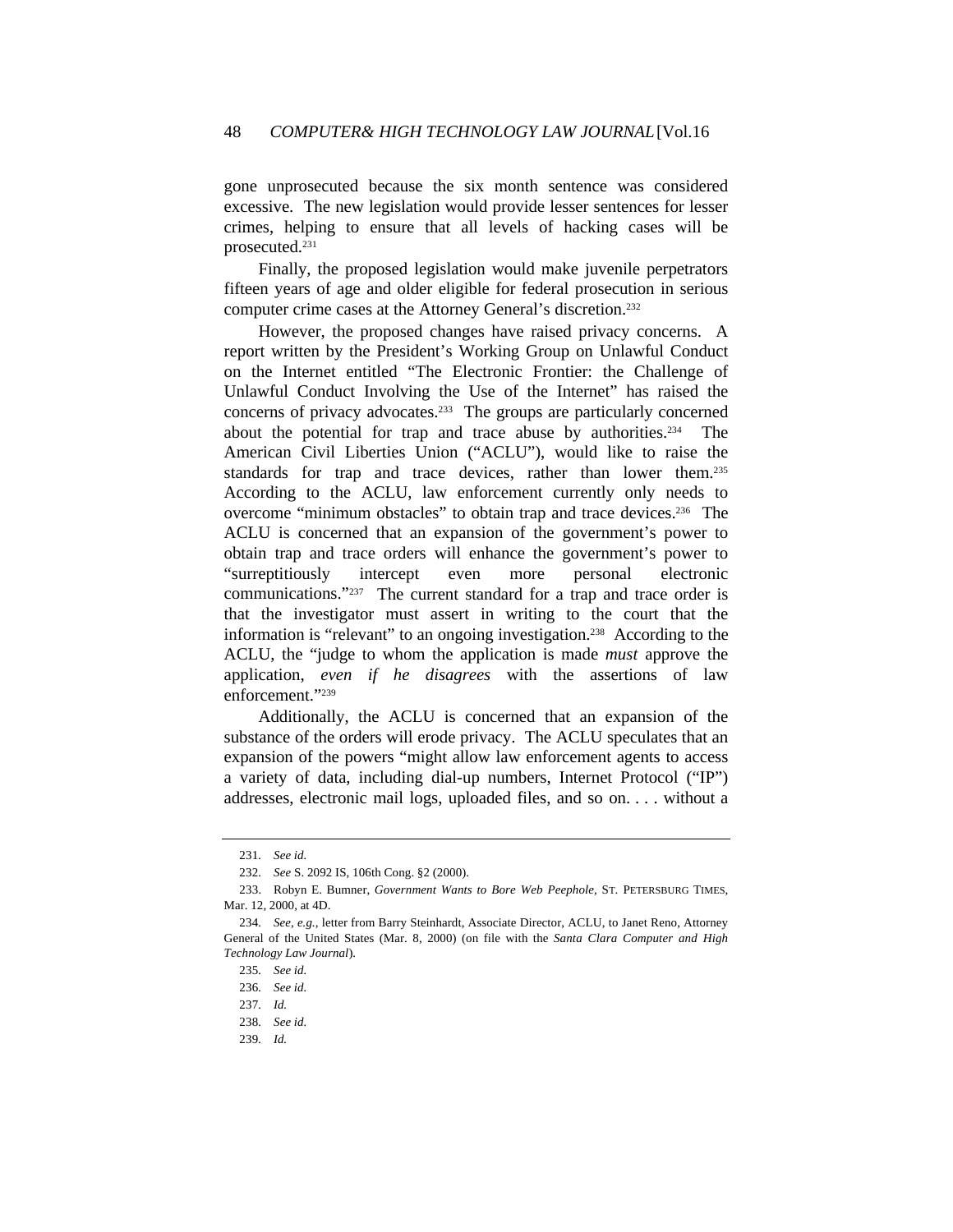court order."<sup>240</sup>

The CFAA is broad enough to cover most computer crimes. The Act protects government and private computers against inside and outside threats to information, fraud, and damage. Continued pro-active legislative changes to keep the Act up to date in the escalating cyber-war between secure web sites and hackers will be critical to maintaining the integrity of our increasingly inter-networked society. One challenge in the near future will be the expansion of devices that are able to access the Internet. For example, as televisions become "web-enabled," allowing users to access the Internet from their televisions, will televisions be considered "high-speed data processing devices" as defined under the Act's "computer" definition? Would passwords taken from the television's cookie storage be protected under the Act? As Wireless Application Protocol ("WAP") brings the Internet to hand-held devices and mobile telephones, will the devices and telephones be considered "protected computers"? Will refrigerators that are wired to the Internet be covered? Cyber-crime prosecutors are also facing the difficulty of attacks that originate overseas beyond their jurisdiction. If part of a hacking trail is routed overseas, unless the U.S has an agreement with the foreign jurisdiction, that trail could lead to a dead end if investigators do not have access to the server's logs. The world of individual national jurisdictions will need to address the increasingly borderless crimes committed in cyberspace. However, the CFAA provides a solid foundation upon which we can develop new cyber-crime laws for the coming century.

#### V. CONCLUSION

Over the course of the past ten years, cyber-crimes have progressed from being malicious pranks by disenchanted teenagers to a serious threat that will tax the resources of crime enforcement and potentially destabilize society. Successful criminal prosecution and civil litigation will require that members of the legal community familiarize themselves with the various hacking techniques to ensure that the perpetrators are tried and convicted under the relevant statutes. A misapplication of the law to a specific hacking technique could allow a hacker to walk free. Likewise, members of the business community must understand the serious risks associated with conducting business on-line and their responsibility to the other companies for negligent maintenance of their systems.

And finally, hackers who naively believe in their right to access

<sup>240.</sup> Letter from Barry Steinhardt, *supra* note 234*.*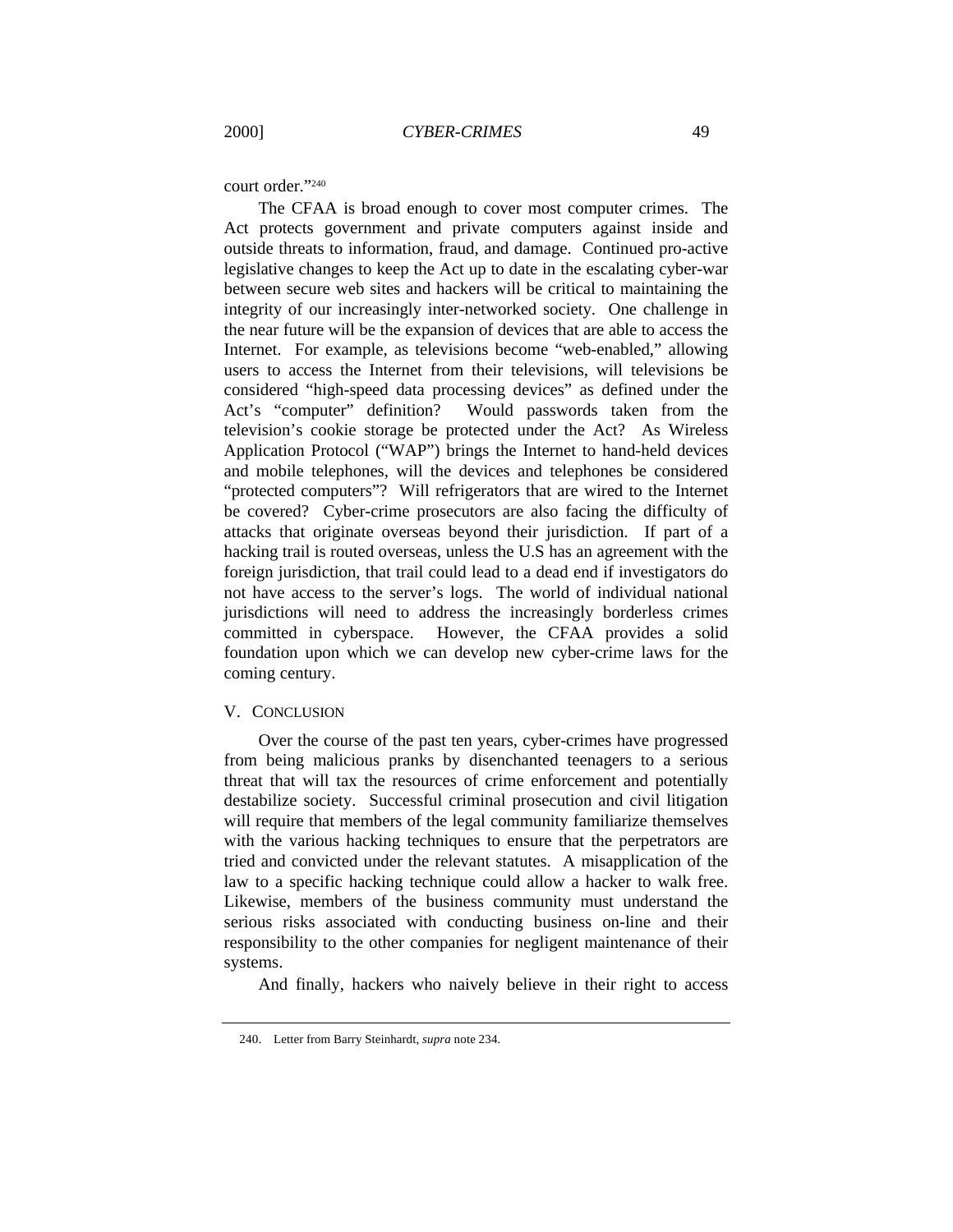information, must be made aware that even harmless computer intrusions can trigger criminal sanctions. The financial stakes have risen dramatically over the past five years. Until there are more high profile hacking prosecutions, naïve hackers will continue to believe that they are invulnerable and their hacks are a form of innocent digital thrill seeking. Nevertheless, over the next few years, there will be a few hackers whose only hacking and cracking is going to be breaking rocks on a chain gang.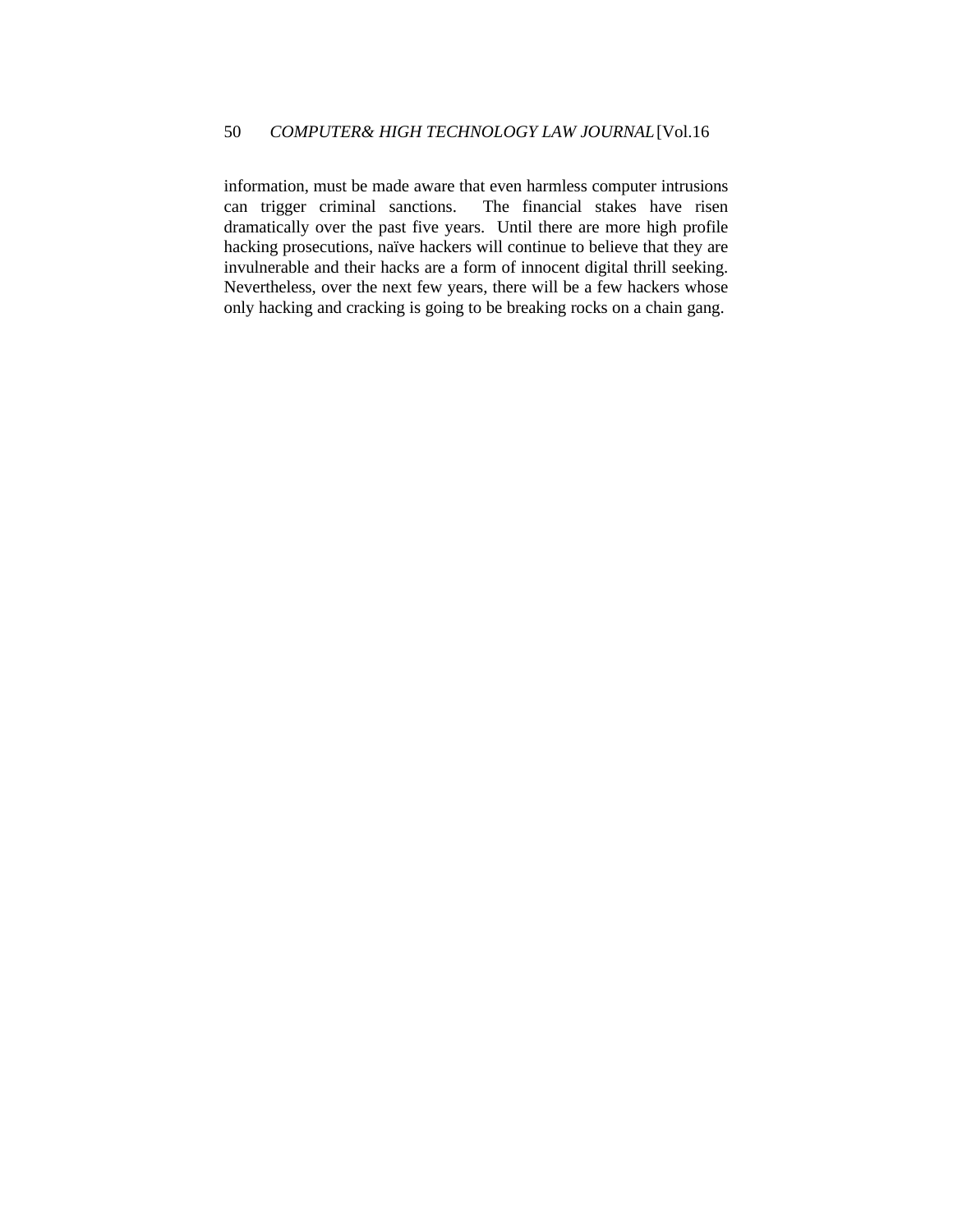## **APPENDIX A**

#### **Definitions from the Jargon Dictionary:**

**cracker** *n.* One who breaks security on a system. Coined ca. 1985 by hackers in defense against journalistic misuse of hacker. An earlier attempt to establish 'worm' in this sense around 1981-82 on Usenet was largely a failure. Use of both these neologisms reflects a strong revulsion against the theft and vandalism perpetrated by cracking rings. While it is expected that any real hacker will have done some playful cracking and knows many of the basic techniques, anyone past "larval stage" is expected to have outgrown the desire to do so except for immediate, benign, practical reasons (for example, if it's necessary to get around some security in order to get some work done).

Thus, there is far less overlap between hackerdom and crackerdom than the mundane reader misled by sensationalistic journalism might expect. Crackers tend to gather in small, tight-knit, very secretive groups that have little overlap with the huge, open poly-culture this lexicon describes; though crackers often like to describe *themselves* as hackers, most true hackers consider them a separate and lower form of life.

Ethical considerations aside, hackers figure that anyone who can't imagine a more interesting way to play with their computers than breaking into someone else's has to be pretty losing.

**daemon** */day'mn/ or /dee'mn/ n.* [from the mythological meaning, later rationalized as the acronym 'Disk And Execution MONitor'] A program that is not invoked explicitly, but lies dormant waiting for some condition(s) to occur. The idea is that the perpetrator of the condition need not be aware that a daemon is lurking (though often a program will commit an action only because it knows that it will implicitly invoke a daemon). For example, under ITS writing a file on the LPT spooler's directory would invoke the spooling daemon, which would then print the file. The advantage is that programs wanting (in this example) files printed need neither compete for access to nor understand any idiosyncrasies of the. They simply enter their implicit requests and let the daemon decide what to do with them. Daemons are usually spawned automatically by the system, and may either live forever or be regenerated at intervals.

Daemon and demon are often used interchangeably, but seem to have distinct connotations. The term 'daemon' was introduced to computing by CTSS people (CTSS stands for Compatible Time-Sharing System that was an early (1963) experiment in the design of interactive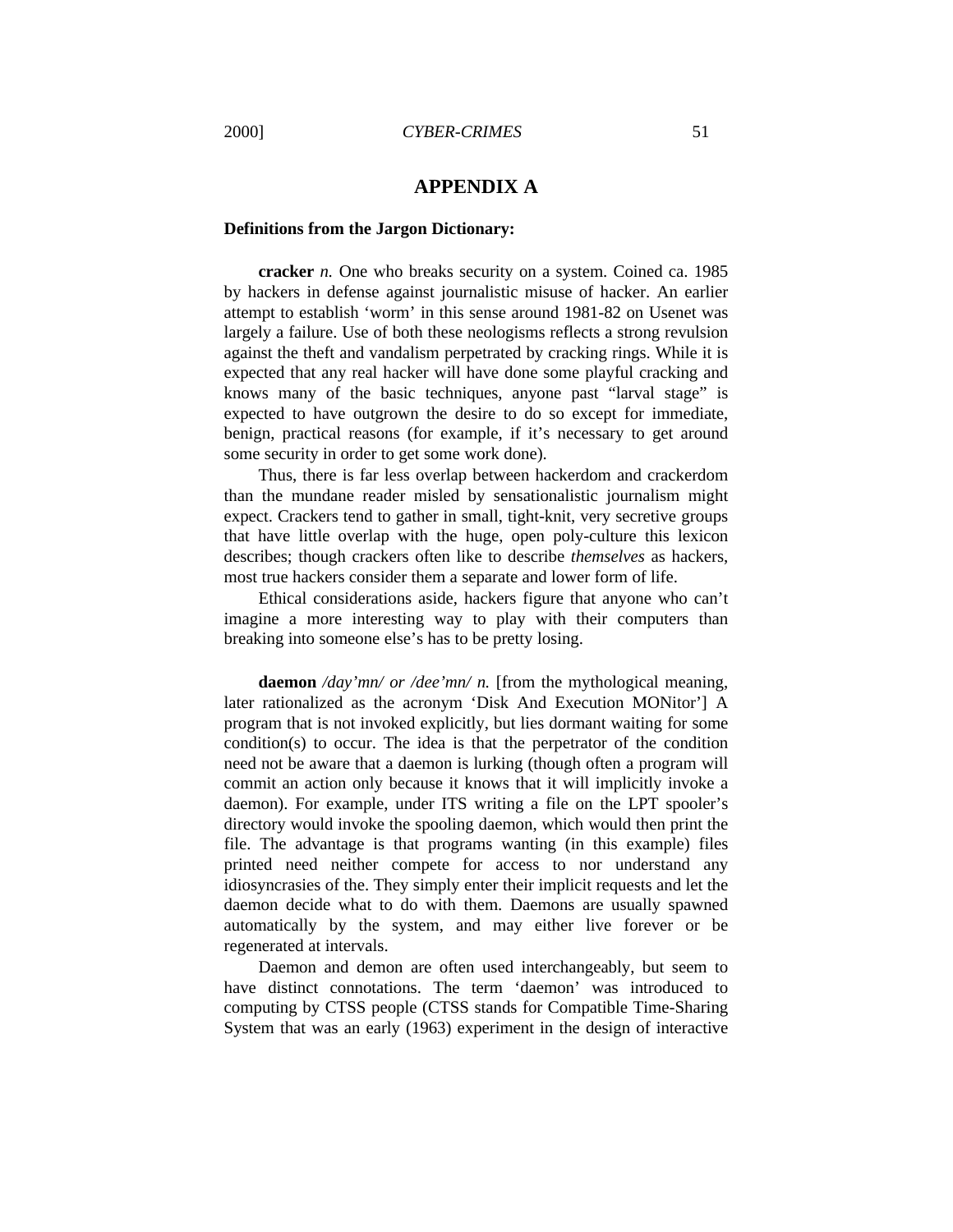time-sharing operating systems)

and used it to refer to what ITS called a dragon; the prototype was a program called DAEMON that automatically made tape backups of the file system. Although the meaning and the pronunciation have drifted, we think this glossary reflects current (2000) usage.

**FTP** */F-T-P/, not* /fit'ip/ **1.** *[techspeak]* n. The File Transfer Protocol for transmitting files between systems on the Internet. **2.** vt. To beam a file using the File Transfer Protocol. **3.** Sometimes used as a generic even for file transfers not using FTP. "Lemme get a copy of "Wuthering Heights" ftp'd from uunet."

**hacker** *n*. [originally, someone who makes furniture with an axe] **1.** A person who enjoys exploring the details of programmable systems and how to stretch their capabilities, as opposed to most users, who prefer to learn only the minimum necessary. **2.** One who programs enthusiastically (even obsessively) or who enjoys programming rather than just theorizing about programming. **3.** A person capable of appreciating hack value, which is defined as the reason or motivation for expending effort toward a seemingly useless goal, the point being that the accomplished goal is a hack. **4.** A person who is good at programming quickly. **5.** An expert at a particular program, or one who frequently does work using it or on it; as in 'a Unix hacker'. (Definitions 1 through 5 are correlated, and people who fit them congregate.) **6.** An expert or enthusiast of any kind. One might be an astronomy hacker, for example. **7.** One who enjoys the intellectual challenge of creatively overcoming or circumventing limitations. **8.** *[deprecated]* A malicious meddler who tries to discover sensitive information by poking around. Hence 'password hacker', 'network hacker'. The correct term for this sense is cracker. See definition of "cracker".

**root** *n. [Unix]* **1.** The "superuser" account (with user name 'root') that ignores permission bits, user number 0 on a Unix system. The term"avitar" is also used. **2.** The top node of the system directory structure; historically the home directory of the root user, but probably named after the root of an (inverted) tree. **3.** By extension, the privileged system-maintenance login on any OS.

**shell** *n.* techspeak, widely propagated via Unix] **1.** *[techspeak]* The command interpreter used to pass commands to an operating system; so called because it is the part of the operating system that interfaces with the outside world. **2.** More generally, any interface program that